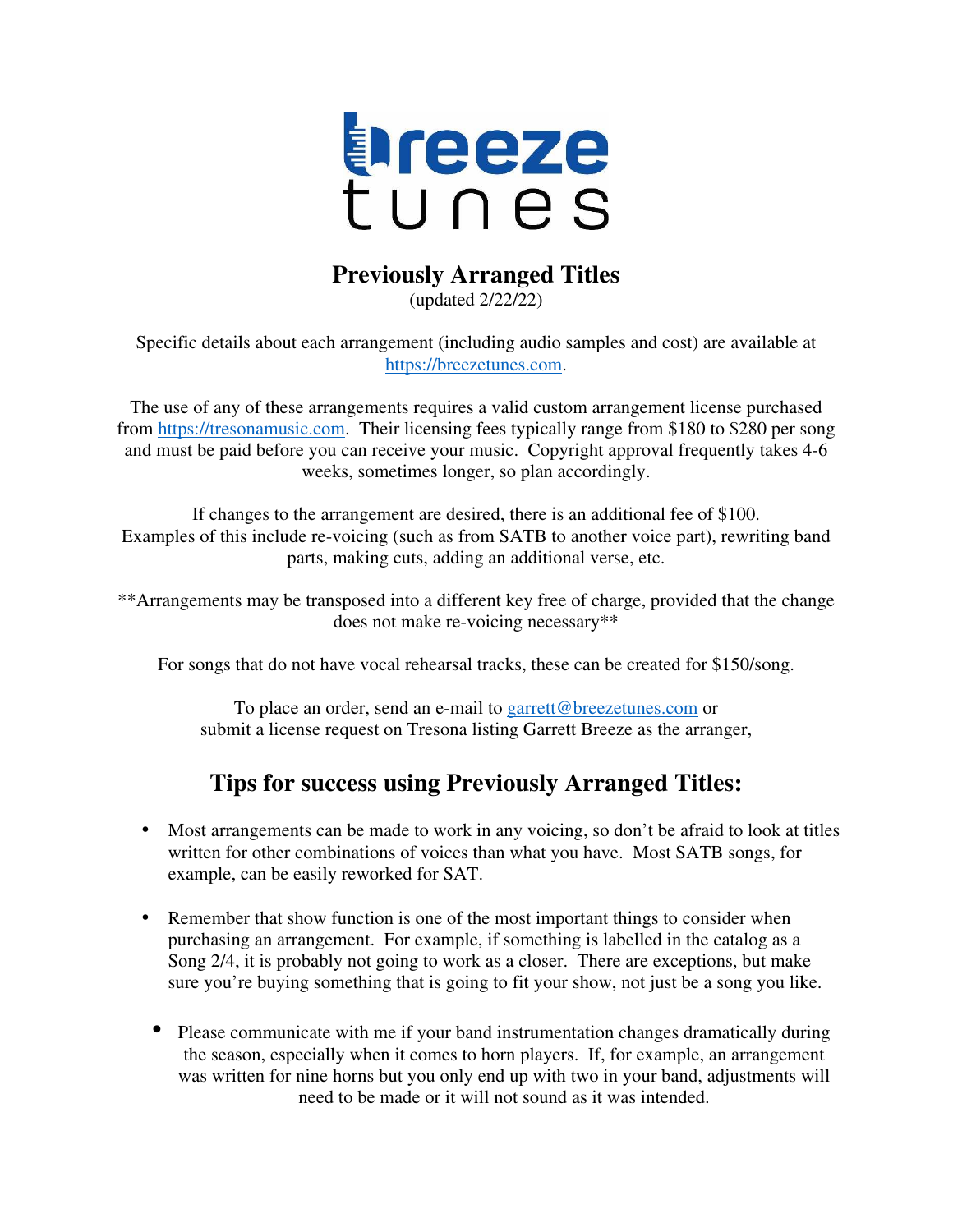### **2022 NEW RELEASES**

| #thatpower                                                          | Will I Am                                              | Costume /<br>Transition | <b>SATB</b>          |
|---------------------------------------------------------------------|--------------------------------------------------------|-------------------------|----------------------|
| A Dream is a Wish Your Heart Makes / A<br>Wish Comes True Every Day | Cinderella / Radio Rebel (Debby Ryan)                  | Opener                  | <b>SSA</b>           |
| A Little Party Never Killed Nobody                                  | Fergie                                                 | Closer                  | SATB, SAB,<br>or SSA |
| A Little Wicked / Dark Horse                                        | Valerie Broussard / Katy Perry                         | Opener                  | <b>SSA</b>           |
| All I Know So Far                                                   | P!nk                                                   | <b>Ballad</b>           | SATB                 |
| All Night Long / Dancing With the DJ / Turn<br>the Beat Around      | Lionel Richie / The Knocks / Gloria<br>Estefan         | Closer                  | <b>SATB</b>          |
| Ballad of a Politician / Work                                       | Regina Spektor / Pop Evil                              | Opener                  | SATB                 |
| <b>Beautiful Things</b>                                             | Jordan Smith                                           | <b>Ballad</b>           | <b>SSA</b>           |
| <b>Better Than Ever</b>                                             | Lady Bri                                               | Closer                  | SAB                  |
| <b>Bicycle Race</b>                                                 | Queen                                                  | Costume /<br>Transition | <b>SSA</b>           |
| <b>Big Fun</b>                                                      | Heathers                                               | Costume /<br>Transition | SATB                 |
| <b>Body Talks</b>                                                   | The Struts                                             | Closer                  | <b>SSA</b>           |
| Boogie Woogie Bugle Boy                                             | The Andrews Sisters                                    | Song $2/4$              | <b>SSA</b>           |
| Born Bold                                                           | Valley of Wolves                                       | Song $2/4$              | <b>SATB</b>          |
| Broken Wings / Mighty Wings                                         | Mr. Mister / Top Gun (Cheap Trick)                     | Closer                  | SAB                  |
| Calaverita                                                          | La Santa Cecilia                                       | Opener                  | SAB                  |
| Call Me Queen / King is Born                                        | Ndidi O / Aloe Blacc                                   | Costume /<br>Transition | SSA / TTB            |
| Can You Do This                                                     | Aloe Blacc                                             | Costume /<br>Transition | <b>SATB</b>          |
| Canned Heat / Dance With Someone!!! /<br>Life is a Dance Floor      | Jamiroquai / Busty and the Bass / The<br>Shapeshifters | Closer                  | <b>SATB</b>          |
| Car Wash / Skate                                                    | Rose Royce / Bruno Mars                                | Costume /<br>Transition | SAB                  |
| Centuries / Victorious                                              | Fall Out Boy / Panic! at the Disco /<br>Queen          | Closer                  | SATB                 |
| Change on the Rise / Noise                                          | Avi Kaplan / Gavin Creel                               | Opener                  | SATB                 |
| Color My World                                                      | Priscilla Queen of the Desert                          | Song $2/4$              | SATB                 |
| Come Fly With Me                                                    | Frank Sinatra                                          | Song $2/4$              | SATB / SSA           |
| Come Little Children / I Put a Spell on You                         | <b>Hocus Pocus</b>                                     | Opener                  | SATB                 |
| Come This Far                                                       | Chloe Kohanski                                         | Song 2 / 4              | SATB                 |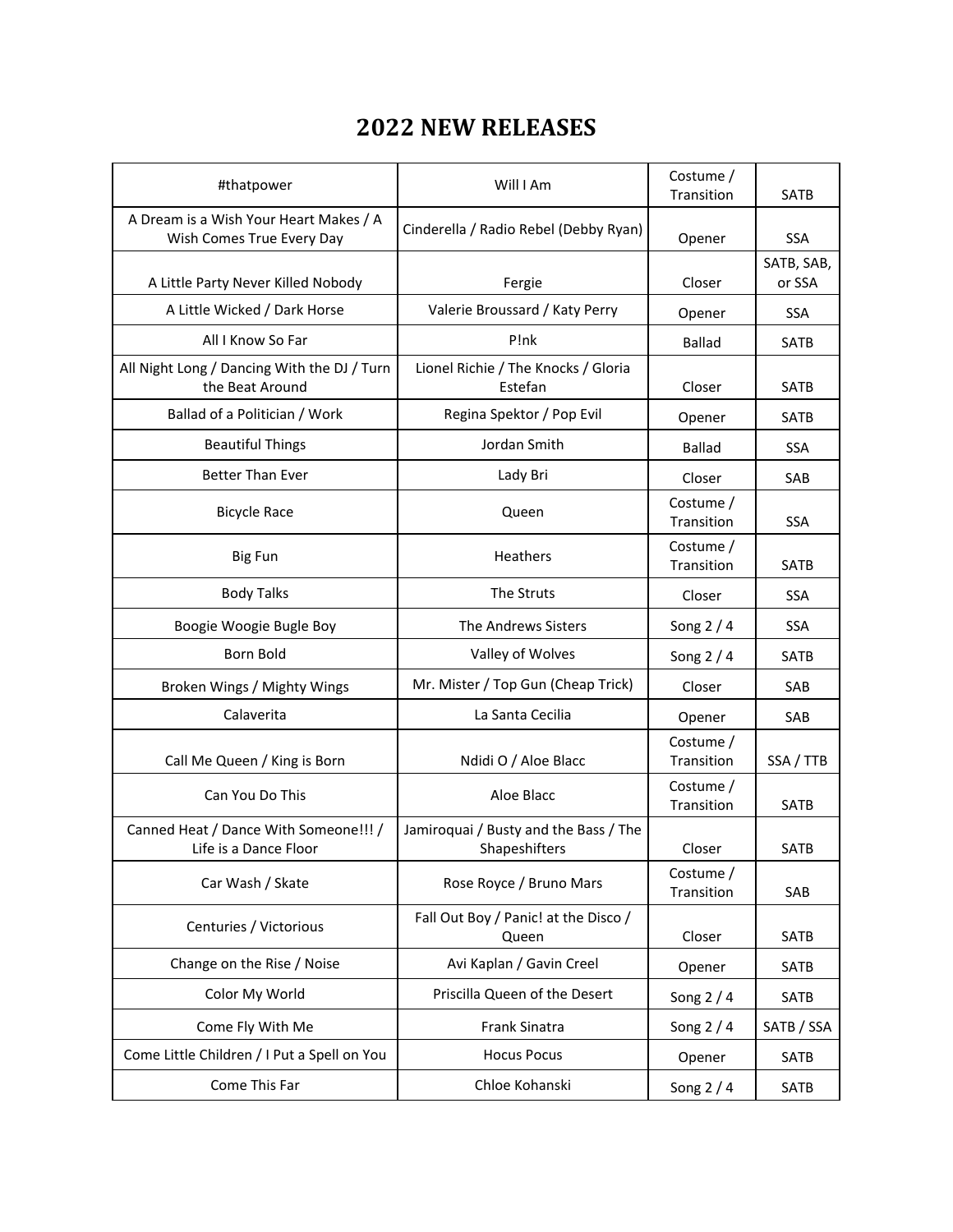| Copacabana / Jump On It                                           | Barry Manilow / Apache                          | Opener                  | SATB        |
|-------------------------------------------------------------------|-------------------------------------------------|-------------------------|-------------|
| Corner of the Sky / Magic Happens                                 | Pippin / Todrick Hall                           | Opener                  | <b>SATB</b> |
| <b>Curse of Darkness</b>                                          | DragonForce                                     | Closer                  | SATB        |
| Dance in the Graveyard                                            | Delta Rae                                       | Song 2 / 4              | <b>SSA</b>  |
| Dance Like Nobody's Watching                                      | Family Force 5                                  | Closer                  | <b>SATB</b> |
| Dance With You                                                    | The Prom                                        | <b>Ballad</b>           | <b>SATB</b> |
| Dangerous Game                                                    | Jekyll & Hyde                                   | <b>Ballad</b>           | <b>SSA</b>  |
| Dare You to Move / Meant to Live                                  | Switchfoot / Anthem Lights                      | Costume /<br>Transition | <b>SSA</b>  |
| $Day - O$                                                         | Beetlejuice: The Musical                        | Song $2/4$              | SAB         |
| Deliver Us                                                        | The Prince of Egypt                             | Opener                  | <b>SATB</b> |
| Determinate                                                       | Lemonade Mouth                                  | Song $2/4$              | SATB        |
| Do Your Own Thing                                                 | Bring it On                                     | Costume /<br>Transition | <b>SATB</b> |
| Down to the Bottom                                                | Dorothy                                         | Costume /<br>Transition | <b>SSA</b>  |
| Eye of the Storm / Blackout                                       | Bullet For My Valentine / In The<br>Heights     | Song $2/4$              | SATB        |
| Feel Good                                                         | Jordan Smith                                    | Costume /<br>Transition | SATB        |
| Finding Wonderland                                                | Wonderland                                      | <b>Ballad</b>           | SATB        |
| Flesh & Bone / Ways to Be Wicked / Rotten<br>to the Core / Bad    | Zombies 2 / Descendants 2 / David<br>Guetta     | Song $2/4$              | <b>SATB</b> |
| Frankenstein Twist / Walk Like an Egyptian<br>/ Dance in the Dark | The Crystals / The Bangles / Au/Ra              | Closer                  | <b>SATB</b> |
| Free As a Bird                                                    | Emeli Sande                                     | <b>Ballad</b>           | SATB        |
| Free Ride                                                         | <b>Edgar Winter</b>                             | Closer                  | <b>SATB</b> |
| Freedom / Freedom                                                 | Jesus Culture / Beyonce                         | Closer                  | <b>SSA</b>  |
| Galway Girl                                                       | <b>Ed Sheeran</b>                               | Costume /<br>Transition | SATB        |
| Get it Started / Tonight is the Night / Beat<br>Dun Drop          | Know Madik / Outasight / Machines<br>Don't Care | Closer                  | SATB        |
| Get This Party Started / Main Event                               | Shirley Bassey / RuPaul                         | Opener                  | SATB        |
| Gonna Make You Sweat / Disco Inferno                              | C+C Music Factory / The Trammps                 | Song 2 / 4              | SSA         |
| Good As Gold                                                      | The Phantoms                                    | Song $2/4$              | <b>SATB</b> |
| <b>Hallowed Ground</b>                                            | <b>Bishop Briggs</b>                            | Song $2/4$              | SSA         |
| Happiness / Na Na OK                                              | Sam Sparro / Anthony Brown                      | Closer                  | SATB        |
| Happy Dance / Clap Your Hands                                     | MercyMe / Leo Soul                              | Closer                  | SATB        |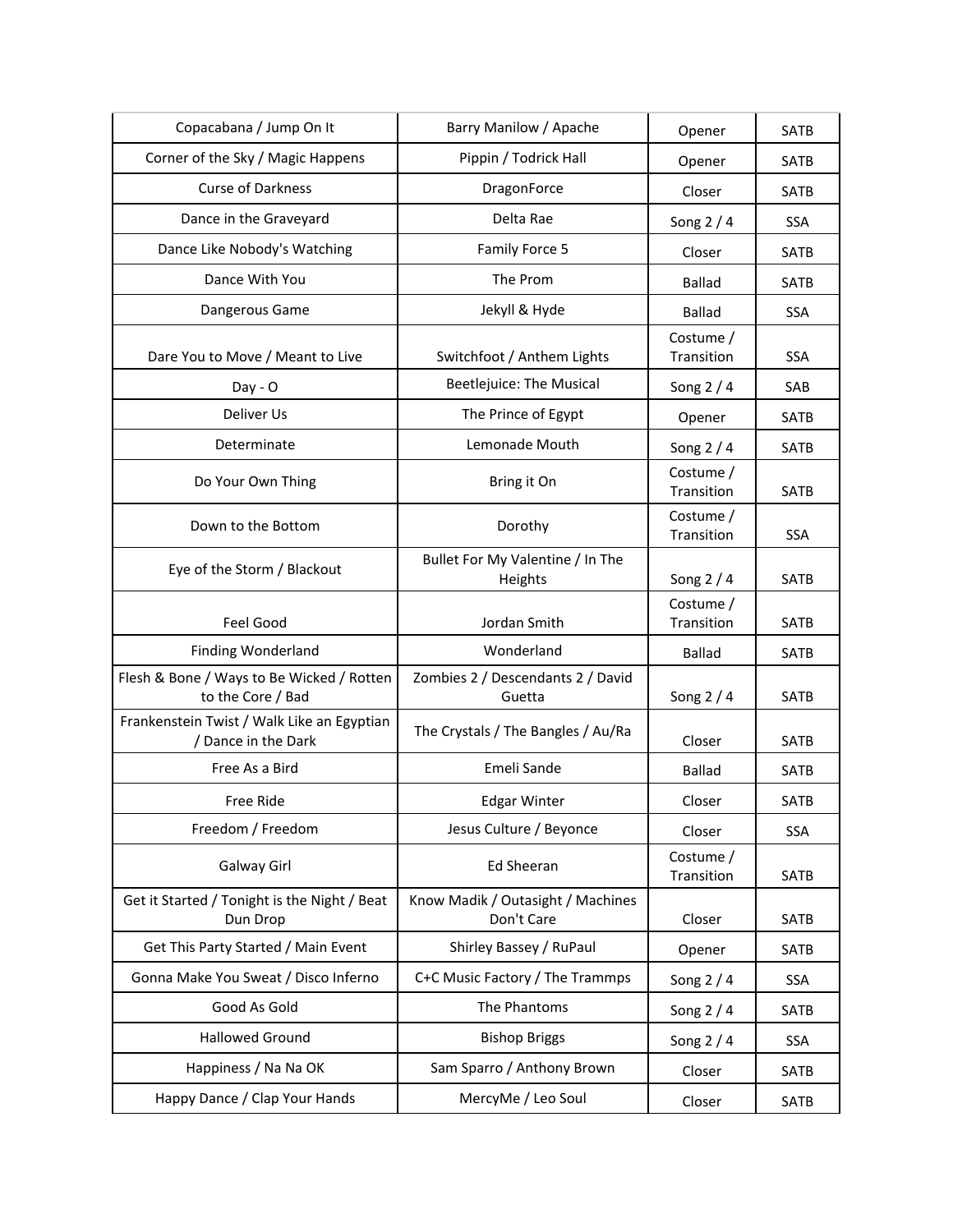| <b>Hard Times</b>                                     | John Legend                           | Opener                  | SAB         |
|-------------------------------------------------------|---------------------------------------|-------------------------|-------------|
| <b>Hard Times</b>                                     | Paramore                              | Opener                  | SATB        |
| <b>Higher Love</b>                                    | Steve Winwood                         | Closer                  | <b>SATB</b> |
| <b>History Repeating</b>                              | Shirley Bassey and The Propellerheads | Song 2 / 4              | SATB        |
| Hit Me With a Hot Note and Watch Me<br><b>Bounce</b>  | Duke Ellington                        | Song 2 / 4              | SATB        |
| Horns                                                 | <b>Bryce Fox</b>                      | Song 2 / 4              | SATB        |
| Hot Hot Hot / Vamos a la Playa                        | Buster Poindexter / Loona             | Opener                  | SATB        |
| How 'Bout a Dance                                     | Bonnie and Clyde                      | <b>Ballad</b>           | SSA         |
| I Hear a Symphony / Symphony                          | Cody Fry / Sheppard                   | Opener                  | SATB        |
| I Made It / This Day                                  | Fantasia ft. Tye Tribbet / Usher      | Closer                  | SATB        |
| I Put a Spell On You                                  | <b>Hocus Pocus</b>                    | Closer                  | SATB        |
| I Will Wait                                           | Mumford and Sons                      | Song 2 / 4              | <b>SSA</b>  |
| I'm Only Happy When It Rains / Singing in<br>the Rain | Garbage                               | Song $2/4$              | <b>SATB</b> |
| If I Own Today                                        | Scott Alan                            | <b>Ballad</b>           | SATB        |
| In Love With a Camera                                 | The Struts                            | Song $2/4$              | TTB or SSA  |
| Into the West                                         | Annie Lennox                          | <b>Ballad</b>           | SATB        |
| It's Party Time                                       | Joe Jonas                             | Song $2/4$              | <b>SSA</b>  |
| Just Got Paid                                         | Sigala                                | Song $2/4$              | SATB        |
| <b>Keep Breathing</b>                                 | Ingrid Michaelson                     | <b>Ballad</b>           | SATB        |
| <b>Keep Climbing</b>                                  | Delta Goodrem                         | <b>Ballad</b>           | SATB        |
| Kings & Queens                                        | Ava Max                               | Song $2/4$              | SSA         |
| L.O.V.E. (Let One Voice Emerge)                       | Fergie                                | <b>Ballad</b>           | <b>SATB</b> |
| Lash Out                                              | Alice Merton                          | Song $2/4$              | SATB        |
| Lazy Day / Sunshine Day                               | Spanky and Our Gang / Brady Bunch     | Song $2/4$              | SATB        |
| Legendary / Make Way                                  | Welshly Arms / Aloe Blacc             | Opener                  | SATB        |
| Let Me Move You / Don't Stop the Music                | Sabrina Carpenter / Rihanna           | Opener                  | SATB        |
| Let Me Show You How / Bounce / Sax                    | Royal Deluxe / Outasight / Fleur East | Costume /<br>Transition | SATB        |
| Let's Have a Party                                    | Wanda Jackson                         | Opener                  | SAB         |
| Like the World is Gonna End                           | Ben Rector                            | Opener                  | SAB         |
| Little Me                                             | Little Mix                            | Song $2/4$              | <b>SSA</b>  |
| Loki / And So It Went                                 | Loki / The Pretty Reckless            | Opener                  | SATB        |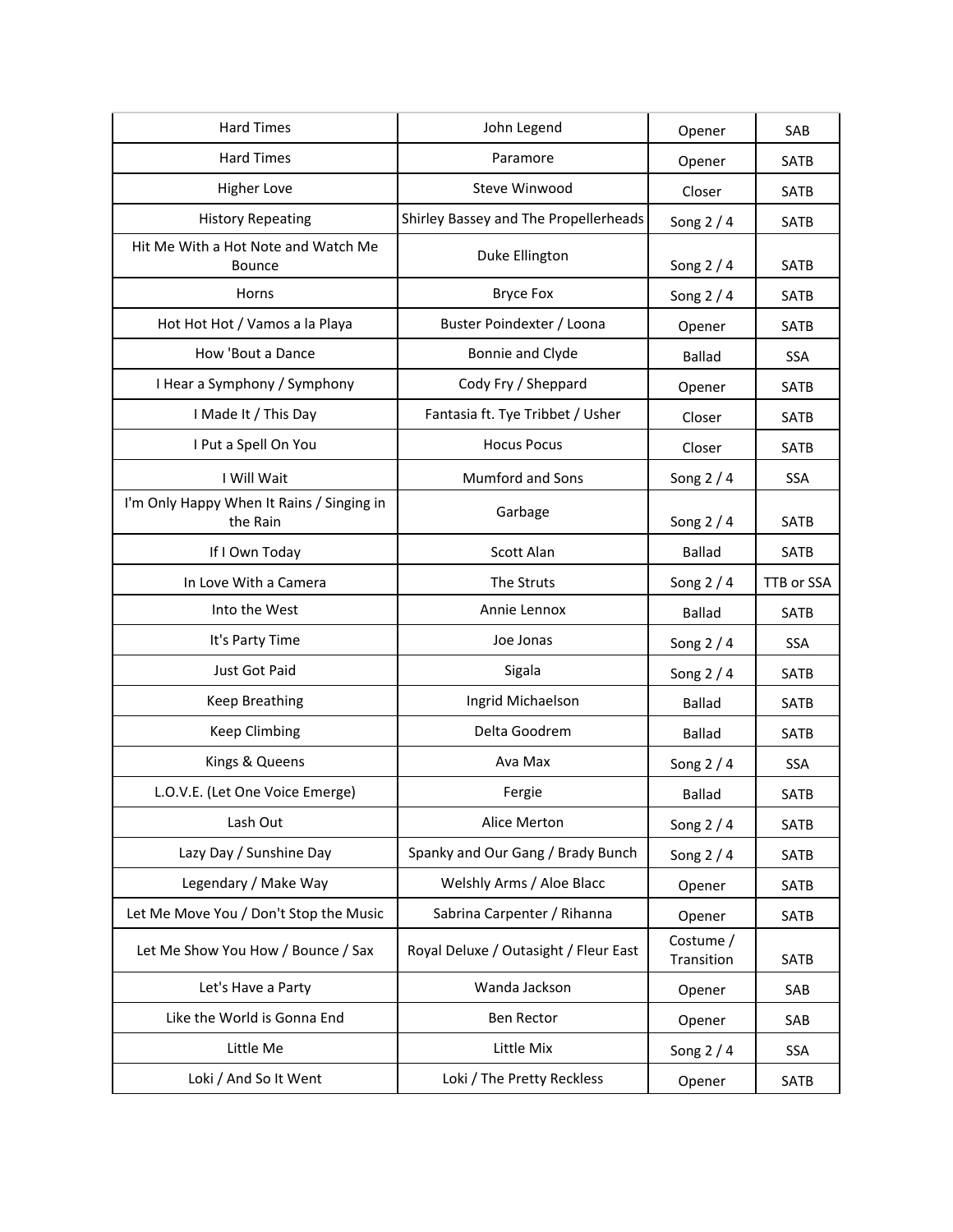| Lost in the Wild                                                    | Walk the Moon                                    | Closer                  | SAB         |
|---------------------------------------------------------------------|--------------------------------------------------|-------------------------|-------------|
| Love Can Move Mountains / Ain't No<br>Mountain High Enough          | Celine Dion / Marvin Gaye                        | Closer                  | <b>SATB</b> |
| Make Believe / Live Your Story                                      | The Faim / Auli'i Cravalho                       | Closer                  | SAB         |
| Memories                                                            | Maroon 5                                         | Song $2/4$              | <b>SATB</b> |
| Memories / House of Memories                                        | Shawn Mendes / Panic! at the Disco               | Opener                  | <b>SATB</b> |
| Moondance / Fly Me to the Moon                                      | Michael Buble / Frank Sinatra                    | Opener                  | SATB        |
| More Like Love                                                      | <b>Ben Rector</b>                                | <b>Ballad</b>           | <b>SSA</b>  |
| My Once Upon a Time                                                 | Descendants 3                                    | <b>Ballad</b>           | <b>SATB</b> |
| Nature Boy / Heat Waves                                             | Nat King Cole / Glass Animals                    | Opener                  | SAB         |
| New Day                                                             | Danny Gokey                                      | Costume /<br>Transition | SATB        |
| New Day                                                             | Danny Gokey                                      | Costume /<br>Transition | SSA         |
| No Good Deed Goes Unpunished / No One<br>Mourns the Wicked (ballad) | Wicked                                           | <b>Ballad</b>           | <b>SATB</b> |
| Off With Your Head / Madame Guillotine                              | Wonderland / The Scarlet Pimpernel               | Closer                  | <b>SSA</b>  |
| Oh, What a Beautiful Mornin'                                        | Karimloo                                         | Song $2/4$              | <b>SATB</b> |
| Oh, What a Beautiful Morning (ballad)                               | Oklahoma / Jeremy Jordan                         | <b>Ballad</b>           | <b>SATB</b> |
| On the Outside / I Know a Place                                     | <b>GENTRI / MUNA</b>                             | Song $2/4$              | SAB         |
| Oops! I Did It Again / Black Magic                                  | Britney Spears / Little Mix                      | Song $2/4$              | SSA         |
| Our Own House / Build it With Love                                  | MisterWives / Londonbeat                         | Closer                  | <b>SATB</b> |
| Oye, Rhythm is Gonna Get You, Get On<br>Your Feet                   | Gloria Estefan                                   | Closer                  | SAB         |
| Paint the Town Green                                                | The Script                                       | Closer                  | <b>SATB</b> |
| Payphone / Telephone / Call Me Maybe                                | Maroon 5 / Beyonce / Carly Rae<br>Jepson         | Song $2/4$              | <b>SSA</b>  |
| <b>Pictures of Mountains</b>                                        | Cody Fry                                         | Ballad                  | SATB        |
| Pumpin' Up the Party                                                | Hannah Montana                                   | Song $2/4$              | SSA         |
| Pure Imagination                                                    | Charlie and the Chocolate Factory                | <b>Ballad</b>           | SAB         |
| Rain On Me                                                          | Lady Gaga                                        | Closer                  | SATB        |
| Relight My Fire                                                     | Dan Hartman                                      | Closer                  | SATB        |
| Rhythm of the Tambourine / Dance to the<br>Day                      | The Hunchback of Notre Dame /<br>Prince of Egypt | Song $2/4$              | SAB         |
| Rise                                                                | Sixx:A.M.                                        | Opener                  | SATB        |
| Rule Brittania / London / London Bridge (Is<br>Falling Down)        | Maty Noyes / Fergie                              | Opener                  | <b>SSA</b>  |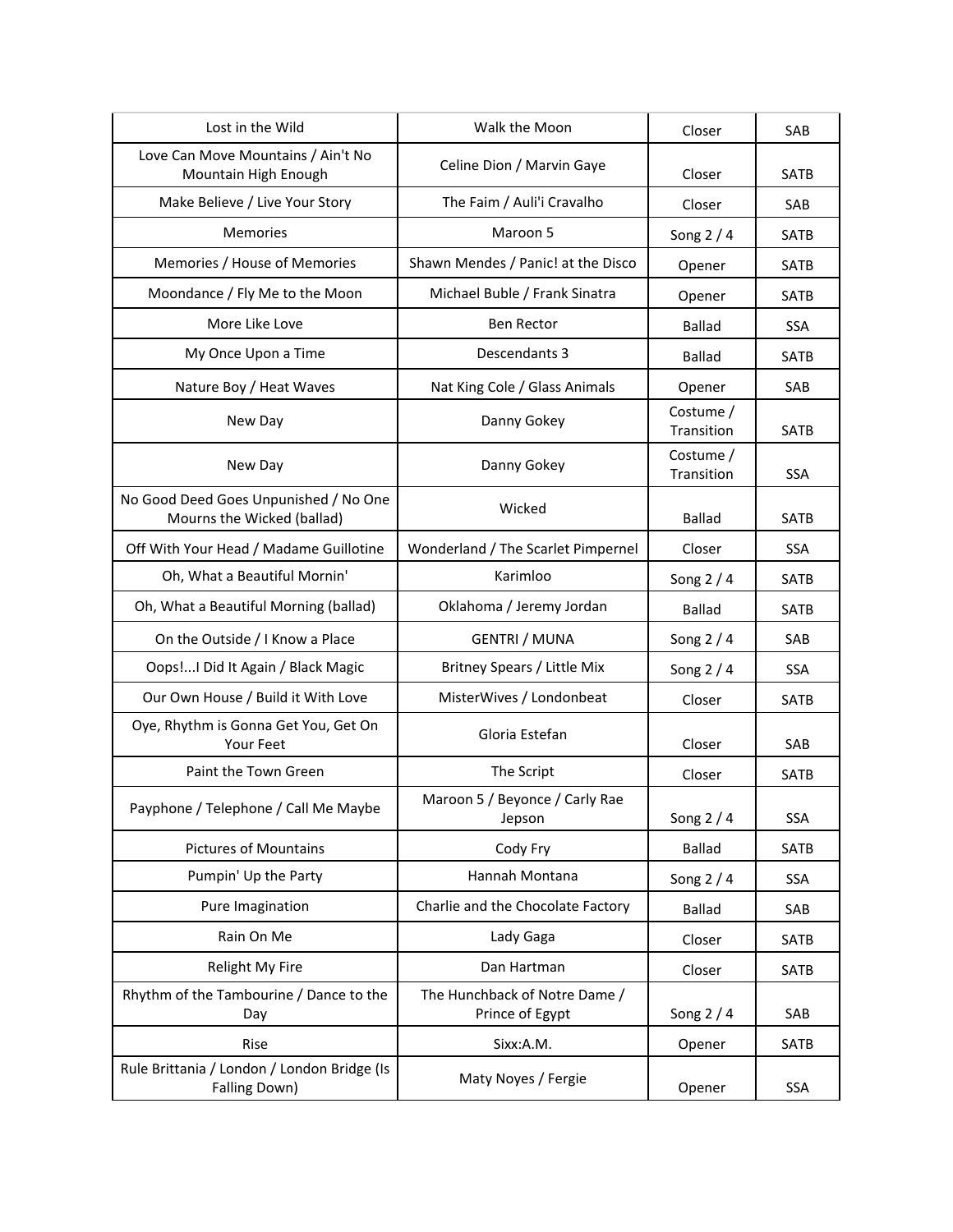| Shake                                                      | MercyMe                                    | Closer                  | <b>SSA</b>  |
|------------------------------------------------------------|--------------------------------------------|-------------------------|-------------|
| Shake it Up                                                | James and the Giant Peach                  | Song $2/4$              | <b>SSA</b>  |
| Sine From Above / World Burn / Bad Guy                     | Lady Gaga / Mean Girls / Billie Eilish     | Costume /<br>Transition | SSA / TTB   |
| Sing, Sing, Sing (Swing With Me)                           | Benny Goodman / Jessica Simpson            | Song $2/4$              | <b>SATB</b> |
| So Will I                                                  | <b>Ben Platt</b>                           | <b>Ballad</b>           | SAB         |
| Sogno di Volare / Into the Unknown                         | Civilization IV / Frozen II                | Opener                  | SATB        |
| Some Things Are Meant to Be / The Mad<br>Ones              | Little Women / Kerrigan & Lowdermilk       | <b>Ballad</b>           | SAB         |
| Something in the Water                                     | Carrie Underwood                           | Song $2/4$              | <b>SSA</b>  |
| Somewhere in Time                                          | Michael Crawford                           | <b>Ballad</b>           | <b>SATB</b> |
| Somewhere Over the Rainbow                                 | The Wizard of Oz                           | <b>Ballad</b>           | <b>SATB</b> |
| Spice Up Your Life / Wannabe / Who Do<br>You Think You Are | Spice Girls                                | Closer                  | <b>SSA</b>  |
| Spread a Little Happiness / Fired Up / Feel<br>So Good     | Nathan Angelo / Zombies / Model<br>Citizen | Closer                  | <b>SATB</b> |
| <b>Square Pegs</b>                                         | Kelsea Ballerini                           | Costume /<br>Transition | <b>SSA</b>  |
| Stand By Me                                                | Ben E. King                                | <b>Ballad</b>           | SAB         |
| Storytime / Novocaine                                      | Nightwish / Fall Out Boy                   | Opener                  | <b>SATB</b> |
| <b>Stupid Cupid</b>                                        | <b>Connie Francis</b>                      | Song $2/4$              | SAB         |
| Sun and Moon                                               | <b>Miss Saigon</b>                         | Ballad                  | <b>SATB</b> |
| Sunday                                                     | Sunday in the Park With George             | <b>Ballad</b>           | <b>SATB</b> |
| <b>Sunday Finest</b>                                       | Sir Rosevelt                               | Closer                  | SATB        |
| Sunday Funday / Out of Our Heads                           | Montana Tucket / Take That                 | Costume /<br>Transition | <b>SATB</b> |
| Survivor / Believer                                        | Destiny's Child / Believer                 | Song $2/4$              | <b>SATB</b> |
| Sweatband / Physical                                       | FF <sub>5</sub>                            | Opener                  | SSA         |
| Teeth                                                      | Five Seconds of Summer                     | Song $2/4$              | SAB         |
| The Big Bass Drum / A Little Party Never<br>Killed Nobody  | Gary Barlow & Fergie                       | Costume /<br>Transition | SATB        |
| The Boogie                                                 | Outasight                                  | Costume /<br>Transition | SATB        |
| The End of Love                                            | Florence and the Machine                   | Ballad                  | SSA         |
| The Heartburn Song                                         | Lawrence                                   | Song $2/4$              | <b>SSA</b>  |
| The Parting Glass / Run                                    | Peter Hollens / Delta Rae                  | Opener                  | <b>SATB</b> |
| The Whole Being Dead Thing                                 | Beetlejuice: The Musical                   | Song 2 / 4              | SAB         |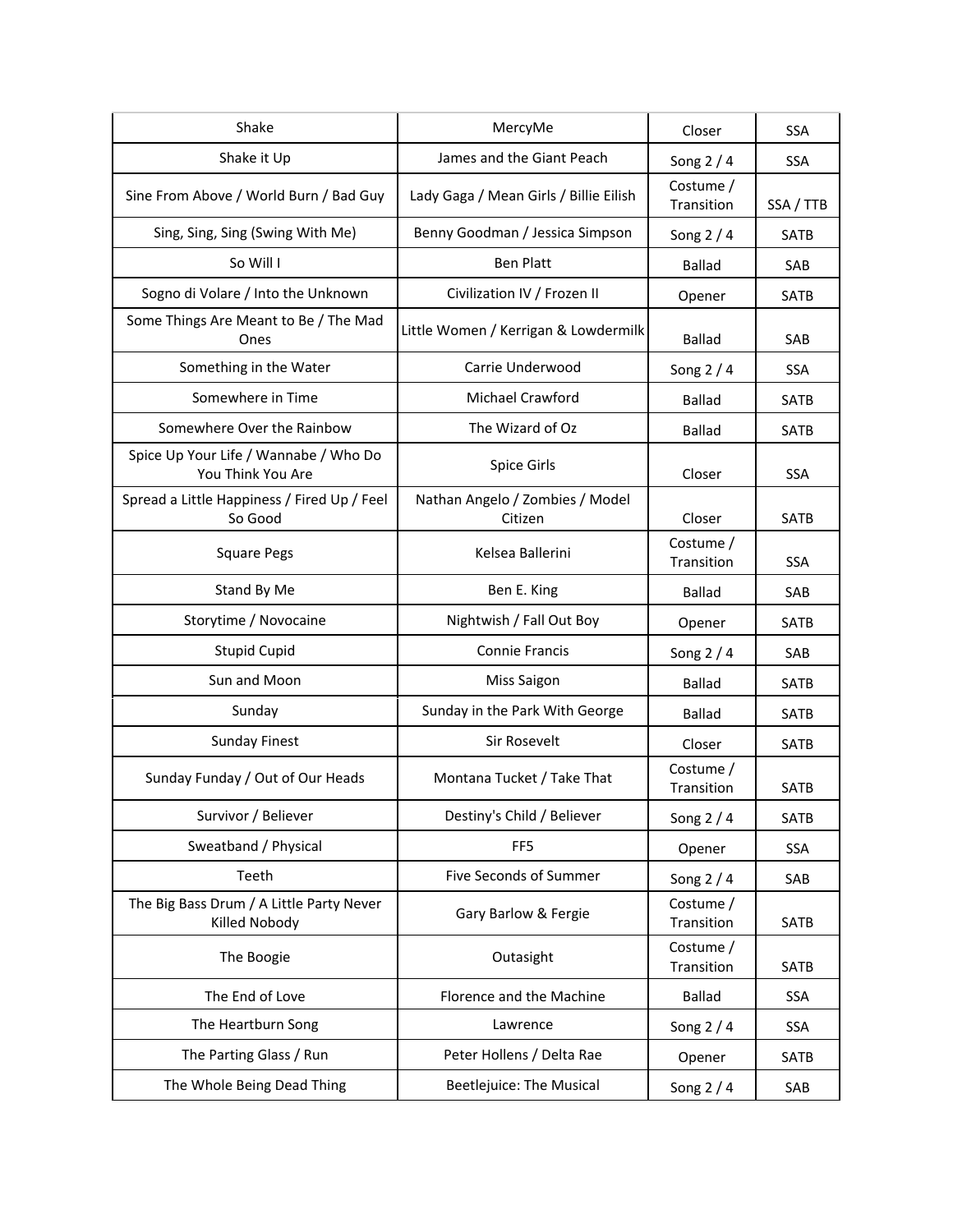| Tik Tok, Rockin' Robin, Selfie, Intentions,<br>Video Killed the Radio Star | Kesha, Jackson 5, Chainsmokers,<br>Justin Bieber, The Buggles | Song $2/4$    | <b>SSA</b>     |
|----------------------------------------------------------------------------|---------------------------------------------------------------|---------------|----------------|
| Till I Collapse                                                            | Eminem                                                        | Song $2/4$    | <b>SSA</b>     |
| To Begin Again                                                             | Ingrid Michaelson                                             | <b>Ballad</b> | SATB           |
| Tonight / Kill the Lights / Don't Stop<br>Dancing                          | Ke\$ha / Alex Newell / Michael Mott                           | Closer        | <b>SSA</b>     |
| Too Much in Love                                                           | Chris Willis                                                  | Closer        | SATB           |
| Turn it Up                                                                 | Oh the Larceny                                                | Closer        | <b>SATB</b>    |
| Turn to Stone                                                              | Ingrid Michaelson                                             | Opener        | <b>SATB</b>    |
| Undertow                                                                   | Timbaland, The Fray, Esthero                                  | Song $2/4$    | SAB            |
| Viva Amor                                                                  | Carmen                                                        | Opener        | <b>SSA</b>     |
| Warrior (Stand Up)                                                         | Hidden Citizens / Rayelle                                     | Song $2/4$    | SAB            |
| We Love It                                                                 | Outasight                                                     | Song $2/4$    | SATB           |
| Welcome to the Rock                                                        | Come From Away                                                | Opener        | SATB           |
| What a Wonderful World / Pleasant Valley<br>Sunday                         | Camila Cabello & Shawn Mendes /<br><b>Carole King</b>         | Opener        | <b>SATB</b>    |
| What Happened to the Love / You Really<br>Got Me                           | The Heavy / The Kinks                                         | Opener        | <b>SSA</b>     |
| When Legends Rise                                                          | Godsmack                                                      | Closer        | SATB or TTB    |
| Where No One Goes                                                          | Cloudjumper                                                   | Song $2/4$    | SAB            |
| Who Wants to Live Forever                                                  | Queen (Lindsey Stirling)                                      | <b>Ballad</b> | SATB or<br>SAB |
| Wicked Ones / Bad Guy                                                      | Dorothy / Billie Eilish                                       | Song $2/4$    | <b>SATB</b>    |
| Yesterday / Hey Jude                                                       | The Beatles                                                   | <b>Ballad</b> | <b>SSA</b>     |
| You Say / Someone You Loved                                                | Lauren Daigle / Lewis Capaldi                                 | <b>Ballad</b> | <b>SATB</b>    |
| Zumba He Zumba Ha / On the Floor                                           | DJ MAM / J.Lo                                                 | Closer        | <b>SSA</b>     |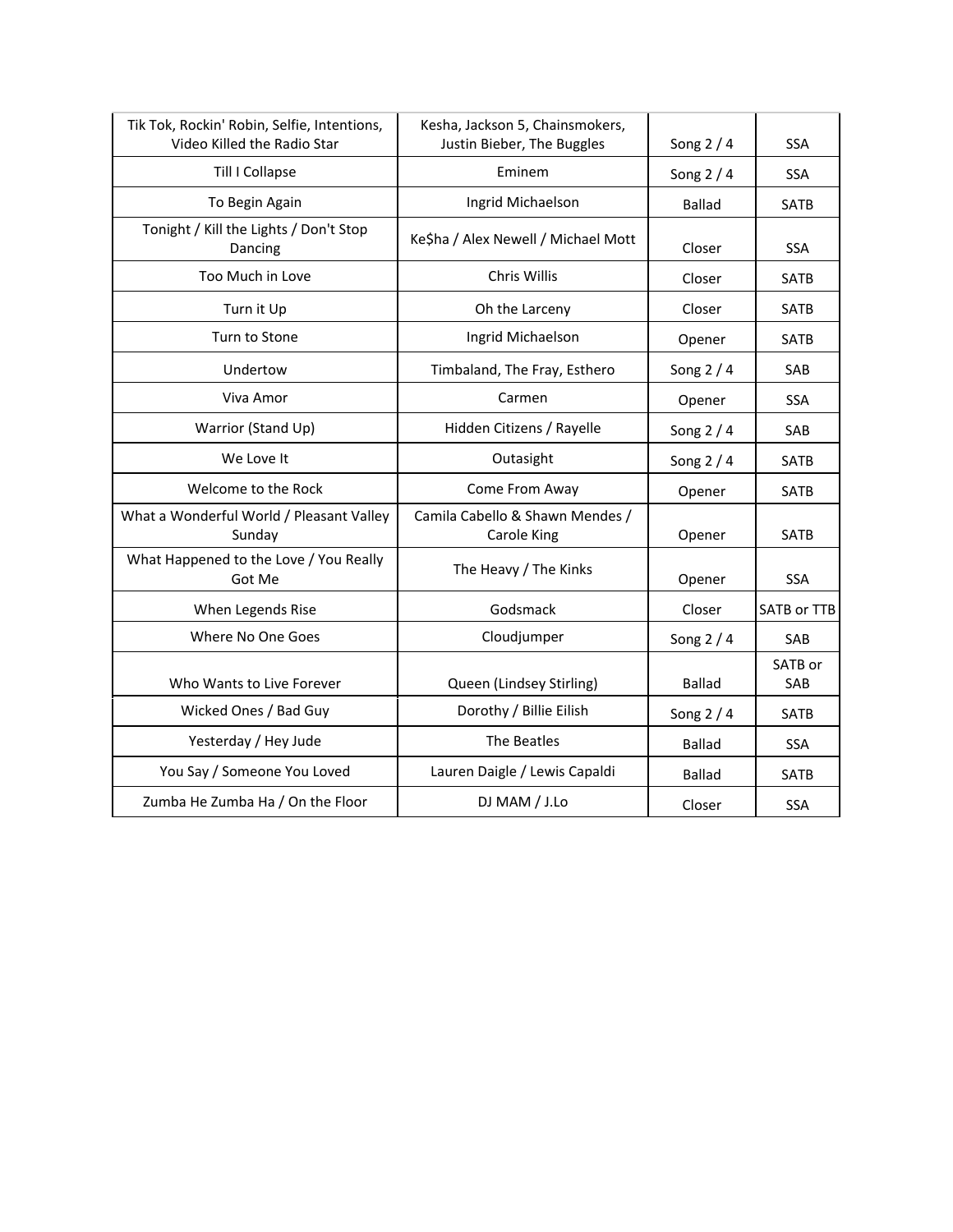# **Pre-2022 Catalog**

| Always Remember Us This Way                          | A Star is Born (Lady Gaga)                              | <b>Ballad</b>           | SATB                  |
|------------------------------------------------------|---------------------------------------------------------|-------------------------|-----------------------|
|                                                      |                                                         |                         | SATB, SAB,            |
| (Let's Start) Tomorrow Tonight                       | Smash                                                   | Song $2/4$              | or SSA                |
| 4 Minutes to Save the World                          | Madonna & Justin Timberlake                             | Song $2/4$              | SATB or<br><b>SSA</b> |
| 4 Minutes to Save the World / Blow / Bang,<br>Bang   | Madonna / Justin Timberlake /<br>Ke\$ha / Jessie J      | Closer                  | SATB                  |
| 7 Rings / I Like It / Applause / I Like It Like That | Ariana Grande / Cardi B / Pete<br>Rodriguez / Lady Gaga | Costume /<br>Transition | <b>SATB</b>           |
| A Bushel and a Peck                                  | <b>Guys and Dolls</b>                                   | Song $2/4$              | SAB                   |
| A Cool Cat in Town                                   | <b>Tape Five</b>                                        | Song $2/4$              | SAB                   |
| A Little More Homework to Do                         | Thirteen: The Musical                                   | <b>Ballad</b>           | SATB                  |
| A Lot of Living to Do                                | Bye Bye Birdie                                          | Opener                  | SATB                  |
| A Man For All Seasons                                | Robbie Williams / Johnny English /<br>Hans Zimmer       | Opener                  | <b>SSA</b>            |
| A Whole New World                                    | Aladdin                                                 | <b>Ballad</b>           | SSA                   |
| Absolutely Everybody / Party Time                    | Vanessa Amorasi / Gloria Estefan                        | Closer                  | <b>SATB</b>           |
| AD 1928 / Rockin' the Paradise                       | Styx                                                    | Costume /<br>Transition | <b>SSA</b>            |
| Advice to a Young Firefly                            | Toast (Natalie Weiss and Danielle<br>Wade)              | <b>Ballad</b>           | <b>SATB</b>           |
| Ain't Your Mama                                      | Jennifer Lopez                                          | Costume /<br>Transition | <b>SSA</b>            |
| Alien                                                | Sabrina Carpenter                                       | Song $2/4$              | <b>SSA</b>            |
| Alive                                                | Hillsong Young and Free                                 | Closer                  | SATB                  |
| All At Once                                          | <b>Bear Ghost</b>                                       | Song $2/4$              | SATB or<br>SAB        |
| All Dressed in Love                                  | Jennifer Hudson                                         | Song $2/4$              | <b>SSA</b>            |
| All I Need / Hit the Ground Running                  | Natasha Bedingfield / Desi Valentine                    | Costume /<br>Transition | <b>SSA</b>            |
| All in Love is Fair                                  | Stevie Wonder                                           | <b>Ballad</b>           | SATB                  |
| All My Life                                          | K-Ci & Jojo                                             | <b>Ballad</b>           | <b>TTB</b>            |
| All Over the World                                   | Electric Light Orchestra                                | Opener                  | <b>SSA</b>            |
| All Things in Time                                   | Jason Robert Brown                                      | <b>Ballad</b>           | <b>SSA</b>            |
| Almost There                                         | The Princess and the Frog                               | Song 2 / 4              | SAB                   |
| Always Starting Over                                 | If/Then (Idina Menzel)                                  | <b>Ballad</b>           | SSA                   |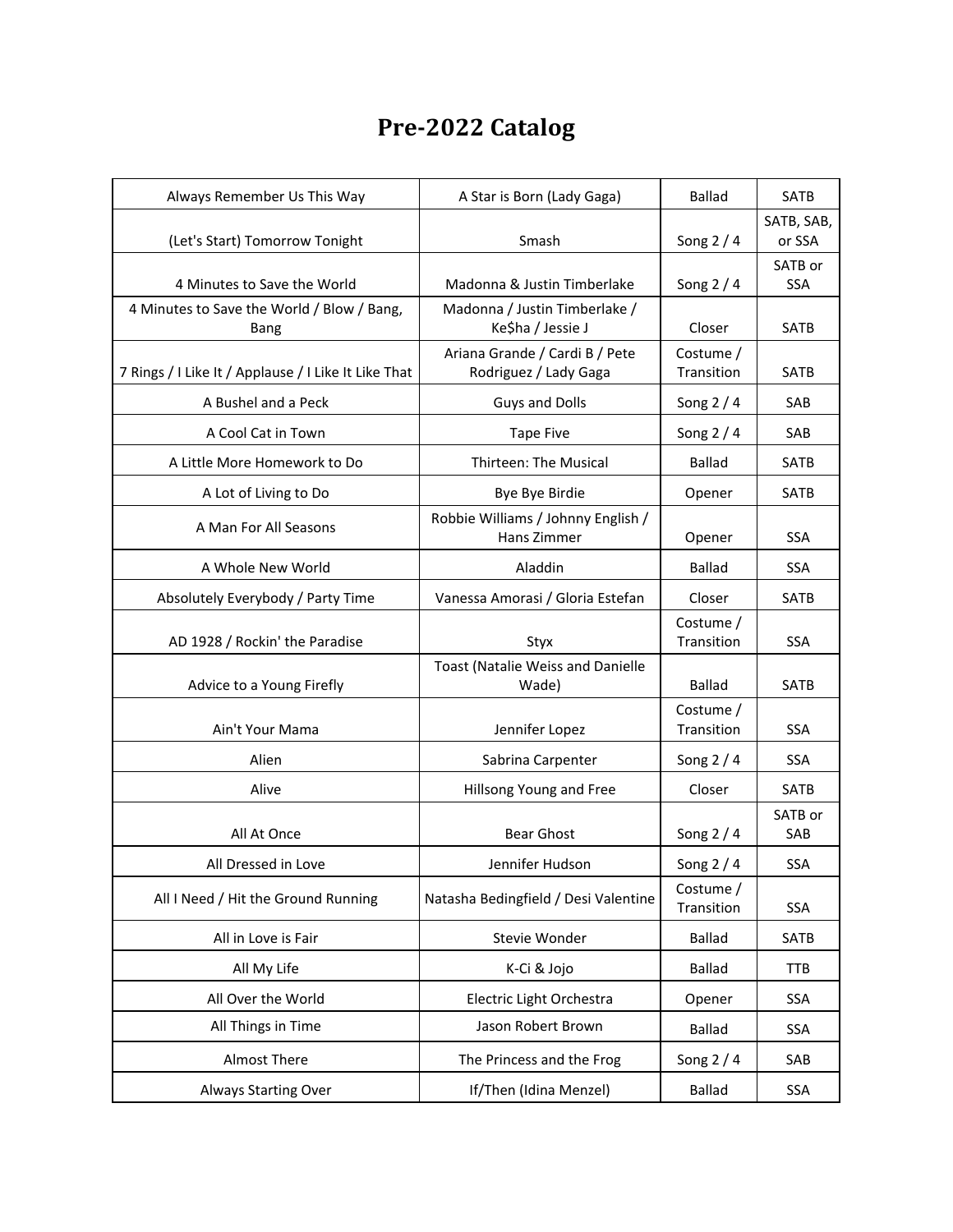| American Woman                                        | Lenny Kravitz                                | Costume /<br>Transition | <b>TTB</b>            |
|-------------------------------------------------------|----------------------------------------------|-------------------------|-----------------------|
| And You Don't Even Know It                            | Everybody's Talking About Jamie              | Opener                  | SAB                   |
| Animals                                               | Maroon 5                                     | Costume /<br>Transition | <b>SSA</b>            |
| Another Day of Sun                                    | La La Land                                   | Opener                  | SATB or<br><b>SSA</b> |
| Another Opening, Another Show                         | Kiss Me Kate                                 | Opener                  | <b>SSA</b>            |
| Any Way the Wind Blows                                | Home Free                                    | Costume /<br>Transition | <b>TTB</b>            |
| Any Way You Want It                                   | Journey / Pentatonix                         | Opener                  | <b>SATB</b>           |
| <b>Anything Goes</b>                                  | Cole Porter                                  | Costume /<br>Transition | <b>SATB</b>           |
| Anything Worth Holding Onto                           | Cynthia Erivo                                | <b>Ballad</b>           | <b>SSA</b>            |
| Are You Gonna Go My Way / Yes, Yes I Can              | Lenny Kravitz / Rayelle                      | Costume /<br>Transition | TTB / SSA             |
| Arthur's Farewell / Who Can You Trust                 | King Arthur / Spy                            | Opener                  | <b>SATB</b>           |
| Ashes                                                 | Celine Dion                                  | <b>Ballad</b>           | SATB or<br><b>SSA</b> |
| Ashes / Ramalama Bang Bang                            | The Bengsons / Roisin Murphy                 | Opener                  | SAB                   |
| Astonishing                                           | Little Women                                 | <b>Ballad</b>           | <b>SSA</b>            |
| Astronaut                                             | Simple Plan                                  | Song $2/4$              | SAB                   |
| Automatic                                             | Amaranthe                                    | Closer                  | <b>SATB</b>           |
| Ave Maria / Perfect                                   | Schubert / Beyonce / Ed Sheeran              | <b>Ballad</b>           | <b>SSA</b>            |
| Awake and Alive                                       | Skillet                                      | Closer                  | <b>SATB</b>           |
| Baby Im Burning                                       | Dolly Parton                                 | Closer                  | <b>SSA</b>            |
| <b>Back in Time</b>                                   | <b>Huey Lewis</b>                            | Opener                  | <b>SATB</b>           |
| <b>Back in Time</b>                                   | Celesty                                      | Opener                  | SATB                  |
| Back in Time / Remember the Time                      | Huey Lewis and the News / Michael<br>Jackson | Costume /<br>Transition | SSA / TTB             |
| <b>Backyard Party</b>                                 | Ole Borud                                    | Song $2/4$              | SATB                  |
| <b>Bad Blood (Swing Version)</b>                      | Taylor Swift (Postmodern Jukebox)            | Song $2/4$              | SATB                  |
| <b>Bad Dream</b>                                      | Mowglis                                      | Closer                  | SSA                   |
| <b>Bad Romance (Swing Version)</b>                    | Lady Gaga (Postmodern Jukebox)               | Opener                  | SATB                  |
| Ballad of a Politician / Out of Sight, Out of<br>Mind | Regina Spektor / A Tale of Two Cities        | Opener                  | SATB                  |
| Bamboleo                                              | The Gypsy Kings / Zorro the Musical          | Song $2/4$              | SATB                  |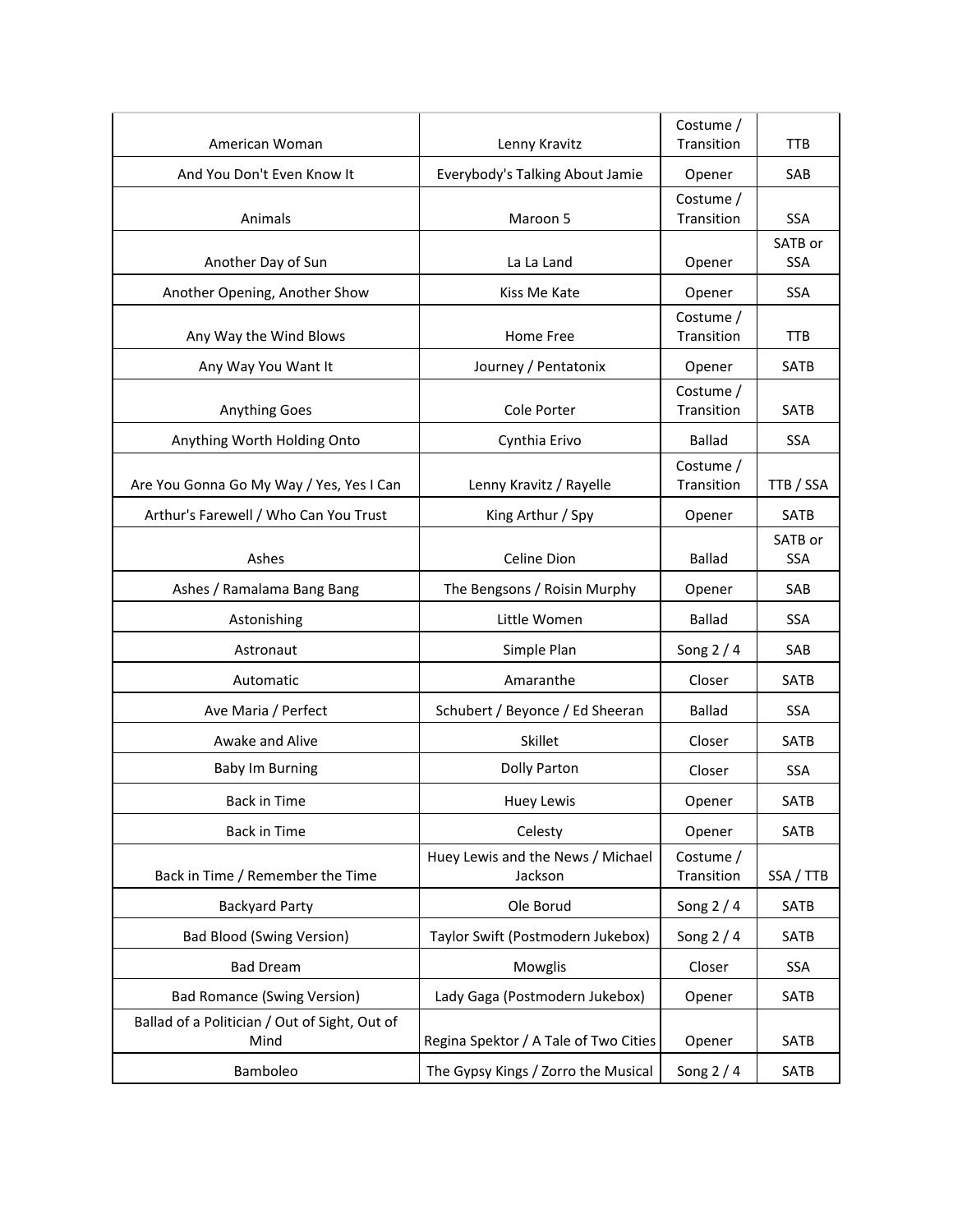| <b>Bandstand Boogie</b>                                            | <b>Barry Manilow</b>                                            | Costume /<br>Transition | <b>SATB</b>           |
|--------------------------------------------------------------------|-----------------------------------------------------------------|-------------------------|-----------------------|
| <b>Barbie Girl</b>                                                 | Aqua                                                            | Costume /<br>Transition | <b>SSA</b>            |
| <b>Barricade</b>                                                   | Gentri                                                          | <b>Ballad</b>           | <b>SATB</b>           |
| <b>Battle Cry</b>                                                  | Imagine Dragons                                                 | Opener                  | <b>SATB</b>           |
| Beat Dun Drop / Auld Lang Syne                                     | Machines Don't Care / Traditional                               | Costume /<br>Transition | <b>SATB</b>           |
| Beautiful                                                          | Christina Aguilera                                              | <b>Ballad</b>           | SATB or<br>SSA        |
| Beautiful / I Feel the Earth Move                                  | <b>Carole King</b>                                              | Opener                  | SATB                  |
| Beautiful City / Morning Glow                                      | Godspell / Pippin                                               | <b>Ballad</b>           | <b>SATB</b>           |
| <b>Beautiful Disaster</b>                                          | Kelly Clarkson                                                  | <b>Ballad</b>           | <b>SSA</b>            |
| Before the Parade Passes By / Put On Your<br><b>Sunday Clothes</b> | Hello, Dolly                                                    | Opener                  | <b>SATB</b>           |
| Believe / Strong Enough / Woman's World                            | The Cher Show                                                   | Closer                  | <b>SSA</b>            |
| <b>Believer</b>                                                    | Imagine Dragons                                                 | Opener                  | SAB                   |
| Belle Reprise / Party in the USA / When I Grow<br>Up               | Beauty and the Beast / Miley Cyrus /<br>NF / The Pussycat Dolls | Opener                  | <b>SATB</b>           |
| Best Day of My Life / Awake and Alive                              | American Authors / Skillet                                      | Closer                  | <b>SATB</b>           |
| Beyond the Sea                                                     | <b>Bobby Darin</b>                                              | Song $2/4$              | <b>SATB</b>           |
| Bicycle Race - Highway Star                                        | Queen - Deep Purple                                             | Costume /<br>Transition | TTB / SSA             |
| Big Noise From Winnetka                                            | <b>Bob Haggart</b>                                              | Opener                  | SATB or<br><b>SSA</b> |
| <b>Billie Jean</b>                                                 | Michael Jackson                                                 | Song $2/4$              | <b>SATB</b>           |
| <b>Black and Gold</b>                                              | Sam Sparro                                                      | Song 2 / 4              | <b>SATB</b>           |
| <b>Black and White</b>                                             | <b>Todrick Hall</b>                                             | Costume /<br>Transition | SATB                  |
| <b>Black or White</b>                                              | Michael Jackson                                                 | Closer                  | SATB                  |
| Blame it On Me                                                     | George Ezra                                                     | Closer                  | SATB                  |
| <b>Blown Away</b>                                                  | Carrie Underwood                                                | Closer                  | SATB or<br>SSA        |
| Boogeyman                                                          | Wizardz of Oz                                                   | Song $2/4$              | SSA                   |
| Boogie Wonderland                                                  | Earth Wind and Fire                                             | Closer                  | SATB or<br>SSA        |
| Boom Clap                                                          | Charli XCX                                                      | Opener                  | SSA                   |
| Boomerang                                                          | Amaranthe                                                       | Closer                  | SATB                  |
| Born For This                                                      | The Score                                                       | Song 2 / 4              | SATB                  |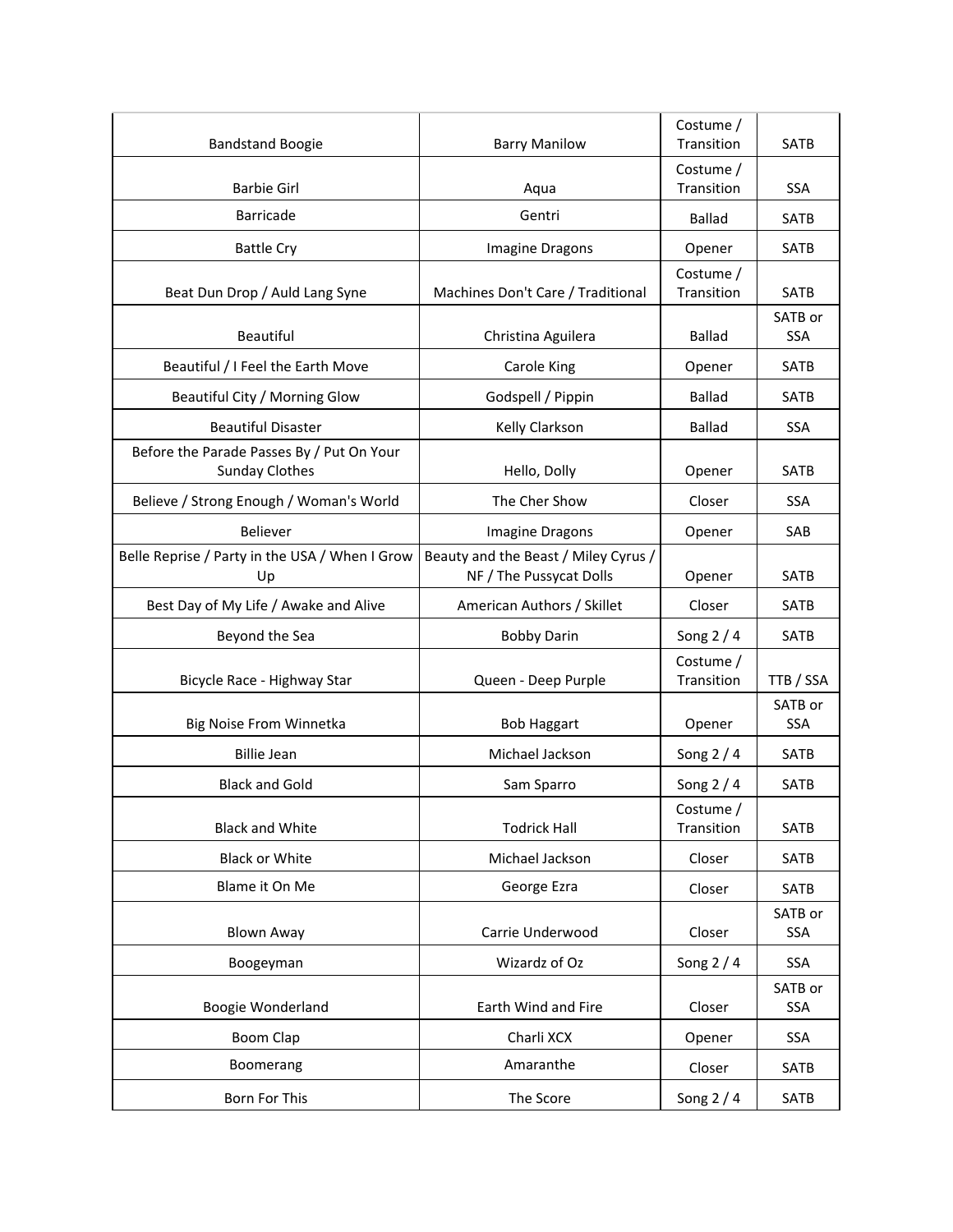| Born Ready                                       | Fresh Beat Band                     | Opener                  | SATB                  |
|--------------------------------------------------|-------------------------------------|-------------------------|-----------------------|
| Born This Way                                    | Lady Gaga                           | Opener                  | <b>SSA</b>            |
| Born This Way                                    | <b>Thousand Foot Krutch</b>         | Song $2/4$              | <b>SSA</b>            |
| Born to Be Wild                                  | Steppenwold                         | Song $2/4$              | SAB                   |
| Boss / All Star                                  | Little Mix / Smash Mouth            | Song $2/4$              | <b>SATB</b>           |
| Bottom of the River / Chains                     | Delta Rae / Nick Jonas              | Opener                  | <b>SATB</b>           |
| <b>Boulevard of Broken Dreams</b>                | Green Day                           | Song 2 / 4              | SATB                  |
| <b>Box of Secrets</b>                            | Zarif                               | Song $2/4$              | <b>SSA</b>            |
| <b>Brand New</b>                                 | <b>Ben Rector</b>                   | Song $2/4$              | SAB                   |
| <b>Brand New Day</b>                             | No Doubt                            | Costume /<br>Transition | SATB                  |
| Brand New Day (Everybody Rejoice)                | The Wiz                             | Opener                  | <b>SATB</b>           |
| Break Free / Stronger                            | Ariana Grande / Britney Spears      | Closer                  | SSA                   |
| <b>Break Me Out</b>                              | The Rescues                         | Song $2/4$              | SATB or<br><b>SSA</b> |
| <b>Break My Stride</b>                           | Matthew Wilder                      | Song $2/4$              | <b>SATB</b>           |
| <b>Break This Down</b>                           | Descendants 3                       | Closer                  | <b>SATB</b>           |
| <b>Breaking Dishes</b>                           | Rihanna                             | Song $2/4$              | SSA                   |
| <b>Breathe</b>                                   | Jonny Diaz                          | Opener                  | SAB                   |
| Bring Me to Life                                 | Evanescence                         | Costume /<br>Transition | SATB                  |
| Broken Wings / Fly Like an Eagle                 | Mr. Mister / Steve Miller Band      | Song $2/4$              | SAB                   |
| Buenos Aires / Don't Cry For Me Argentina        | Madonna / Evita                     | Opener                  | SSA                   |
| Burn / Turn it Up                                | Ciara / Ellie Goulding              | Closer                  | SATB                  |
| Burn it to the Ground                            | Nickelback                          | Song 2 / 4              | SATB                  |
| <b>Burn the Pages</b>                            | Sia                                 | <b>Ballad</b>           | <b>SSA</b>            |
| Burnin' Up                                       | Jessie J                            | Costume /<br>Transition | SATB or<br><b>SSA</b> |
| Bust Your Windows / Before He Cheats             | Jazmine Sullivan / Carrie Underwood | Song $2/4$              | <b>SSA</b>            |
| C'est ca, l'amour (So This is Love) / So in Love | Cinderella / Kiss Me Kate           | <b>Ballad</b>           | SATB                  |
| Call Me, Beep Me!                                | Kim Possible                        | Song $2/4$              | <b>SSA</b>            |
| <b>Calling All Hearts</b>                        | DJ Kassidy feat. Robin Thicke       | Costume /<br>Transition | <b>SSA</b>            |
| Came Here For Love / Beautiful Now               | Sigala / Zedd                       | Closer                  | SATB                  |
| Can't Help Falling Accidentally in Love          | Elvis / Counting Crows              | Opener                  | SATB                  |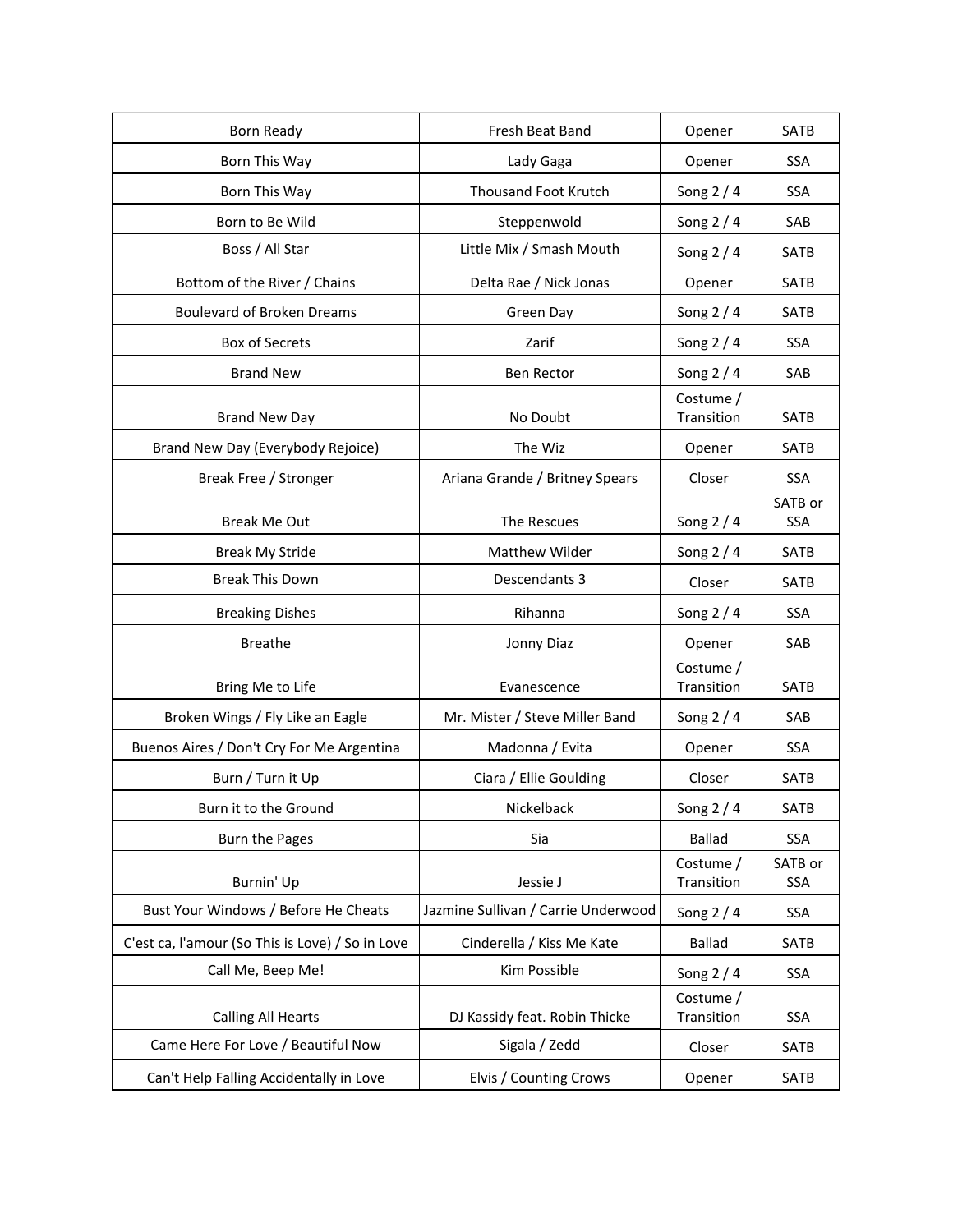| Can't Take My Eyes Off Of You / American Boy     | Frankie Valli / Estelle                                   | Opener                  | SSA                   |
|--------------------------------------------------|-----------------------------------------------------------|-------------------------|-----------------------|
| Candyman / Boogie Woogie Bugle Boy               | Christina Aguilera / Hughie Prince<br>and Don Raye        | Costume /<br>Transition | <b>SSA</b>            |
| <b>Carnival Games</b>                            | Nelly Furtado                                             | Song $2/4$              | SATB                  |
| Carnival Town / Old Friends                      | Norah Jones / Ben Rector                                  | <b>Ballad</b>           | <b>SATB</b>           |
| Carousel / Heathens                              | Melanie Martinez / Twenty One<br>Pilots                   | Song $2/4$              | SAB                   |
| Carry On Wayward Son                             | Kansas                                                    | Opener /<br>Closer      | SATB or<br>SAB        |
| Castle / Castle Walls                            | Halsey / Styx                                             | Costume /<br>Transition | SSA / TTB             |
| Catch Us If You Can                              | Elle Long                                                 | Opener                  | <b>SATB</b>           |
| Celebrate / Treasure                             | Pitbull / Bruno Mars                                      | Closer                  | SSA                   |
| Celebration / Burnin' Up                         | Kool & The Gang / Jessie J                                | Closer                  | <b>SATB</b>           |
| Cell Block Tango                                 | Chicago                                                   | Costume /<br>Transition | SSA                   |
| Centuries                                        | Fall Out Boy                                              | Opener                  | <b>SATB</b>           |
| Chained to the Rhythm / I Got Rhythm             | Katy Perry / George Gershwin                              | Costume /<br>Transition | <b>SSA</b>            |
| Chained Up                                       | <b>VIXX</b>                                               | Costume /<br>Transition | <b>SATB</b>           |
| Change                                           | <b>Taylor Swift</b>                                       | <b>Ballad</b>           | SSA                   |
| Change It                                        | Dolly Parton / 9 to 5                                     | Costume /<br>Transition | SATB or<br><b>SSA</b> |
| Check it Out                                     | Oh the Larceny                                            | Song $2/4$              | SATB                  |
| Check Yes Juliet                                 | We The Kings                                              | Song $2/4$              | SATB                  |
| Chicago, Illinois / Chicago (That Toddlin' Town) | Victor Victoria / Frank Sinatra                           | Song 2 / 4              | <b>SSA</b>            |
| Cinema Italiano                                  | Nine                                                      | Song $2/4$              | SSA                   |
| Circle of Life                                   | Lion King                                                 | <b>Ballad</b>           | SATB                  |
| Clap Your Hands                                  | Leo Soul                                                  | Song $2/4$              | <b>SATB</b>           |
| Classic Man                                      | Jidenna                                                   | Song $2/4$              | <b>TTB</b>            |
| Cleveland Rocks / My Town                        | Presidents of the United States /<br>Michael Stanley Band | Closer                  | SAB                   |
| Cold As Ice                                      | Foreigner                                                 | Opener                  | SAB                   |
| Collide                                          | <b>Built By Titan</b>                                     | Closer                  | <b>SATB</b>           |
| Colourblind                                      | Hands Like Houses                                         | Song $2/4$              | SAB                   |
| Come Alive                                       | The Greatest Showman                                      | Closer                  | SATB                  |
| Come Alive                                       | Janelle Monae                                             | Song 2 / 4              | SSA                   |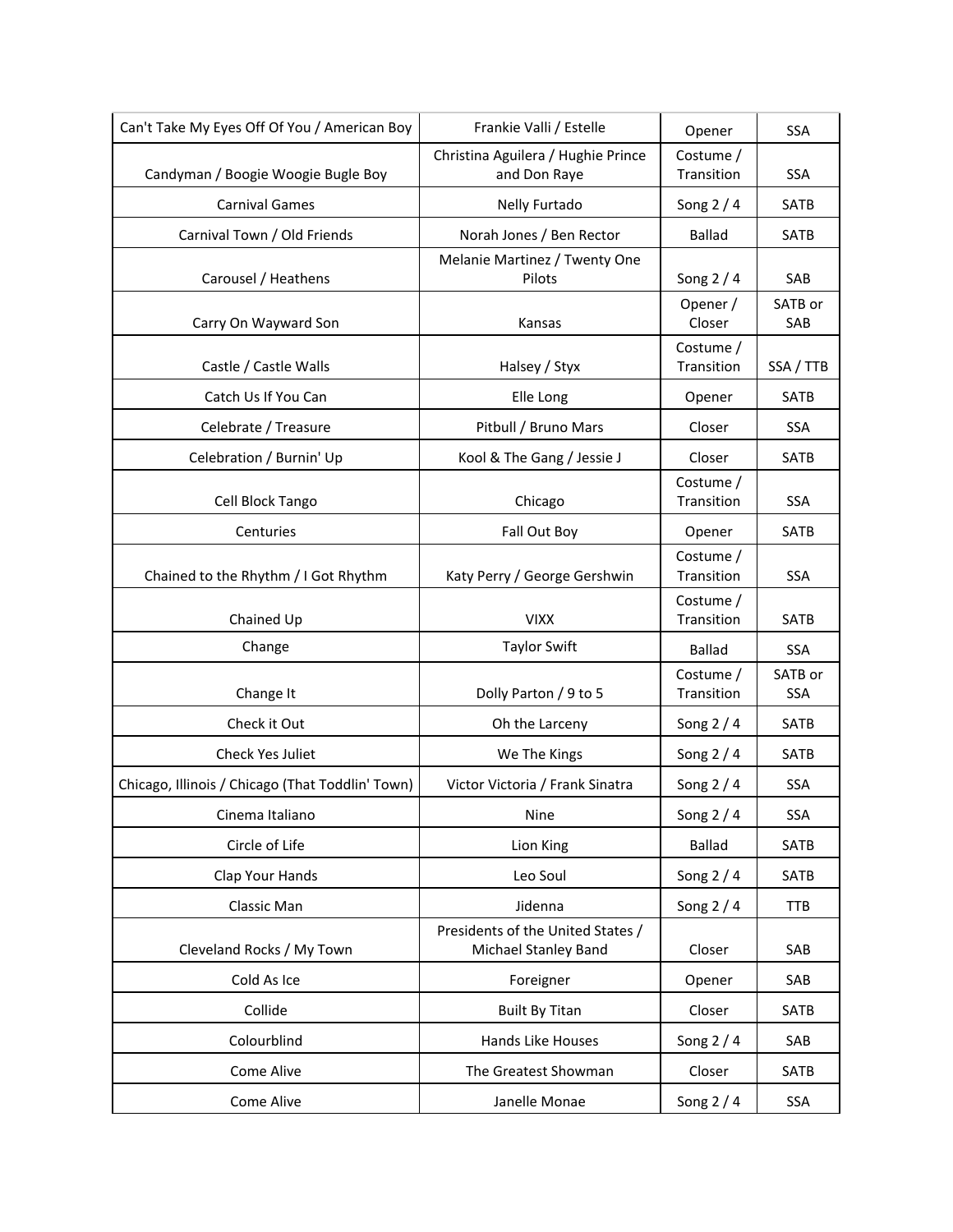| Come Along                                 | Pentatonix                         | Song $2/4$              | SATB           |
|--------------------------------------------|------------------------------------|-------------------------|----------------|
| Come Look at the Freaks / Freakshow        | Sideshow / Skillet                 | Opener                  | <b>SATB</b>    |
| Come to the Fair / Get Stupid              | Aston Merrygold / Martin Easthope  | Opener                  | <b>SATB</b>    |
| Come Together (Junky XL cover)             | The Beatles                        | Closer                  | SSA            |
| Come Travel With Me                        | <b>Scott Farthing</b>              | Opener                  | SAB            |
| Come What May                              | Moulin Rouge                       | <b>Ballad</b>           | <b>SATB</b>    |
|                                            |                                    |                         | SATB or        |
| Come With Me Now                           | Kongos                             | Song $2/4$              | SAB            |
| <b>Coming Home</b>                         | Sheppard                           | Closer                  | SAB            |
| Coming Home / Come Home                    | Tonight Alive / Skylar Grey        | Closer                  | SATB           |
| Como La Flor                               | Selena                             | Song $2/4$              | <b>SSA</b>     |
| Compass                                    | Lady Antebellum                    | Costume /<br>Transition | <b>SATB</b>    |
| Confident                                  | Demi Lovato                        | Costume /<br>Transition | <b>SSA</b>     |
| Confident / Run the World / Wings          | Demi Lovato / Beyoncé / Little Mix | Closer                  | <b>SSA</b>     |
|                                            |                                    |                         | SATB or        |
| Corner of the Sky / Mighty Wings           | Pippin / Top Gun                   | Opener                  | <b>SSA</b>     |
| Cosmic Girl                                | Jamiroquai                         | Song $2/4$              | <b>TTB</b>     |
| Cosmic Love                                | Florence and the Machine           | Closer                  | <b>SATB</b>    |
| Could Have Been Me                         | The Struts                         | Song $2/4$              | SATB           |
| Courtesy Call / The Phoenix                | Thousand Foot Krutch / Fallout Boy | Opener                  | <b>SATB</b>    |
| Crawling in the Dark                       | Hoobastank                         | Costume /<br>Transition | <b>SATB</b>    |
|                                            |                                    | Costume /               |                |
| Crazy = Genius                             | Panic! at the Disco                | Transition              | <b>SATB</b>    |
| Crazy in Love (Swing and Regular Versions) | Beyoncé / Postmodern Jukebox       | Opener                  | SSA / SATB     |
| Creep - The Show Must Go On                | Radiohead / Queen                  | <b>Ballad</b>           | SATB           |
| Cross the Line                             | Bring it On                        | Song $2/4$              | SSA            |
| Cry Me a River                             | Justin Timberlake                  | Song $2/4$              | SATB or<br>SSA |
| Cry Me a River / Skyfall                   | Michael Buble / Adele              | <b>Ballad</b>           | <b>SATB</b>    |
| Dance or Die                               | Janelle Monae                      | Song $2/4$              | SSA            |
| Dancing With Myself                        | <b>Billy Idol</b>                  | Costume /<br>Transition | SATB           |
| Dangerous                                  | Royal Deluxe                       | Closer                  | SAB            |
| Daylight / Mirrors                         | Maroon 5 / Justin Timberlake       | Costume /<br>Transition | TTB / SSA      |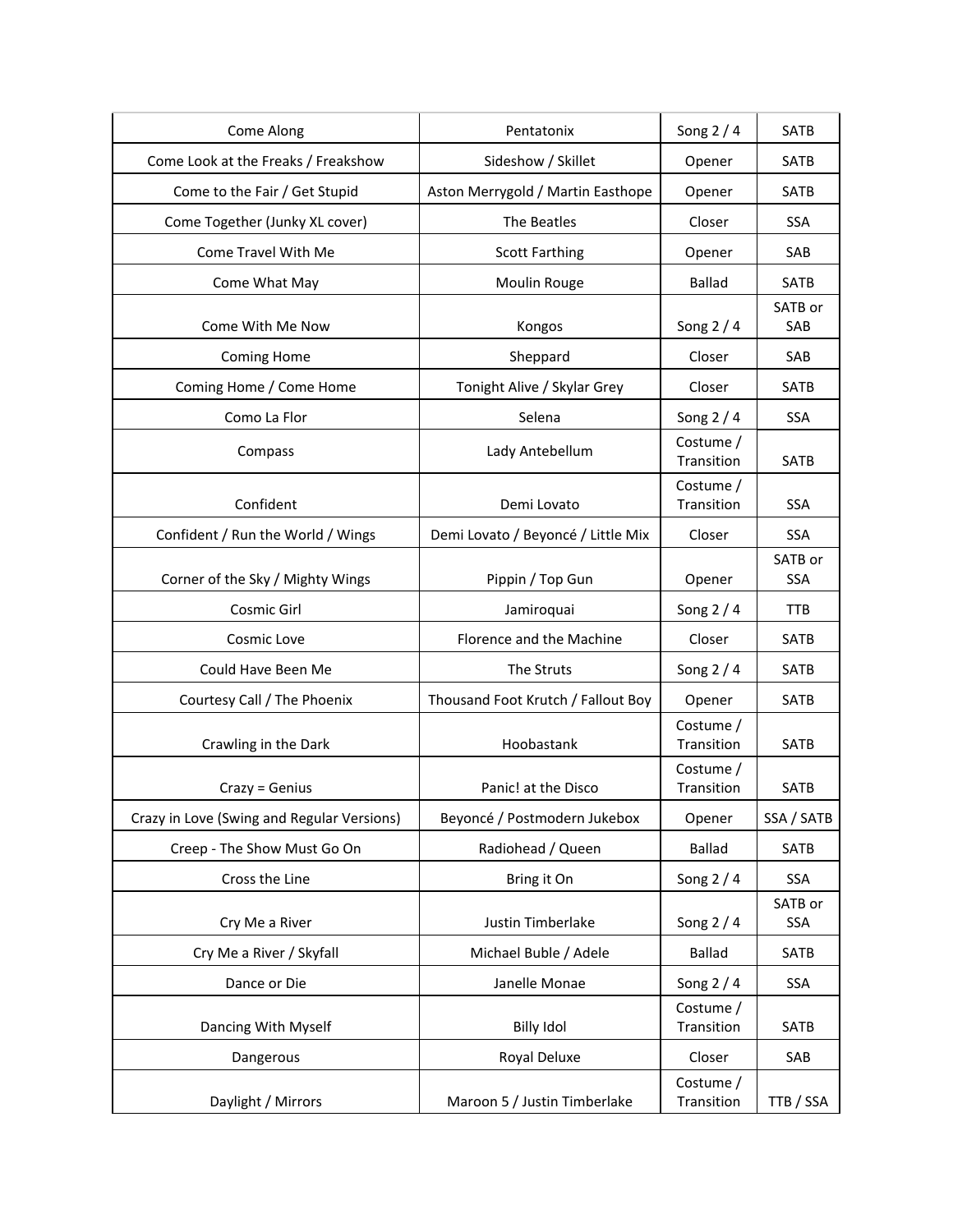| Daylight / Mirrors / We Belong                | Maroon 5 / Justin Timberlake / Pat<br>Benatar | Closer                  | SATB        |
|-----------------------------------------------|-----------------------------------------------|-------------------------|-------------|
| Dear Future Husband                           | <b>Meghan Trainor</b>                         | Song $2/4$              | <b>SSA</b>  |
| Death of a Bachelor                           | Panic! at the Disco                           | Song $2/4$              | <b>SSA</b>  |
| Defying Gravity                               | Wicked / Glee                                 | <b>Ballad</b>           | SSA         |
| Defying Gravity / Wings                       | Wicked / Little Mix                           | Song $2/4$              | <b>SSA</b>  |
| Devil in Me                                   | Gin Wigmore                                   | Song $2/4$              | SATB        |
| Dies Irae / Apocalypse Please                 | Muse                                          | Opener                  | <b>SATB</b> |
| Disturbia / Radioactive                       | Rihanna / Imagine Dragons                     | Closer                  | <b>SATB</b> |
| DJ Got Us Fallin' in Love                     | Usher                                         | Closer                  | SATB        |
| Do My Thing - Werk It                         | Estelle / Mama Haze                           | Closer                  | <b>SSA</b>  |
| Do You Want to Do Nothing With Me             | Lawrence                                      | Costume /<br>Transition | <b>SATB</b> |
| Doin' It                                      | Gavin Creel                                   | Song $2/4$              | SATB        |
| Don't Give Up                                 | Peter Gabriel                                 | <b>Ballad</b>           | <b>SSA</b>  |
| Don't Put Dirt On My Grave / Diggin' My Grave | Nashville / A Star Is Born                    | Song $2/4$              | SAB         |
| Don't Rain on My Parade                       | Barbara Streisand                             | Opener                  | <b>SSA</b>  |
| Don't Stop (For Anything)                     | Johnny Lang                                   | Closer                  | SATB        |
| Don't Stop / Ready to Go                      | Johnny Lang / Panic! at the Disco             | Closer                  | SATB        |
| Don't Stop Believin'                          | Journey                                       | <b>Ballad</b>           | <b>SATB</b> |
| Don't Stop the Music / Music                  | Rihanna / Madonna                             | Costume /<br>Transition | <b>SSA</b>  |
| Double Take                                   | Ross Lynch                                    | Costume /<br>Transition | SSA         |
| Down to the River / The River                 | Jordan Feliz                                  | Opener                  | <b>SATB</b> |
| Down With the Sickness                        | Disturbed                                     | Song $2/4$              | SATB        |
| Downtown                                      | Macklemore                                    | Song $2/4$              | SATB        |
| Drag Me Down                                  | One Direction                                 | Closer                  | <b>TTB</b>  |
| Dream on Dreamer                              | Cascada                                       | Closer                  | SATB / SSA  |
| Dude                                          | Lake Street Dive                              | Costume /<br>Transition | SSA         |
| Dude (Looks Like a Lady)                      | Aerosmith                                     | Song $2/4$              | SATB        |
| Dust in the Wind                              | Kansas                                        | <b>Ballad</b>           | SATB        |
| Edge of Seventeen                             | <b>Stevie Nicks</b>                           | Opener                  | SSA         |
| El Tango de Roxanne                           | Moulin Rouge                                  | Song 2 / 4              | SATB        |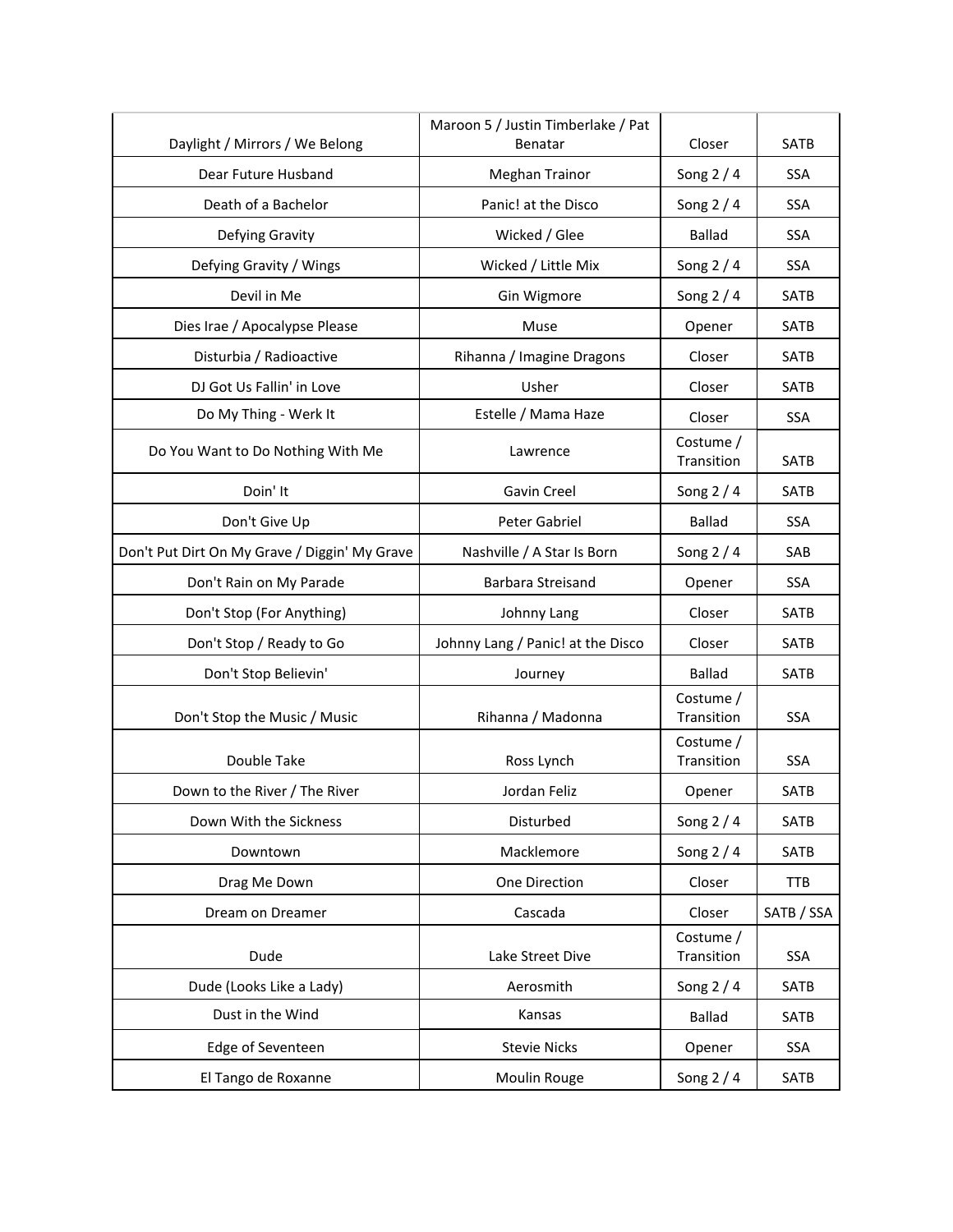| Eleanor Rigby / One                                             | The Beatles / Three Dog Night                      | Song $2/4$              | SATB                  |
|-----------------------------------------------------------------|----------------------------------------------------|-------------------------|-----------------------|
| Electricity                                                     | <b>Billy Elliot</b>                                | <b>Ballad</b>           | <b>SATB</b>           |
| <b>Emperor's New Clothes</b>                                    | Panic! at the Disco                                | Song $2/4$              | SATB                  |
| <b>Empire State of Mind</b>                                     | Alicia Keys                                        | <b>Ballad</b>           | SATB or<br><b>SSA</b> |
| End of the Line                                                 | David Phelps                                       | Opener                  | <b>SATB</b>           |
| End of the Road                                                 | Boyz II Men                                        | Costume /<br>Transition | <b>TTB</b>            |
| End of Time - Everlasting Love                                  | Beyonce / Gloria Estefan                           | Closer                  | <b>SATB</b>           |
| End of Time / Crazy in Love / Crazy                             | Beyonce / Gnarls Barkley                           | Opener                  | SSA                   |
| <b>Endless Night</b>                                            | Lion King: The Musical                             | <b>Ballad</b>           | <b>SATB</b>           |
| <b>Enemy Fire</b>                                               | Young Blood                                        | Song $2/4$              | <b>SATB</b>           |
| Entrance of the Gladiators / Circus / Greatest<br>Show on Earth | Britney Spears / Julius Fucik /<br>Michael Jackson | Song 2 / 4              | <b>SATB</b>           |
| Ever Ever After                                                 | Carrie Underwood                                   | Opener                  | SSA                   |
| Every Breath You Take                                           | The Police                                         | <b>Ballad</b>           | SSA                   |
| Every Rose Has Its Thorn                                        | Poison                                             | <b>Ballad</b>           | <b>SATB</b>           |
| Everybody                                                       | V.V. Brown                                         | Song $2/4$              | SSA                   |
| Everything                                                      | Michael Buble                                      | <b>Ballad</b>           | <b>TTB</b>            |
| <b>Everything Black</b>                                         | Unlike Pluto                                       | Song $2/4$              | SAB                   |
| <b>Everything Will Change</b>                                   | Gavin DeGraw                                       | <b>Ballad</b>           | <b>SATB</b>           |
| Eye On It                                                       | <b>Toby Mac</b>                                    | Song $2/4$              | <b>SATB</b>           |
| Eye to Eye (121)                                                | A Goofy Movie                                      | Costume /<br>Transition | <b>SATB</b>           |
| Faith / Do Not Pass Me By                                       | Ariana Grande, Stevie Wonder, MC<br>Hammer         | Closer                  | <b>SATB</b>           |
| Faith in Me                                                     | Karen Waldrup                                      | <b>Ballad</b>           | SATB                  |
| Feel Invincible                                                 | Skillet                                            | Opener                  | SATB                  |
| Feel It                                                         | <b>Toby Mac</b>                                    | Song $2/4$              | SATB                  |
| Feel It / Good to Be Alive                                      | TobyMac / Andy Grammer                             | Closer                  | SAB                   |
| Feel It to Heal It                                              | <b>Billy Porter</b>                                | Song $2/4$              | SATB                  |
| Fever                                                           | Peggy Lee                                          | Song $2/4$              | SATB or<br><b>TTB</b> |
| Fight Song                                                      | Rachel Platten / The Piano Guys                    | Ballad                  | SSA                   |
| Fighter                                                         | Christina Aguilera                                 | Song $2/4$              | SATB                  |
| Fire                                                            | Gavin DeGraw                                       | Opener                  | SATB                  |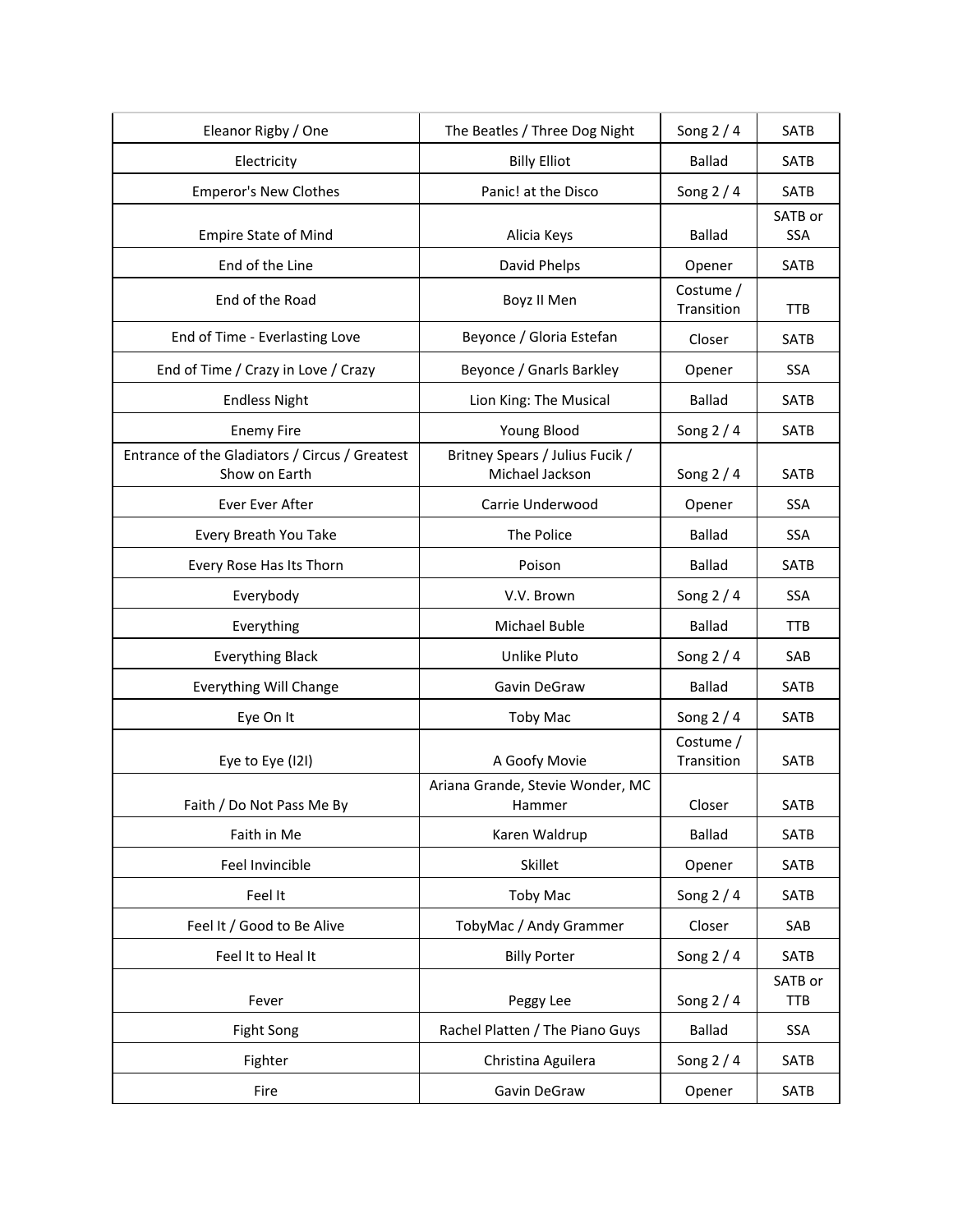| Fire                                   | <b>Barns Courtney</b>         | Song $2/4$              | <b>SSA</b>            |
|----------------------------------------|-------------------------------|-------------------------|-----------------------|
| Fire / World on Fire                   | Gavin DeGraw / Slash          | Closer                  | <b>SSA</b>            |
| Fire Under My Feet                     | Leona Lewis                   | Song 2 / 4              | SATB                  |
| Firework                               | <b>Katy Perry</b>             | Costume /<br>Transition | <b>SSA</b>            |
| <b>First Date</b>                      | Blink 182                     | Song $2/4$              | SATB                  |
| Flight                                 | <b>Sutton Foster</b>          | <b>Ballad</b>           | SATB                  |
| Fly Me to the Moon                     | Frank Sinatra                 | Song $2/4$              | TTB                   |
| <b>Flying Home</b>                     | Jason Robert Brown            | <b>Ballad</b>           | <b>SATB</b>           |
| Flying Home / Morning Glow             | Jason Robert Brown / Sideshow | <b>Ballad</b>           | <b>SATB</b>           |
| Forget You                             | Cee Lo Green                  | Costume /<br>Transition | SATB or<br><b>TTB</b> |
| Fox On the Run                         | Sweet                         | Opener                  | <b>TTB</b>            |
| Free Me                                | Sia                           | <b>Ballad</b>           | <b>SATB</b>           |
| Freedom                                | Allen Stone                   | Costume /<br>Transition | SATB                  |
| Freedom                                | Beyonce                       | Opener                  | <b>SSA</b>            |
| Freedom / Legend                       | Beyonce / The Score           | Costume /<br>Transition | SSA / TTB             |
| Funhouse                               | P!nk                          | Costume /<br>Transition | <b>SATB</b>           |
| Gang of Rhythm                         | Walk Off the Earth            | Song $2/4$              | <b>SSA</b>            |
| Get Away                               | Danny Goke                    | Opener                  | <b>SATB</b>           |
| Get it On (Bring it On)                | Chase                         | Costume /<br>Transition | <b>TTB</b>            |
| Get On Your Feet                       | Gloria Estefan                | Closer                  | <b>SSA</b>            |
| Get Stupid                             | Aston Merrygold               | Song $2/4$              | SATB                  |
| Get This Party Started (Swing Version) | Pink                          | Costume /<br>Transition | <b>SSA</b>            |
| Get Up / Roll the Dice                 | Dorothy / Annie Vincent       | Costume /<br>Transition | SSA/TTB               |
| Girl on Fire / Burn                    | Alicia Keys / Ellie Goulding  | Closer                  | SSA                   |
| Girls Just Wanna Have Fun              | Miley Cyrus                   | Closer                  | SATB or<br><b>SSA</b> |
| Give Me the Good Earth                 | Manfred Mann's Earth Band     | Closer                  | SATB                  |
| Gloria Regali / The Crown              | Tommee Profitt / Zayde Wolf   | Opener                  | <b>SSA</b>            |
| Glorious                               | Macklemore                    | Closer                  | SATB                  |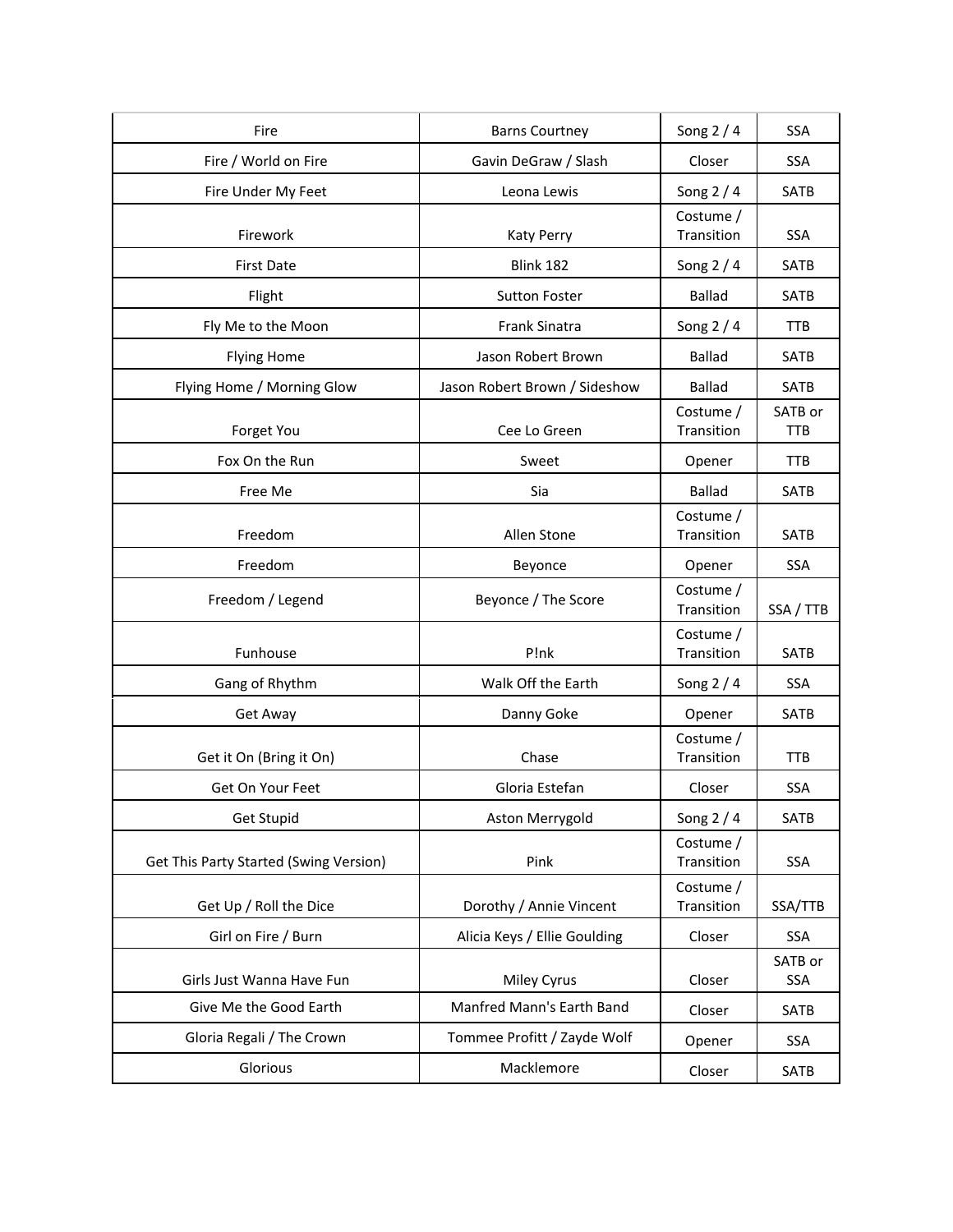| Go                                | Disney's Freaky Friday: A New<br>Musical | Opener                  | SAB         |
|-----------------------------------|------------------------------------------|-------------------------|-------------|
|                                   | <b>American Authors</b>                  |                         | SAB         |
| Go Big or Go Home                 |                                          | Opener                  |             |
| Go the Distance                   | Hercules                                 | <b>Ballad</b>           | <b>SATB</b> |
| <b>Godawful Things</b>            | Lake Street Dive                         | Song $2/4$              | <b>SATB</b> |
| Going On / Fighter                | Gnarls Barkley / Christina Aguilera      | Costume /<br>Transition | TTB / SSA   |
| Gold                              | <b>Britt Nicole</b>                      | Costume /<br>Transition | SATB        |
| Gold                              | Imagine Dragons                          | Costume /<br>Transition | <b>SSA</b>  |
| Goldfinger / Diamonds Are Forever | <b>Shirley Bassey</b>                    | Song $2/4$              | <b>SSA</b>  |
| Gonna Be a Good Day               | Rayelle                                  | Closer                  | <b>SSA</b>  |
| Good Girls Go Bad / Popular       | Cobra Starship / Wicked                  | Song $2/4$              | <b>SSA</b>  |
| <b>Good Morning</b>               | Mandisa                                  | Costume /<br>Transition | SSA         |
| <b>Good Times Roll</b>            | Griz                                     | Closer                  | <b>SATB</b> |
| Goodbye                           | Catch Me If You Can                      | Costume /<br>Transition | SATB        |
| Gorgeous / Vogue                  | Kristin Chenoweth / Madonna              | Song $2/4$              | SSA         |
| Got to Get You Into My Life       | Earth, Wind, and Fire / The Beatles      | Song $2/4$              | <b>SATB</b> |
| Gravity                           | John Mayer                               | <b>Ballad</b>           | SSA         |
| Gravity / Stargazing              | Sara Bareilles / Kygo                    | <b>Ballad</b>           | SATB        |
| <b>Great Night</b>                | Needtobreathe                            | Song $2/4$              | <b>TTB</b>  |
| Greatest Show on Earth            | Tak Matsumoto Group                      | Closer                  | <b>SATB</b> |
| Greedy                            | Ariana Grande                            | Song $2/4$              | <b>SSA</b>  |
| Grow Up                           | Paramore                                 | Song 2 / 4              | SATB        |
| Grow Up                           | Simple Plan                              | Song 2 / 4              | SATB        |
| Grown                             | Little Mix                               | Song $2/4$              | SSA         |
| Hair                              | Hair                                     | Song $2/4$              | SSA         |
| Hands / With Arms Wide Open       | Jewel / Creed                            | <b>Ballad</b>           | SATB        |
| Happily Ever After                | Jordan Fisher and Angie Keilhauer        | Costume /<br>Transition | SATB        |
| <b>Happy Dance</b>                | MercyMe                                  | Closer                  | SATB        |
| Happy Kids                        | John De Sohn                             | Opener                  | SATB        |
| Haterz                            | <b>Todrick Hall</b>                      | Closer                  | SSA         |
| Havana                            | Camila Cabello                           | Song $2/4$              | SSA         |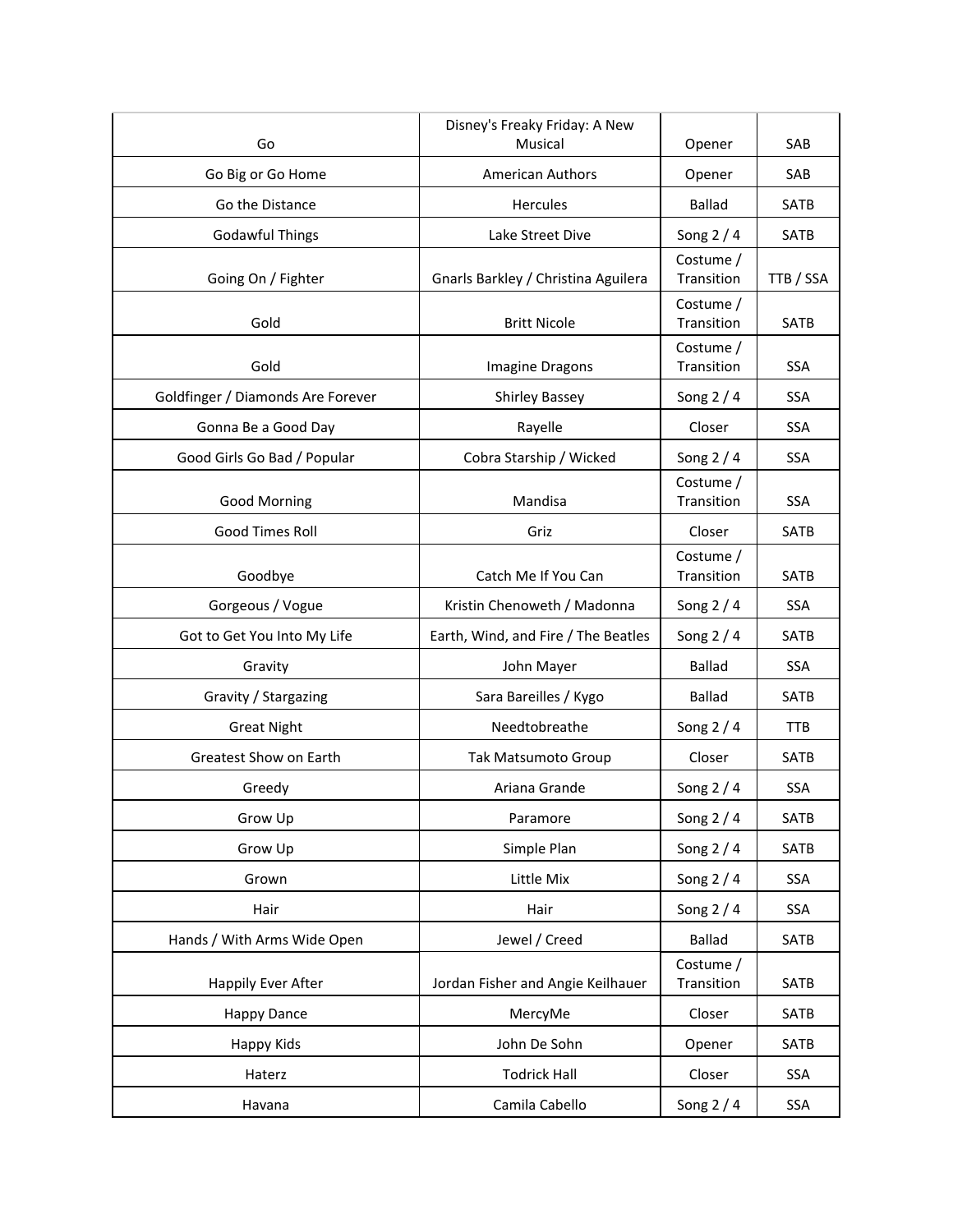| Haven't Seen it Yet                           | Danny Gokey                      | <b>Ballad</b>           | <b>SATB</b>           |
|-----------------------------------------------|----------------------------------|-------------------------|-----------------------|
| Heads Will Roll                               | Yeah Yeah Yeahs                  | Closer                  | <b>SSA</b>            |
|                                               |                                  |                         | SATB or               |
| Hear My Song                                  | Jason Robert Brown               | <b>Ballad</b>           | <b>SSA</b>            |
| Heartbreak Hotel / Harder to Breathe          | Elvis / Maroon 5                 | Song $2/4$              | <b>TTB</b>            |
| Heartbreaker                                  | Pat Benatar                      | Closer<br>Costume /     | <b>SSA</b>            |
| Heaven and Hell / Higher Ground               | Black Sabbath / Stevie Wonder    | Transition              | TTB / SSA             |
| Heaven is On My Side                          | Ole Borud                        | Closer                  | SATB or<br><b>SSA</b> |
| Help / Everybody Needs Somebody to Love       | The Beatles / Blues Brothers     | Song 2 / 4              | <b>SATB</b>           |
| Help is on the Way                            | Rise Against                     | Opener                  | SATB or<br><b>SSA</b> |
| Here For You                                  | Jonathan Gealt                   | <b>Ballad</b>           | SAB                   |
| Hero                                          | Enrique Iglesias                 | <b>Ballad</b>           | <b>TTB</b>            |
| Hero                                          | Skillet                          | Closer                  | <b>SATB</b>           |
| Heroes (We Could Be)                          | Alesso                           | Opener                  | <b>SSA</b>            |
| <b>Heroes Tonight</b>                         | Janji                            | Closer                  | SATB                  |
| Hey Good Looking                              | Dogfight                         | Opener                  | <b>SATB</b>           |
| Hey Good Looking / Boogie Woogie Bugle Boy    | Dogfight / The Andrews Sisters   | Opener                  | <b>SATB</b>           |
| Hey Look Ma, I Made It                        | Panic! at the Disco              | Closer                  | SAB                   |
| Hey, Look Ma I Made It / Top of the World     | Panic! at the Disco / Zayde Wolf | Closer                  | <b>SATB</b>           |
| High Above the Clouds / Dreams                | Blue Angel / Van Halen           | Closer                  | <b>SSA</b>            |
| High Adventure                                | Alan Menken                      | Opener                  | <b>TTB</b>            |
| <b>High Time</b>                              | Ole Borud                        | Song $2/4$              | <b>SATB</b>           |
| High Time / Like That                         | Ole Borud / Fleur East           | Costume /<br>Transition | <b>SSA</b>            |
| Higher                                        | David Phelps                     | Opener                  | SATB                  |
| Higher                                        | Ladies of Soul                   | Opener                  | SATB                  |
| <b>Higher Ground</b>                          | Stevie Wonder                    | Closer                  | SATB                  |
| Higher Ground                                 | Red Hot Chili Peppers            | Closer                  | SATB                  |
| History Has Its Eyes On You / Our Time is Now | Hamilton / Colton Dixon          | Opener                  | SATB                  |
| <b>History Repeating</b>                      | <b>Shirley Bassey</b>            | Opener                  | SSA                   |
| Hold My Hand                                  | Jess Glynne                      | Opener                  | SSA                   |
| Hold On                                       | The Secret Garden                | <b>Ballad</b>           | SATB                  |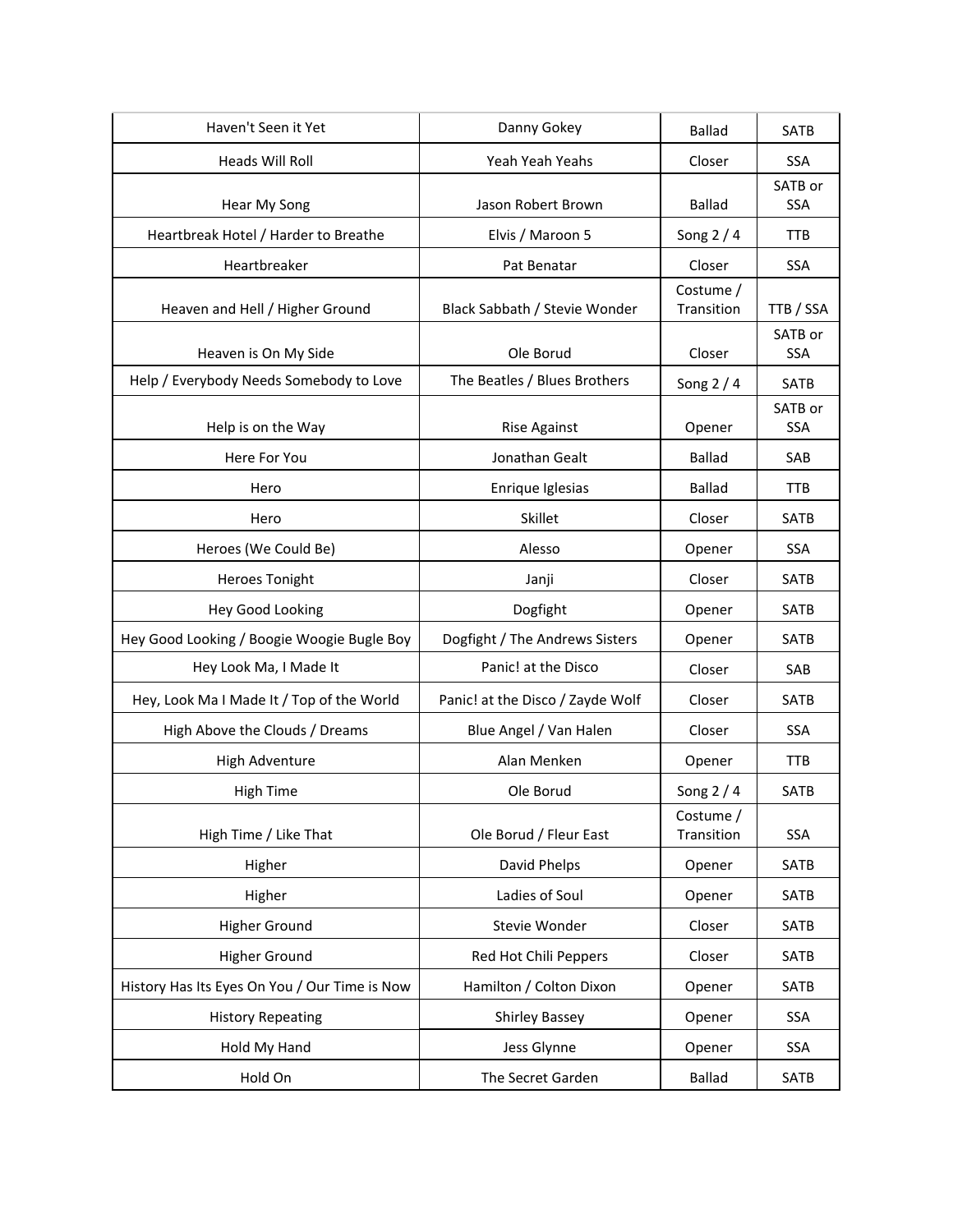| Hold On I'm Coming                                                                          | Sam and Dave                                      | Song 2 / 4 /<br>Closer  | TTB / SATB            |
|---------------------------------------------------------------------------------------------|---------------------------------------------------|-------------------------|-----------------------|
| Hold On, I'm Comin'                                                                         | Sam and Dave                                      | Closer                  | <b>SATB</b>           |
| Holding Out for a Hero                                                                      | <b>Bonnie Tyler</b>                               | Song $2/4$              | <b>SSA</b>            |
| Holding Out for a Hero / Hero                                                               | Bonnie Tyler / Skillet                            | Costume /<br>Transition | SSA / TTB             |
| Home                                                                                        | The Wiz                                           | Ballad                  | SATB or<br><b>SSA</b> |
| Home / Home Sweet Home                                                                      | Chris Daughtry / Motley Crue                      | <b>Ballad</b>           | <b>SATB</b>           |
| Home / Home Sweet Home                                                                      | Phillip Phillips / Motley Crue                    | Closer                  | SATB                  |
| Home For the Holidays / Holiday Road                                                        | Perry Como / Lindsey Buckingham                   | Song $2/4$              | <b>SSA</b>            |
| Hoodoo Voodoo Doll                                                                          | <b>Brian Setzer Orchestra</b>                     | Song $2/4$              | <b>SATB</b>           |
| Hooked On A Feeling / Guardians Inferno                                                     | Blue Swede / David Hasselhoff                     | Closer                  | <b>TTB</b>            |
| Hooked On a Feeling / I Believe in a Thing<br>Called Love / Paradise By the Dashboard Light | Blue Swede, The Darkness, Meatloaf                | Closer                  | <b>SATB</b>           |
| Hope                                                                                        | Twista ft Faith Evans                             | Costume /<br>Transition | <b>SATB</b>           |
| Hot Blood                                                                                   | Kaleo                                             | Closer                  | <b>SATB</b>           |
| <b>House of Memories</b>                                                                    | Panic at the Disco                                | Song $2/4$              | <b>SATB</b>           |
| How Far I'll Go                                                                             | Moana                                             | Opener                  | <b>SATB</b>           |
| How Much Longer                                                                             | Eve 6                                             | Song $2/4$              | SATB                  |
| How to Be a Heartbreaker                                                                    | Marina and the Diamonds                           | Song $2/4$              | <b>SSA</b>            |
| How to Return Home                                                                          | Our First Mistake                                 | <b>Ballad</b>           | <b>SATB</b>           |
| How to Succeed in Business / Don't Rain on My<br>Parade                                     | How to Succeed in Business /<br>Barbara Streisand | Opener                  | <b>SSA</b>            |
| Human                                                                                       | Rag N Bone Man                                    | Opener                  | <b>SATB</b>           |
| Hurricane                                                                                   | Theory of a Dead Man                              | Song $2/4$              | <b>TTB</b>            |
| I Am Changing                                                                               | Dreamgirls                                        | <b>Ballad</b>           | SSA                   |
| I Can't Make You Love Me                                                                    | <b>Bonny Raitt</b>                                | <b>Ballad</b>           | SATB                  |
| I Did Something Bad                                                                         | <b>Taylor Swift</b>                               | Opener                  | SSA                   |
| I Don't Want It All                                                                         | Kim Petras                                        | Costume /<br>Transition | SSA                   |
| I Feel the Earth Move                                                                       | Carole King                                       | Song $2/4$              | SATB or<br>SSA        |
| I Got Love                                                                                  | Purlie                                            | Song $2/4$              | <b>SSA</b>            |
| I Heard Your Voice in a Dream                                                               | Smash                                             | Song $2/4$              | SATB                  |
| I Hope I Get It                                                                             | A Chorus Line                                     | Song 2 / 4              | SSA                   |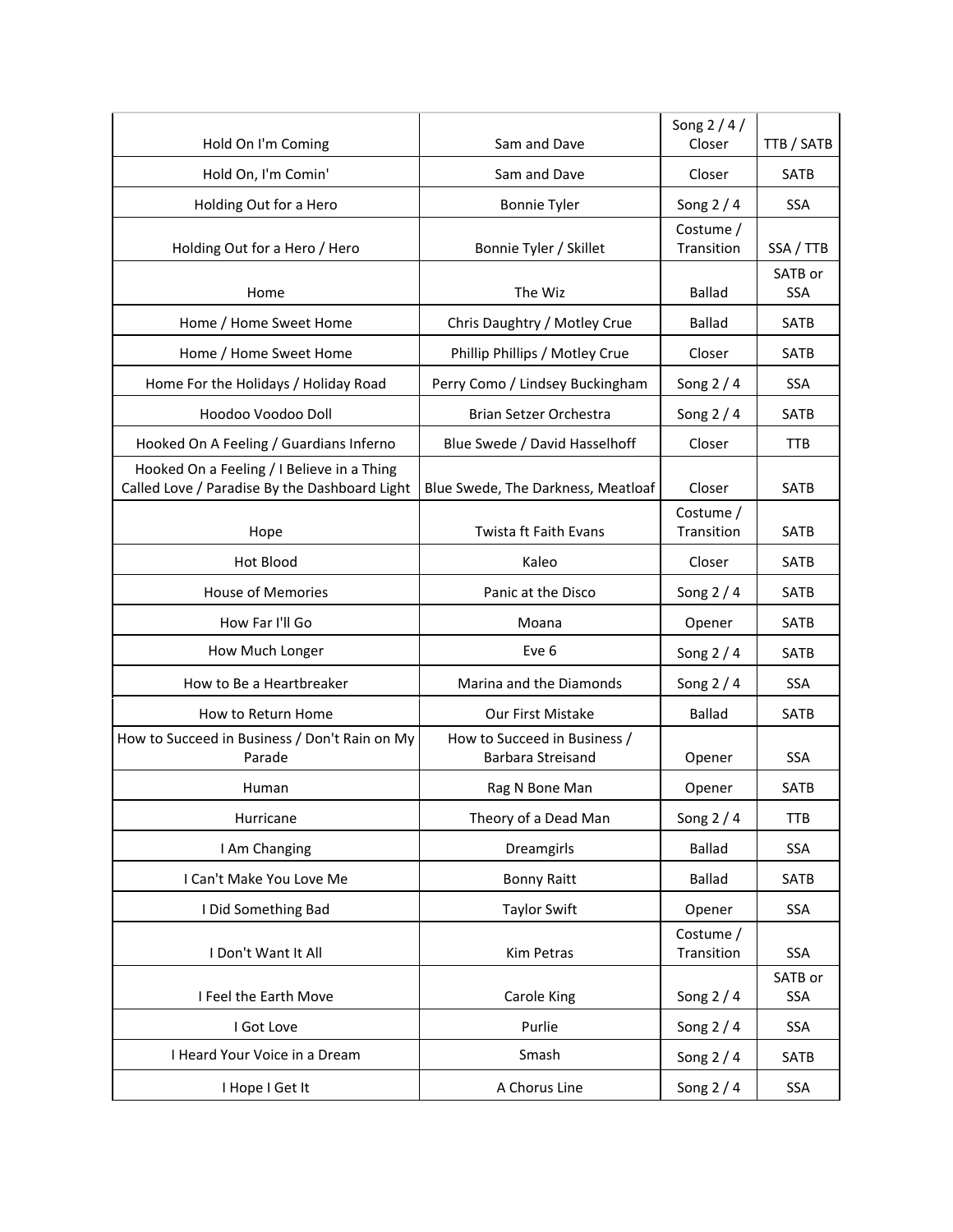| I Hope You Dance                            | Lee Ann Womack                     | <b>Ballad</b>           | SSA                |
|---------------------------------------------|------------------------------------|-------------------------|--------------------|
| I Know a Place                              | <b>MUNA</b>                        | <b>Ballad</b>           | <b>SATB</b>        |
| I Know What You Did Last Summer / Heartburn | Shawn Mendez / Alicia Keys         | Costume /<br>Transition | SATB               |
| I Lived                                     | One Republic                       | Closer                  | <b>SATB</b>        |
| I Lived / It's My Life                      | OneRepublic / Bon Jovi             | Closer                  | <b>SATB</b>        |
| I Lived / Save the World                    | On Republic / Swedish House Mafia  | Closer                  | SSA                |
| I Love Me                                   | <b>Meghan Trainor</b>              | Costume /<br>Transition | SATB or<br>SSA/TTB |
| I Need a Hero / Fight For You / Africa      | Bonnie Tyler / Jason DeRulo / Toto | Closer                  | <b>SATB</b>        |
| I Need to Know                              | Jekyll and Hyde                    | <b>Ballad</b>           | <b>SATB</b>        |
| I Wanna Be a Rockette                       | Kicks: The Showgirl                | Song $2/4$              | <b>SSA</b>         |
| I Wanna Be Like You                         | Big Bad Voodoo Daddy               | Song $2/4$              | SATB               |
| I Want it All / Fabulous Baby               | High School Musical / Sister Act   | Opener                  | <b>SSA</b>         |
| I Want It That Way                          | <b>Backstreet Boys</b>             | Song $2/4$              | <b>TTB</b>         |
| I Want The Waiter With the Water            | Ella Fitzgerald                    | Song $2/4$              | SAB                |
| I Will Never Let You Down                   | Rita Ora                           | Closer                  | <b>SSA</b>         |
| I Will Not Say Goodbye                      | Danny Gokey                        | <b>Ballad</b>           | <b>SATB</b>        |
| I Wish I Was a Punk Rocker                  | Sandi Thom                         | Costume /<br>Transition | SSA                |
| I Won't Back Down                           | Tom Petty                          | Closer                  | SATB               |
| I'd Do Anything                             | Simple Plan                        | Closer                  | SATB               |
| I'd Give it All For You                     | Jason Robert Brown                 | <b>Ballad</b>           | SSA                |
| I'll Be There                               | Jackson 5                          | <b>Ballad</b>           | <b>SATB</b>        |
| I'll Carry You                              | Union J                            | Costume /<br>Transition | SAB                |
| I'm a Star                                  | Scott Alan                         | Costume /<br>Transition | <b>SSA</b>         |
| I'm Alive                                   | Next to Normal                     | Opener                  | SSA                |
| I'm Already There                           | Lonestar                           | <b>Ballad</b>           | SATB               |
| I'm Free / Fortune Favors the Brave         | Footloose / Aida                   | Closer                  | SATB               |
| I'm Gonna Be (500 Miles)                    | The Proclaimers                    | Costume /<br>Transition | <b>TTB</b>         |
| I'm Gonna Live Till I Die                   | Frank Sinatra                      | Costume /<br>Transition | SSA                |
| I'm Good                                    | Griz                               | Closer                  | SATB               |
| I'm Here                                    | The Color Purple                   | <b>Ballad</b>           | <b>SSA</b>         |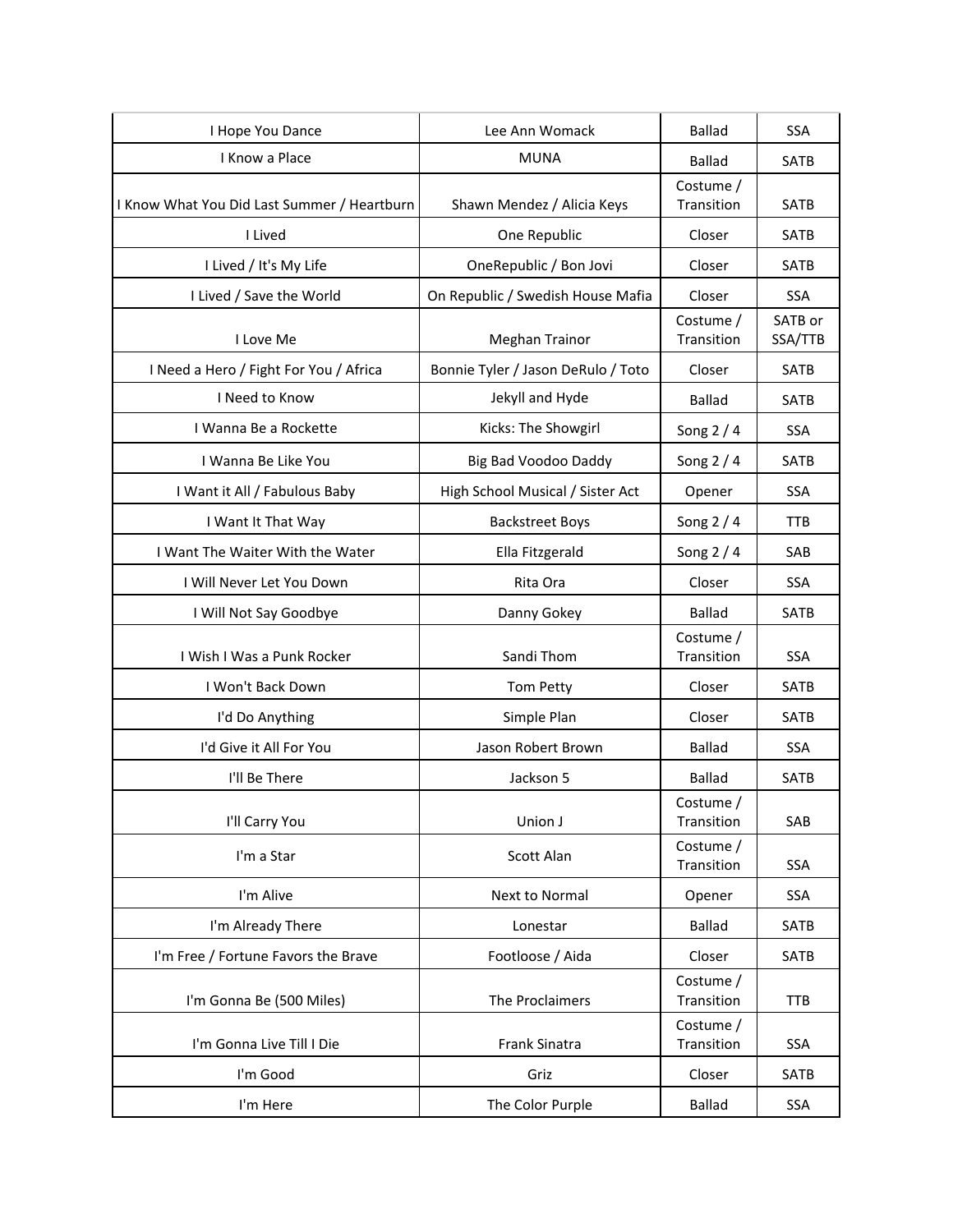| I'm in Love With a Monster                | Fifth Harmony                      | Song $2/4$              | <b>SSA</b>     |
|-------------------------------------------|------------------------------------|-------------------------|----------------|
| I'm on a Roll                             | Stefano                            | Costume /<br>Transition | SATB           |
|                                           |                                    |                         |                |
| I'm So Excited                            | The Pointer Sisters                | Opener                  | SSA            |
| I'm Still Standing                        | Elton John                         | Song $2/4$              | <b>SATB</b>    |
| I've Got Soul                             | Hanson                             | Costume /<br>Transition | SSA or TTB     |
|                                           |                                    | Costume /               |                |
| I've Got the Music in Me                  | Kiki Dee Band                      | Transition              | <b>SATB</b>    |
| Icarus                                    | <b>Bastille</b>                    | Opener                  | SATB           |
| Ice Ice Baby                              | Vanilla Ice                        | Costume /<br>Transition | <b>TTB</b>     |
| Ice Ice Baby                              | Postmodern Jukebox                 | Song $2/4$              | SATB           |
| If I Can't Have You                       | Kim Wilde                          | Costume /<br>Transition | SSA            |
| If I Can't Have You                       | Shawn Mendes                       | Song 2 / 4              | <b>SATB</b>    |
| If I Knew You Were Coming (I'd've Baked a |                                    |                         |                |
| Cake)                                     | Eileen Barton                      | Song $2/4$              | SSA            |
| If You Knew My Story / This is Me         | Bright Star / The Greatest Showman | Costume /<br>Transition | SAB            |
| Illusion of Life / Illusion               | Dionysus / Ross Lynch              | Song $2/4$              | SATB or<br>SSA |
| Impossible Year                           | Panic at the Disco                 | <b>Ballad</b>           | <b>SATB</b>    |
| In                                        | <b>Carrie: The Musical</b>         | Opener                  | <b>SATB</b>    |
| In / Facade                               | Carrie / Jekyll & Hyde             | Opener                  | <b>SATB</b>    |
| In a Blaze                                | <b>GENTRI</b>                      | Opener                  | SSA            |
| In a Blaze                                | <b>GENTRI</b>                      | Song $2/4$              | SATB           |
| In Chains                                 | Shaman's Harvest                   | Song $2/4$              | SATB           |
| In Love                                   | Kirk Franklin                      | Closer                  | SATB           |
| In My Dreams                              | Anastasia (Broadway)               | <b>Ballad</b>           | SSA            |
| In the Air Tonight / Superstition         | Phil Collins / Stevie Wonder       | Opener                  | SATB           |
| In the Dark of the Night                  | Anastasia (Movie)                  | Opener                  | <b>SATB</b>    |
| In the End                                | <b>Black Veil Brides</b>           | Closer                  | SATB           |
| In the Stone                              | Earth, Wind, and Fire              | Song $2/4$              | SATB           |
| In This Song                              | Charice                            | <b>Ballad</b>           | SATB           |
| Inside Out / Joy                          | Aleem / Jonny Diaz                 | Opener                  | SAB            |
| Into the Unknown                          | Panic! at the Disco                | Song 2 / 4              | SSA            |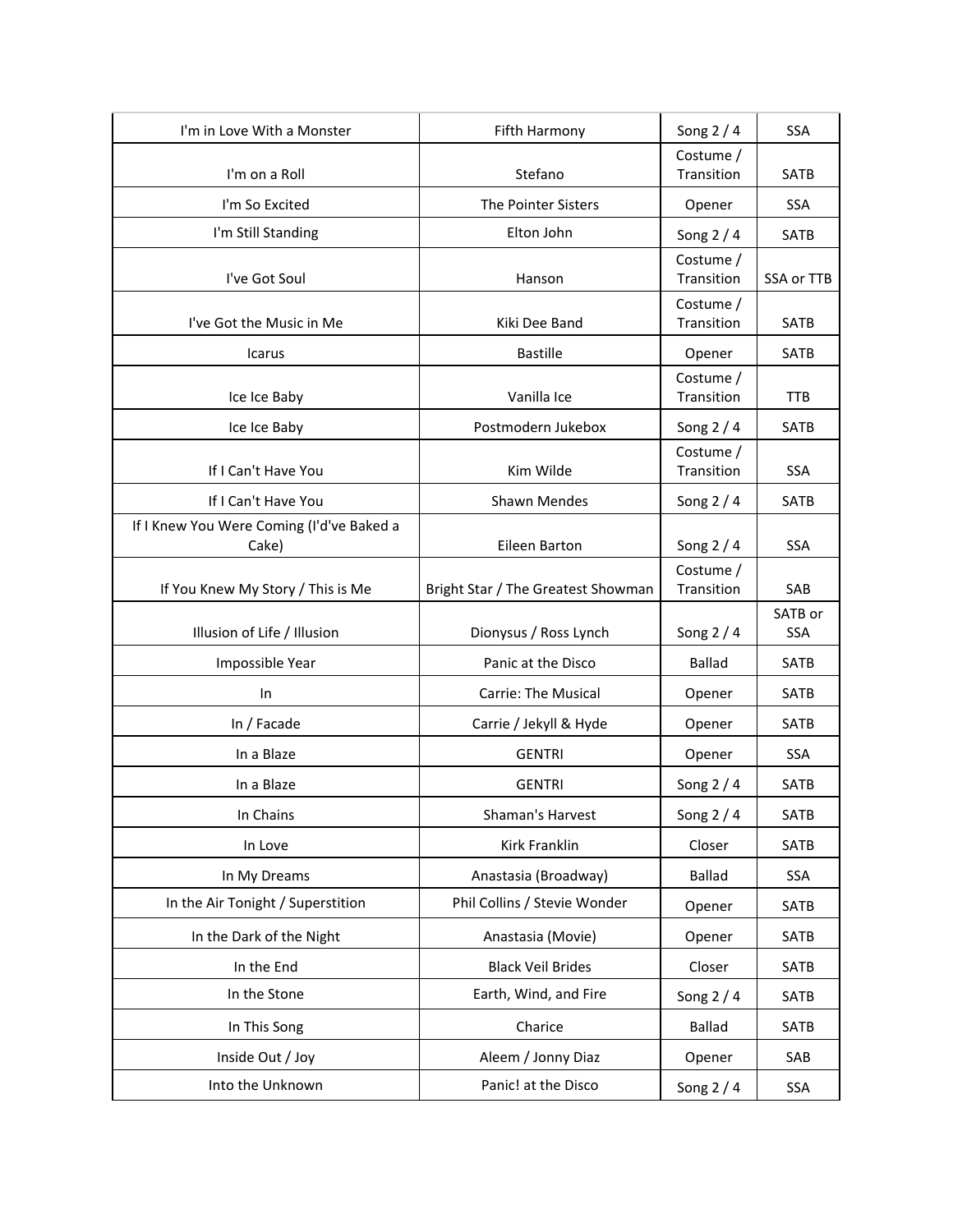| Into the Woods / I Will Prevail                                                      | Into the Woods / Finding Neverland                                     | Opener                  | <b>SSA</b>  |
|--------------------------------------------------------------------------------------|------------------------------------------------------------------------|-------------------------|-------------|
| Invincible                                                                           | Kelly Clarkson                                                         | Closer                  | SAB         |
| It's a Man's World                                                                   | James Brown                                                            | <b>Ballad</b>           | <b>SSA</b>  |
| It's All Coming Back to Me Now                                                       | Celine Deon                                                            | <b>Ballad</b>           | SATB        |
| It's Not All About You                                                               | Lawrence                                                               | Costume /<br>Transition | SSA         |
| It's Not Over                                                                        | Danny Gokey                                                            | Closer                  | SATB        |
| It's Raining Men / I Will Survive                                                    | The Weather Girls / Gloria Gaynor                                      | Song $2/4$              | <b>SSA</b>  |
| It's Sunny                                                                           | <b>TLC</b>                                                             | Closer                  | SAB         |
| It's the End of the World as We Know It                                              | R.E.M.                                                                 | Closer                  | SATB        |
| Jet Set                                                                              | Catch Me If You Can                                                    | Song $2/4$              | SATB        |
| Johnny One Note                                                                      | <b>Judy Garland</b>                                                    | Song $2/4$              | <b>SSA</b>  |
| Joyful, Joyful                                                                       | Sister Act                                                             | Closer                  | <b>SSA</b>  |
| Just a Girl                                                                          | No Doubt                                                               | Costume /<br>Transition | <b>SSA</b>  |
| <b>Just Arrived</b>                                                                  | Copacobana                                                             | Opener                  | <b>SSA</b>  |
| Just Like Fire                                                                       | P!nk                                                                   | Costume /<br>Transition | SSA         |
| Keep Holding On                                                                      | <b>Avril Lavigne</b>                                                   | <b>Ballad</b>           | <b>SATB</b> |
| Keep Movin'                                                                          | Ole Borud                                                              | Song $2/4$              | <b>SATB</b> |
| Kids                                                                                 | Bye Bye Birdie                                                         | Costume /<br>Transition | <b>SATB</b> |
| Kids in America                                                                      | Kim Wilde                                                              | Closer                  | <b>SSA</b>  |
| Kill the Lights / Piece of Me                                                        | <b>Britney Spears</b>                                                  | Song $2/4$              | <b>SSA</b>  |
| Kit Kat Theme / Lollipop / Single Ladies /<br>Fireball / Gummi Twist / Hot Chocolate | Kit Kat / Chordettes / Beyonce /<br>Pitbull / Gummibar / Polar Express | Closer                  | <b>SSA</b>  |
| Knock On Wood                                                                        | Ami Stewart                                                            | Costume /<br>Transition | SSA         |
| Knockout                                                                             | Bon Jovi                                                               | Closer                  | SATB        |
| Land of 1,000 Dances                                                                 | <b>Tina Turner</b>                                                     | Closer                  | SATB        |
| Land of Confusion                                                                    | Disturbed                                                              | Opener                  | SATB        |
| Let 'Em Say                                                                          | Lizzo & Caroline Smith                                                 | Closer                  | SSA         |
| Let It Whip                                                                          | Pitch Perfect                                                          | Costume /<br>Transition | SATB        |
| Let Me Be Your Star                                                                  | Smash                                                                  | Song $2/4$              | SSA         |
| Let Me Be Your Star / Let's Be Bad                                                   | Smash                                                                  | Song $2/4$              | SSA         |
| Let Me Down Easy                                                                     | Sheppard                                                               | Song $2/4$              | SATB        |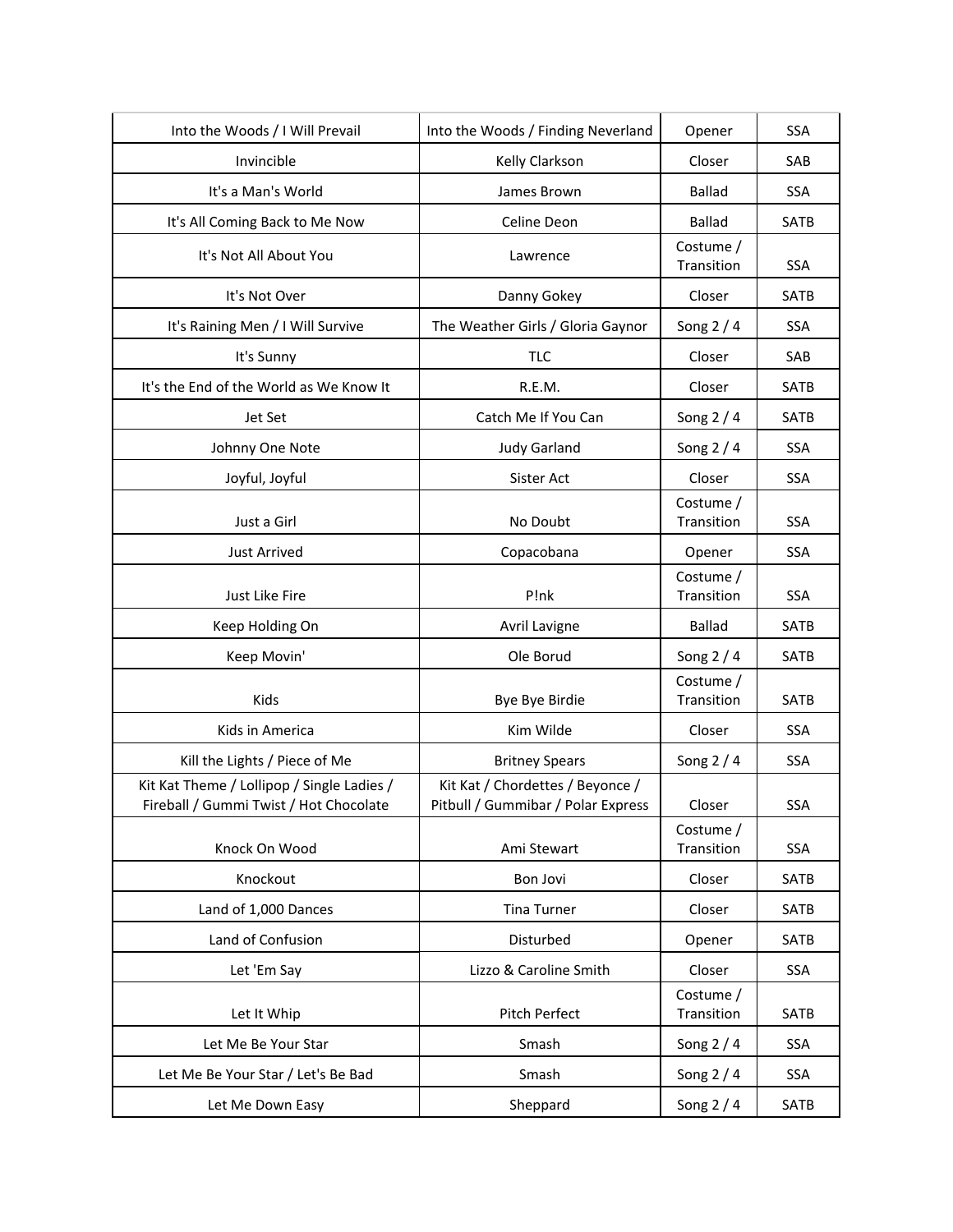| Let Me Entertain You                                               | Robbie Williams               | Opener                  | <b>SSA</b>  |
|--------------------------------------------------------------------|-------------------------------|-------------------------|-------------|
| Let Me Entertain You, Some People,<br>Everything's Coming Up Roses | Gypsy                         | Opener                  | <b>SSA</b>  |
| Let Me Hear You Scream                                             | Ozzy Osbourne                 | Costume /<br>Transition | <b>SATB</b> |
| Let Me Live / Let Me Die                                           | Des Rocs                      | Song $2/4$              | SATB        |
| Let the Good Times Roll                                            | Benjamin Rector               | Closer                  | SATB        |
| Let the Road / I Just Wanna Be Happy                               | Rixton / Gloria Estefan       | Opener                  | <b>SATB</b> |
| Let Yourself Go                                                    | Kristin Chenowth              | Song $2/4$              | <b>SSA</b>  |
| Let's Be Bad / Wild Party                                          | Smash / A Wild Party          | Song 2 / 4              | SSA         |
| Let's Go                                                           | The Highfields                | Costume /<br>Transition | SATB        |
| Let's Go / Push it to the Limit                                    | Neyo / Corbin Bleu            | Costume /<br>Transition | SSA / TTB   |
| Let's Go Fly a Kite                                                | <b>Mary Poppins</b>           | Song $2/4$              | <b>SATB</b> |
| Life is a Highway                                                  | <b>Rascal Flatts</b>          | Song 2 / 4              | SAB         |
| Life of the Party                                                  | Shawn Mendes                  | <b>Ballad</b>           | SATB        |
| Life of the Party                                                  | A Wild Party                  | Song $2/4$              | <b>SSA</b>  |
| Light                                                              | Next to Normal                | <b>Ballad</b>           | <b>SATB</b> |
| Lighthouse                                                         | Collabro                      | <b>Ballad</b>           | <b>SATB</b> |
| Lightning / Money Run Low                                          | Little Mix / The Score        | Opener                  | SSA         |
| Like a Prayer                                                      | Madonna                       | Song $2/4$              | <b>SATB</b> |
| Like Breathing / You Will Be Found                                 | Edges / Dear Evan Hansen      | <b>Ballad</b>           | <b>SATB</b> |
| Like Father Like Son                                               | <b>AIDA</b>                   | Song $2/4$              | SATB        |
| Like That                                                          | <b>Fleur East</b>             | Closer                  | <b>SSA</b>  |
| Lil' Red Riding Hood                                               | Sam the Sham and the Pharoahs | Song $2/4$              | SAB         |
| Lillian                                                            | The Dear Hunter               | Song $2/4$              | SAB         |
| Listen to My Heart                                                 | Nancy LaMott                  | <b>Ballad</b>           | SATB        |
| Little Less Polite                                                 | Ripe                          | Song $2/4$              | SSA         |
| Live it Up / The World is Ours                                     | Nicky Jam / Aloe Blacc        | Closer                  | <b>SSA</b>  |
| Live!!                                                             | Tye Tribett                   | Closer                  | SATB        |
| Livin' La Vida Loca                                                | <b>Ricky Martin</b>           | Closer                  | SATB        |
| Living in America                                                  | James Brown                   | Closer                  | SSA         |
| Locked Out of Heaven                                               | <b>Bruno Mars</b>             | Costume /<br>Transition | <b>TTB</b>  |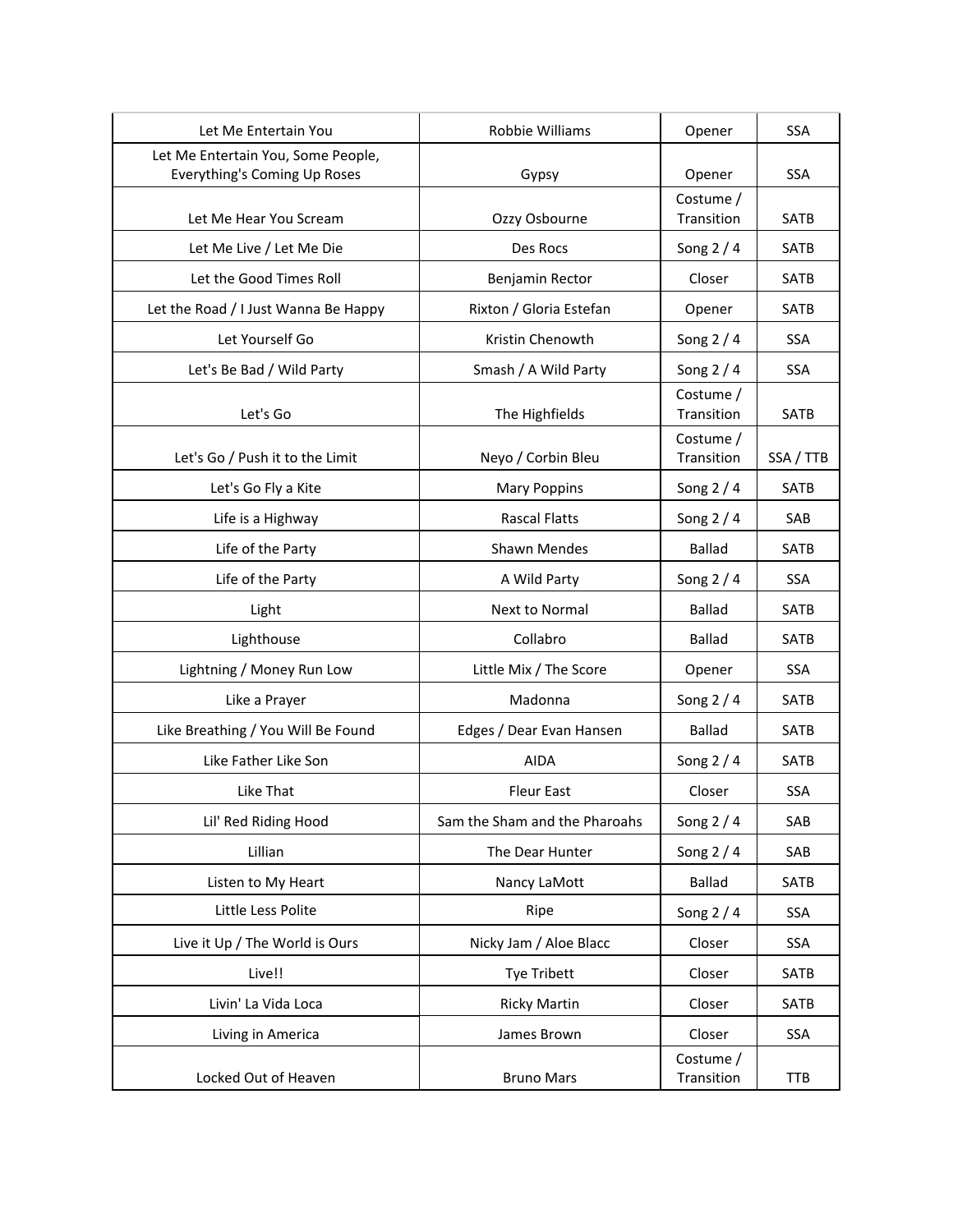| Logo Te Pate                                | Te Vaka                              | Opener                  | <b>SATB</b>           |
|---------------------------------------------|--------------------------------------|-------------------------|-----------------------|
| Look at Me / Vogue                          | Jackie's Back / Madonna              | Opener                  | <b>SSA</b>            |
| Look What You Made Me Do                    | <b>Taylor Swift</b>                  | Song 2 / 4              | <b>TTB</b>            |
| Lost Boy                                    | Ruth B                               | <b>Ballad</b>           | SATB or<br><b>SSA</b> |
| Lost in the Woods                           | Frozen II                            | Song $2/4$              | <b>TTB</b>            |
| <b>Louder Than Words</b>                    | Tick, Tick, Boom                     | <b>Ballad</b>           | SATB                  |
| Louder Than Words                           | Tick, Tick, Boom                     | <b>Ballad</b>           | SSA                   |
| Love Can Move Mountains / Higher and Higher | Celine Dion / Jackie Wilson          | Closer                  | <b>SATB</b>           |
| Love Don't Cost a Thing / Expensive         | Jennifer Lopez / Tori Kelly          | Costume /<br>Transition | <b>SSA</b>            |
| Love Everybody                              | Shelly Fairchild                     | Costume /<br>Transition | SATB                  |
| Love is a Battlefield                       | Pat Benatar                          | Costume /<br>Transition | <b>SSA</b>            |
| Love is Still the Answer                    | Jason Mraz                           | <b>Ballad</b>           | SATB                  |
| Love is the Answer                          | Aloe Blacc                           | Costume /<br>Transition | <b>SATB</b>           |
| Love Me Again                               | John Newman                          | Song $2/4$              | <b>TTB</b>            |
| Love Never Felt So Good                     | Michael Jackson                      | Costume /<br>Transition | <b>SATB</b>           |
| Love on Top                                 | Beyonce                              | Song $2/4$              | SATB                  |
| Love on Top / Crazy in Love                 | Beyonce                              | Song $2/4$              | SATB or<br><b>SSA</b> |
| Love Shack / Bang Bang                      | The B-52s / Jessie J                 | Closer                  | <b>SATB</b>           |
| Love Song to the Earth                      | Paul McCartney                       | <b>Ballad</b>           | SATB                  |
| Love Wins                                   | Carrie Underwood                     | <b>Ballad</b>           | <b>SATB</b>           |
| Lovely                                      | <b>Billie Eilish</b>                 | <b>Ballad</b>           | SATB                  |
| Luck Be a Lady Tonight                      | <b>Guys and Dolls</b>                | Song $2/4$              | SSA                   |
| Lucky Strike                                | Maroon 5                             | Closer                  | SATB                  |
| Machine                                     | Regina Spektor                       | Song $2/4$              | SATB                  |
| Mad World                                   | <b>Tears For Fears</b>               | Opener                  | <b>SATB</b>           |
| Mad World - Enter the Circus - Welcome      | Tears For Fears / Christina Aguilera | Opener                  | SATB                  |
| Mad World / Open the Door                   | Tears For Fears / The In-Between     | Opener                  | SAB                   |
| Madness                                     | All That Remains                     | Song 2 / 4              | SATB                  |
| Madness                                     | Muse                                 | Song $2/4$              | SATB                  |
| Magic                                       | The Pussycat Dolls                   | Song 2 / 4              | SATB                  |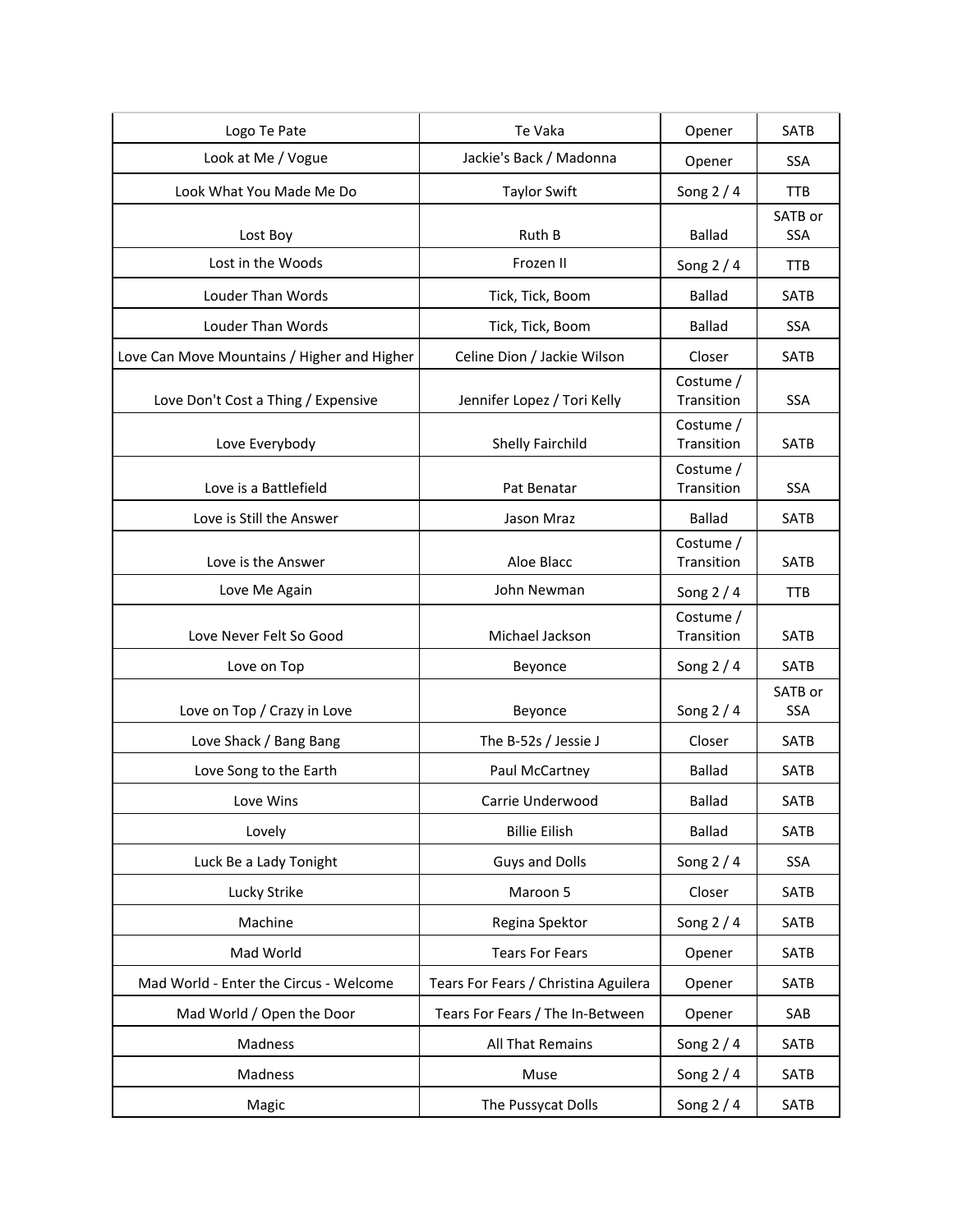| Make a Move                                | Royal Tailor                  | Song $2/4$              | SATB           |
|--------------------------------------------|-------------------------------|-------------------------|----------------|
| Make a Wave                                | Disney's Friends for Change   | Costume /<br>Transition | SATB           |
| Make Them Hear You                         | Ragtime                       | <b>Ballad</b>           | SATB           |
| Make Up Your Mind / Catch Me I'm Falling / |                               |                         |                |
| Crazy Kids                                 | Next to Normal / Ke\$ha       | Opener                  | <b>SSA</b>     |
| Make Way (Legendary)                       | Aloe Blacc                    | Opener                  | SATB or<br>SAB |
| Makin' Music                               | Cher & Tina Turner            | Song $2/4$              | <b>SSA</b>     |
| Mama, I'm Coming Home                      | Ozzy Osbourne                 | <b>Ballad</b>           | <b>SSA</b>     |
| Man I Feel Like a Woman                    | Shania Twain                  | Costume /<br>Transition | SSA            |
| Man on a Mission                           | Oh the Larceny                | Song $2/4$              | <b>TTB</b>     |
| Maps                                       | Maroon 5                      | Opener                  | <b>SATB</b>    |
| Mass in B Minor / Nightmare                | Bach / Set it Off             | Opener                  | <b>SSA</b>     |
| Masterpiece                                | Jessie J (Jessica Vosk)       | Costume /<br>Transition | SSA            |
| Maybe They're Onto Us                      | Needtobreathe                 | Song $2/4$              | <b>SATB</b>    |
| Me Too - Good to Be Alive                  | Meghan Trainor / Andy Grammer | Costume /<br>Transition | SSA / TTB      |
| Me Too / Applause                          | Meghan Trainor / Lady Gaga    | Opener                  | <b>SSA</b>     |
| Mean / Mean Girls                          | Taylor Swift / Sugarland      | Opener                  | <b>SSA</b>     |
| Meet Me On the Battlefield                 | Svrcina                       | <b>Ballad</b>           | <b>SATB</b>    |
| Memphis Lives in Me                        | Memphis                       | <b>Ballad</b>           | SAB            |
| Mercy                                      | Muse                          | Opener                  | SAB            |
| Million Miles An Hour                      | Nickelback                    | Costume /<br>Transition | <b>SATB</b>    |
| Mirrors                                    | Justin Timberlake             | Song $2/4$              | SATB           |
| Miss Kiss Kiss Bang                        | Alex Swings, Oscar Sings      | Costume /<br>Transition | SATB           |
| Mister Sandman                             | The Chordettes                | Song 2 / 4              | SSA            |
| Moment of Truth                            | Cyn / Smallfoot               | Costume /<br>Transition | SSA            |
| Mona Lisa                                  | OBB                           | Song 2 / 4              | SATB           |
| Monster                                    | Frozen                        | <b>Ballad</b>           | SATB           |
| Moondance                                  | Michael Buble                 | Song $2/4$              | SATB           |
| More                                       | Madonna                       | Song $2/4$              | SSA            |
| <b>Morning Glow</b>                        | Pippin                        | <b>Ballad</b>           | SATB           |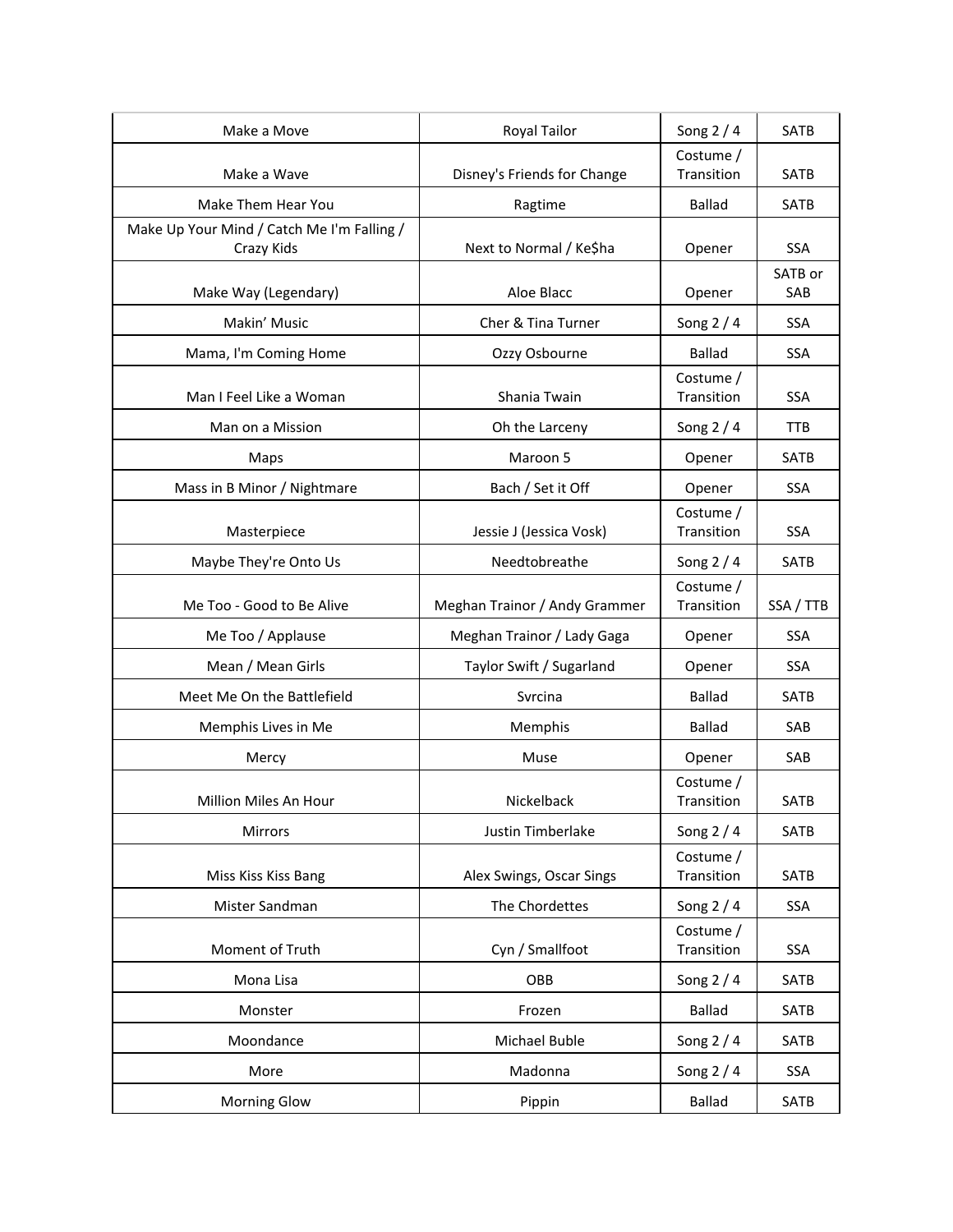| Morning Person / I'm a Star            | Shrek: The Musical / Scott Alan               | Costume /<br>Transition | <b>SSA</b>            |
|----------------------------------------|-----------------------------------------------|-------------------------|-----------------------|
| Move (Keep Walkin')                    | <b>Toby Mac</b>                               | Song $2/4$              | <b>SSA</b>            |
| Move / Think / Respect                 | Dream Girls / Aretha Franklin                 | Song 2 / 4              | SSA                   |
| Move a Little Faster                   | Dionne Bromfield                              | Costume /<br>Transition | <b>SSA</b>            |
| Move On Up                             | <b>Curtis Mayfield</b>                        | Song $2/4$              | SSA                   |
| Mr. Roboto                             | Styx                                          | Opener                  | <b>SATB</b>           |
| Mug Shot                               | Max                                           | Song $2/4$              | <b>SATB</b>           |
| Music and the Mirror                   | A Chorus Line                                 | Song $2/4$              | <b>SSA</b>            |
| Music of Heaven                        | Jason Robert Brown                            | <b>Ballad</b>           | SSA                   |
| My Future                              | Major                                         | Costume /<br>Transition | SSA / TTB             |
| My Song                                | Dakota Moon                                   | <b>Ballad</b>           | <b>SATB</b>           |
| My Songs Know What You Did in the Dark | Fall Out Boy                                  | Closer                  | <b>SATB</b>           |
| My Vision / One Vision                 | Seal / We Will Rock You                       | Opener                  | <b>SATB</b>           |
| My Year / So Much Better               | Zombies / Legally Blond                       | Opener                  | <b>SATB</b>           |
| N.Y.C.                                 | Annie                                         | Opener                  | SATB                  |
| Na Na Na                               | Pentatonix                                    | Costume /<br>Transition | SATB or<br><b>SSA</b> |
| Natural                                | Imagine Dragons                               | Song $2/4$              | SSA                   |
| Natural Disaster                       | Pentatonix                                    | Song $2/4$              | <b>SATB</b>           |
| Navras / Land of Confusion             | Juno Reactor / Genesis                        | Opener                  | <b>SATB</b>           |
| Never Alone                            | Jesse Bonanno                                 | <b>Ballad</b>           | <b>SATB</b>           |
| Never Been Hurt                        | Demi Lovato                                   | Closer                  | <b>SATB</b>           |
| Never Close Our Eyes                   | Adam Lambert                                  | Closer                  | SATB                  |
| Never Forget You                       | <b>MNEK</b>                                   | Closer                  | SATB                  |
| Never Met a Wolf                       | Smash                                         | Song $2/4$              | SSA                   |
| Neverland                              | <b>Finding Neverland</b>                      | <b>Ballad</b>           | <b>SATB</b>           |
|                                        |                                               | Costume /               |                       |
| New Year's Day                         | Pentatonix<br>The Chainsmokers / Sam Carner & | Transition              | <b>SATB</b>           |
| New York City / New York Do You Care?  | Derek Gregor                                  | Opener                  | SSA                   |
| New York City Rhythm                   | <b>Barry Manilow</b>                          | Song $2/4$              | SSA                   |
| Next to Me                             | Emeli Sande                                   | Costume /<br>Transition | SATB                  |
| Night on the Town                      | Copacobana                                    | Song $2/4$              | SSA                   |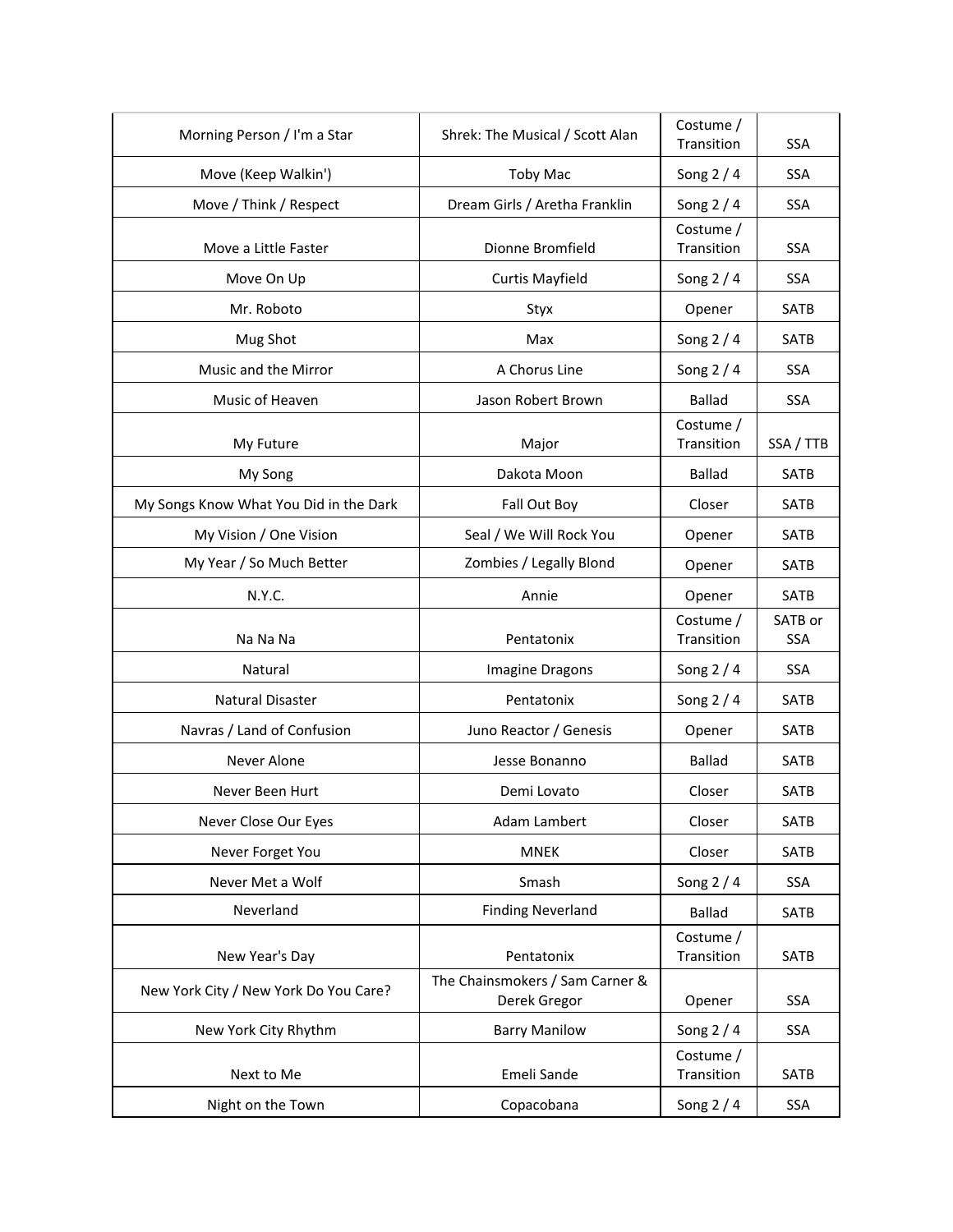| Nightmare / Suspend My Disbelief /<br>Somebody's Watching Me / Calling All<br>Monsters / Come and Get It | Avenged Sevenfold / China Mclain /<br>Rockwell / Ghost / Selena Gomez | Song $2/4$              | SATB                  |
|----------------------------------------------------------------------------------------------------------|-----------------------------------------------------------------------|-------------------------|-----------------------|
| No / Oops, I Did It Again                                                                                | Meghan Trainor / Britney Spears                                       | Closer                  | <b>SSA</b>            |
| No Business Like Show Business                                                                           | Annie Get Your Gun                                                    | Opener /<br>Closer      | <b>SSA</b>            |
| No Looking Back                                                                                          | Damita Haddon                                                         | <b>Ballad</b>           | SAB                   |
| No More Tears (Enough is Enough)                                                                         | Donna Summer / Barbra Streisand                                       | Costume /<br>Transition | SSA                   |
| No One Mourns the Wicked                                                                                 | Wicked                                                                | Opener                  | <b>SATB</b>           |
| No Roots                                                                                                 | Alice Merton                                                          | Song $2/4$              | SATB or<br><b>SSA</b> |
| No Scrubs (Truth Hurts)                                                                                  | Lizzo / TLC                                                           | Song $2/4$              | <b>SSA</b>            |
| No Such Thing                                                                                            | John Mayer                                                            | Song $2/4$              | <b>SSA</b>            |
| Nothing But a Good Time                                                                                  | Reel Big Fish                                                         | Closer                  | SSA                   |
| Nothing Can Stop Me Now                                                                                  | Planes                                                                | Closer                  | SATB or<br>SAB        |
| Nothing To Prove                                                                                         | Allen Stone                                                           | Costume /<br>Transition | <b>TTB</b>            |
| Now Generation / I Want it All                                                                           | Black Eyed Peas / High School<br>Musical                              | Song $2/4$              | SSA                   |
| Off With Their Heads                                                                                     | Wonderland                                                            | Song $2/4$              | <b>SSA</b>            |
| Oh What a Beautiful Morning                                                                              | Oklahoma (Karimloo)                                                   | Opener                  | SAB                   |
| Oh, the Places I'll Go                                                                                   | Kathryn Ostenberg                                                     | Song $2/4$              | SATB                  |
| Older                                                                                                    | <b>Ben Platt</b>                                                      | <b>Ballad</b>           | <b>SATB</b>           |
| On Broadway                                                                                              | Smokey Joe's Café                                                     | Costume /<br>Transition | TTB                   |
| On Mercury                                                                                               | Red Hot Chili Peppers                                                 | Closer                  | SATB                  |
| On My Own                                                                                                | Miley Cyrus                                                           | Song $2/4$              | <b>SSA</b>            |
| On My Way                                                                                                | Violet                                                                | Opener                  | SATB / SSA            |
| On My Way / Oh Happy Day                                                                                 | Violet / Sister Act 2                                                 | Closer                  | SATB                  |
| On the Dark Side                                                                                         | John Cafferty and the Beaver Brown<br>Band                            | Costume /<br>Transition | SATB                  |
| On Top of the World                                                                                      | Imagine Dragons                                                       | Opener                  | <b>SSA</b>            |
| Once in a Lifetime / N.Y.C.                                                                              | Sammy Davis Jr. / Annie                                               | Opener                  | SSA                   |
| One                                                                                                      | Three Dog Night                                                       | Opener                  | SATB                  |
| One / You Keep Me Hanging On                                                                             | Three Dog Night / The Supremes                                        | Opener                  | SSA                   |
| One By One / Son of Man                                                                                  | Lion King / Tarzan                                                    | Opener                  | SATB                  |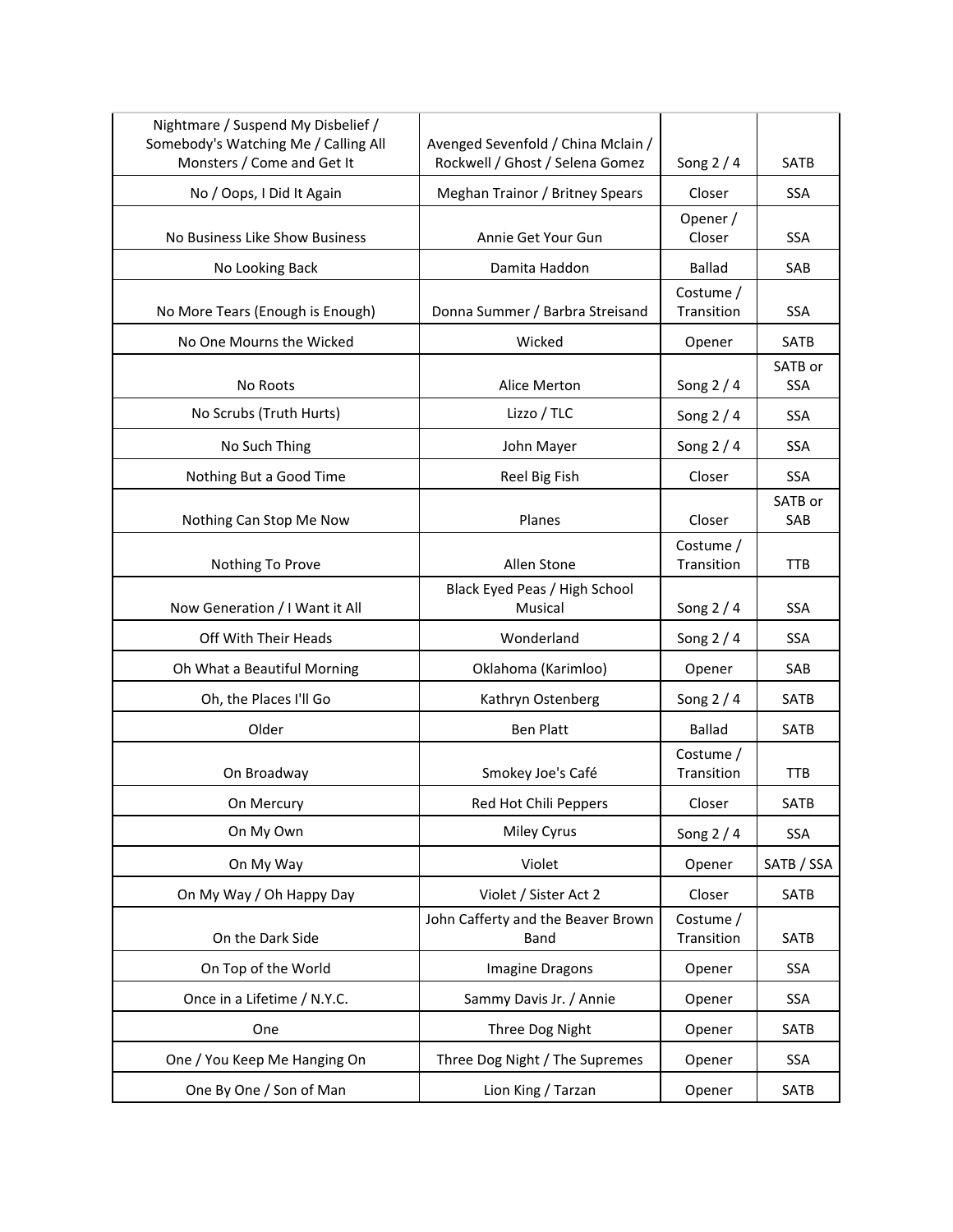| One Club at a Time                                 | Midnight Red                                    | Closer             | SAB            |
|----------------------------------------------------|-------------------------------------------------|--------------------|----------------|
| One Day                                            | Matisyahu                                       | <b>Ballad</b>      | SATB           |
| One Girl Revolution                                | Superchick                                      | Closer             | <b>SSA</b>     |
| One Last Prayer                                    | Republic                                        | <b>Ballad</b>      | SATB           |
| One Less Bell to Answer / A House is Not a<br>Home | Glee Cast                                       | <b>Ballad</b>      | SATB           |
| One Night Only                                     | Dream Girls                                     | Opener             | SSA            |
| One Second and a Million Miles                     | <b>Bridges of Madison County</b>                | <b>Ballad</b>      | <b>SATB</b>    |
| One Vision ("We Will Rock You" musical<br>version) | Queen                                           | Opener             | SATB           |
| One Way or Another                                 | Blondie                                         | Song $2/4$         | SSA            |
| One Wild Night / It's My Life                      | Bon Jovi                                        | Closer             | <b>SATB</b>    |
| One World                                          | The Cheetah Girls                               | Closer             | SATB / SSA     |
| Only Human                                         | Ty Waters                                       | Song $2/4$         | SATB           |
| Only Us                                            | Dear Evan Hansen                                | <b>Ballad</b>      | SATB           |
| Ooh Child                                          | The Five Starships                              | <b>Ballad</b>      | <b>TTB</b>     |
| Open Arms                                          | Journey                                         | <b>Ballad</b>      | SATB           |
| Opening Sequence: The New World / High<br>Hopes    | Songs From a New World / Panic! at<br>the Disco | Opener             | SATB or<br>SAB |
| Opening Up                                         | Waitress                                        | Opener             | <b>SATB</b>    |
| Orange Colored Sky                                 | Lady Gaga                                       | Song 2 / 4         | SSA            |
| Our Time is Now                                    | <b>Colton Dixon</b>                             | Opener /<br>Closer | SATB           |
| Out of the Dark                                    | Mandisa                                         | Song $2/4$         | SATB           |
| <b>Panic Station</b>                               | Muse                                            | Song 2 / 4         | <b>SATB</b>    |
| Paris Holds the Key                                | Anastasia                                       | Song 2 / 4         | SATB           |
| People Are Strange                                 | The Doors                                       | Song $2/4$         | SSA            |
| People Like Us                                     | Kelly Clarkson                                  | Closer             | SATB           |
| Perfect World                                      | Allen Stone                                     | Song $2/4$         | SATB           |
| Piece by Piece / Praying                           | Kelley Clarkson / Kesha                         | <b>Ballad</b>      | SATB           |
| Pink Youth                                         | Yuna                                            | Song $2/4$         | SSA            |
| Play the Game Tonight / Easy Money                 | Kansas / Billy Joel                             | Opener             | SATB           |
| Playing to Win                                     | Little River Band                               | Opener             | SATB           |
| Please Tip Your Waitress                           | Willie Sordill                                  | Song $2/4$         | SSA            |
| Point of No Return                                 | The Phantom of the Opera                        | <b>Ballad</b>      | SSA            |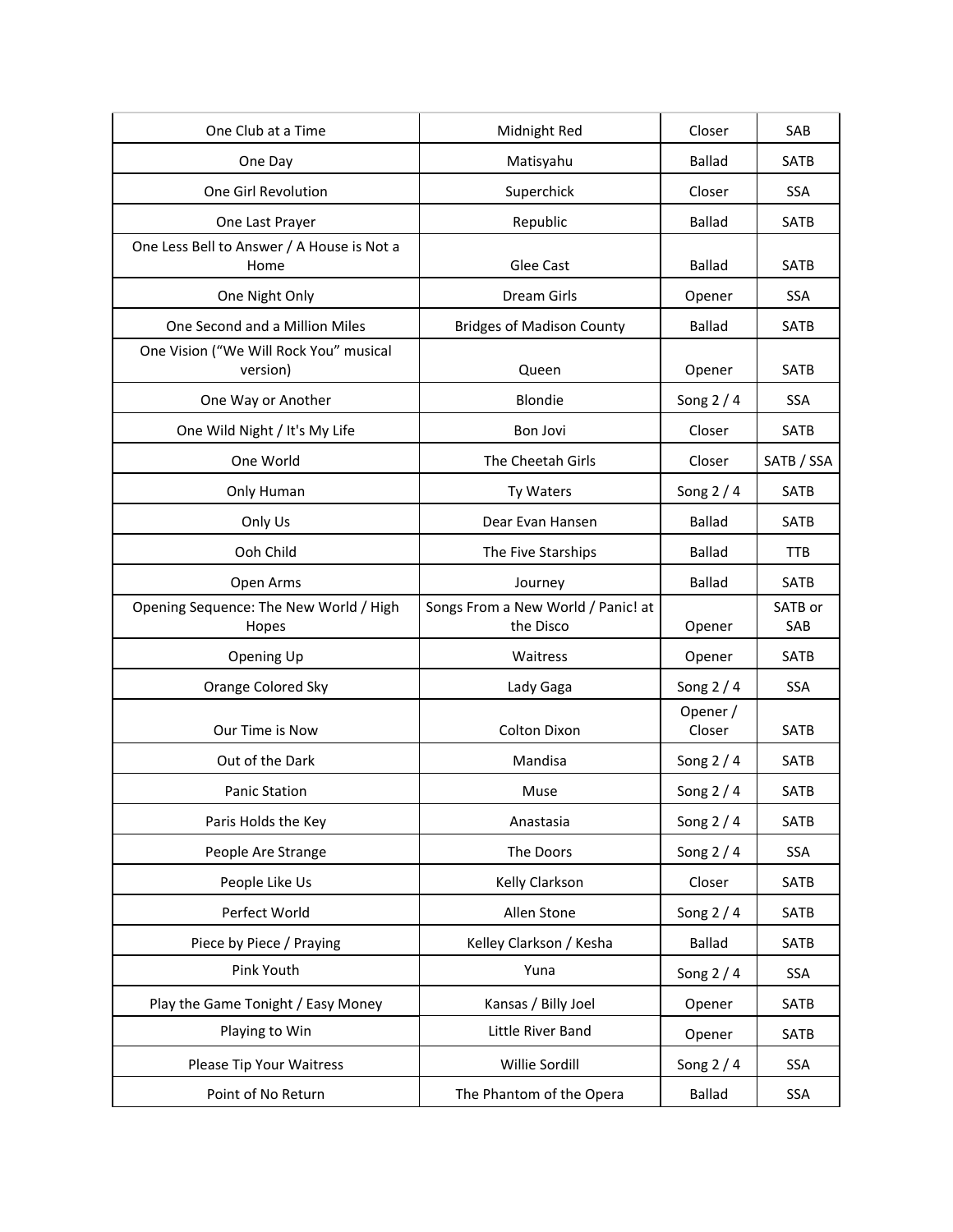| Poison                                        | <b>Bell Biv Davoe</b>                            | Costume /<br>Transition | TTB w/solo     |
|-----------------------------------------------|--------------------------------------------------|-------------------------|----------------|
| Pokemon Theme Song                            | Pokemon                                          | Costume /<br>Transition | <b>TTB</b>     |
| Pom Poms                                      | Jonas Brothers                                   | Opener                  | <b>SATB</b>    |
| Poor Unfortunate Souls                        | The Little Mermaid                               | Song $2/4$              | <b>SSA</b>     |
| Pop                                           | N Sync                                           | Closer                  | <b>TTB</b>     |
| Pop / Marry You                               | The Wedding Singer / Bruno Mars                  | Opener                  | <b>SATB</b>    |
| Power                                         | Secret Weapons                                   | Opener                  | <b>SATB</b>    |
| <b>Pretty Hurts</b>                           | Beyonce                                          | <b>Ballad</b>           | <b>SSA</b>     |
| Prince Charming / My First Kiss               | Willa Ford / 30H!3                               | Closer                  | SSA / SATB     |
| <b>Princess Role Models</b>                   | <b>Antonius Nazareth</b>                         | Song 2 / 4              | <b>SSA</b>     |
| Push It / Waiting for Tonight                 | Corbin Bleu / Jennifer Lopez                     | Costume /<br>Transition | TTB / SSA      |
| Q.U.E.E.N. / Electric Lady                    | Janelle Monae                                    | Costume /<br>Transition | <b>SSA</b>     |
| Queen Annointed / Bow Down / Queen            | Frozen / Beyonce / Loren Gray                    | Opener                  | <b>SSA</b>     |
| Queen Bee                                     | Rochelle Diamante                                | Costume /<br>Transition | <b>SSA</b>     |
| Queenie Was Blonde / Vogue / Fame             | A Wild Party / Madonna / Donna<br>Summer         | Song $2/4$              | <b>SSA</b>     |
| Quiet Please, There's a Lady On Stage         | The Boy From Oz                                  | <b>Ballad</b>           | SATB           |
| Quimbara / Bemba Colora                       | Celia Cruz                                       | Closer                  | SATB           |
| <b>Raging Fire</b>                            | <b>Phillip Phillips</b>                          | Song $2/4$              | SATB           |
| Raise the Roof                                | A Wild Party                                     | Song $2/4$              | SSA            |
| Raise You Up / Just Be                        | <b>Kinky Boots</b>                               | Closer                  | SATB or<br>SAB |
| Raise Your Voice                              | Sister Act                                       | Opener                  | SSA            |
| Rather Be                                     | Clean Bandit                                     | Song 2 / 4              | SSA            |
| Reach For the Stars / I Wanna Take You Higher | Will I Am / Duran Duran                          | Closer                  | SATB           |
| Ready For a Miracle                           | Leann Rimes                                      | Closer                  | SATB           |
| Ready to Run / Love Runs Out / Run Away       | The Dixie Chicks / OneRepublic /<br>Adam Lambert | Costume /<br>Transition | SATB           |
| <b>Real Good Feeling</b>                      | Oh the Larceny                                   | Closer                  | SATB           |
| Really Don't Care (Postmodern Jukebox Cover)  | Demi Lovato                                      | Song $2/4$              | SSA            |
| Reckless / Unstoppable                        | Jaxson Gamble / The Score                        | Song $2/4$              | <b>SATB</b>    |
| Redefined                                     | Tydi                                             | Closer                  | SSA            |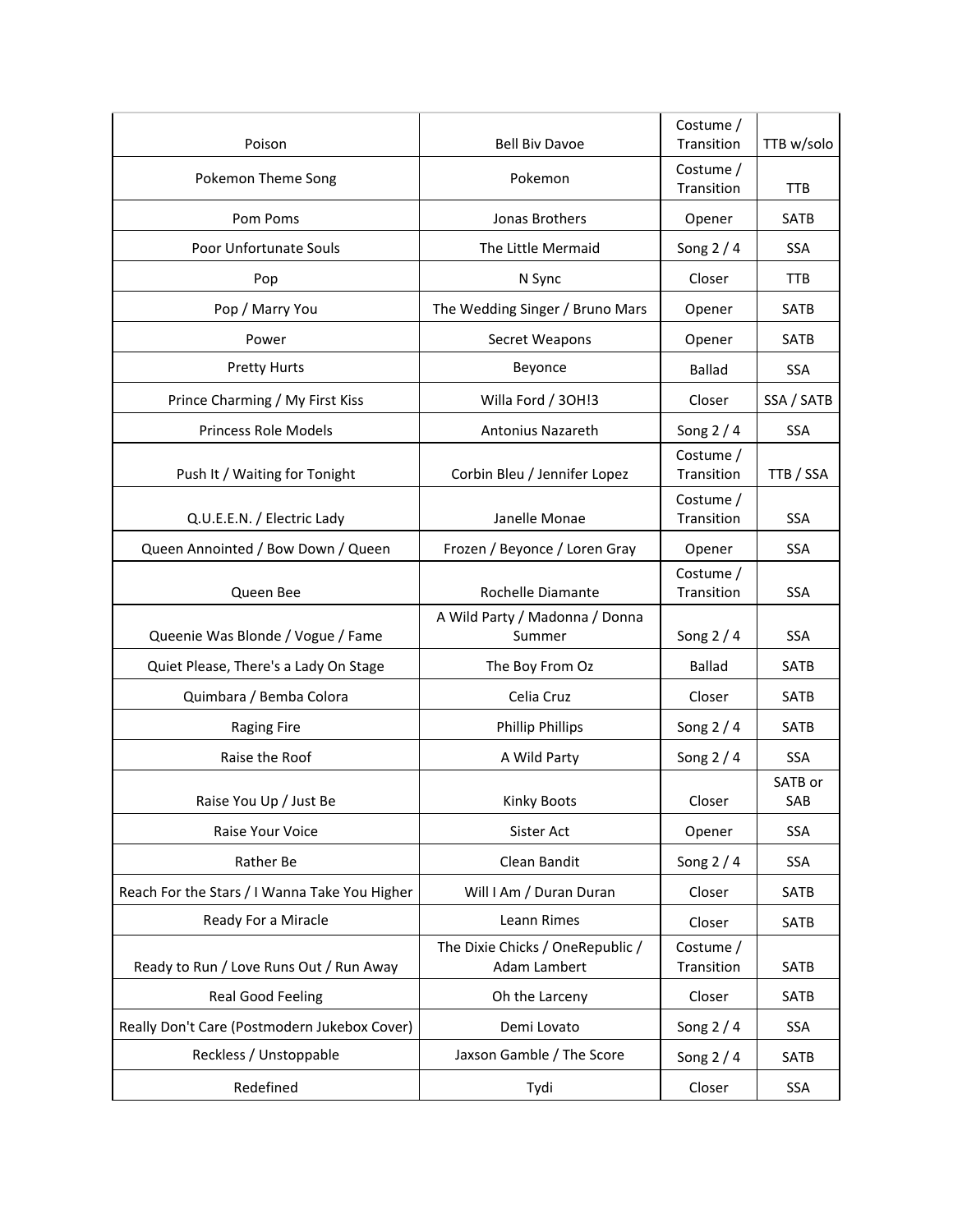| Renegade                            | <b>Christopher Daughtry</b>       | Costume /<br>Transition | TTB / SSA            |
|-------------------------------------|-----------------------------------|-------------------------|----------------------|
| Renegade                            | Styx                              | Opener                  | SATB                 |
| Renegade / God Bless the Child      | Styx / Blood, Sweat, and Tears    | <b>Ballad</b>           | SATB                 |
| Represent                           | Weezer                            | Song $2/4$              | <b>SATB</b>          |
| Rescue                              | Lauren Daigle                     | <b>Ballad</b>           | SATB                 |
| Rhythm is Gonna Get You             | Gloria Estefan                    | Song $2/4$              | SATB                 |
| Rhythm is Gonna Get You / Wepa      | Gloria Estefan                    | Song $2/4$              | <b>SSA</b>           |
| Rhythm of the Night                 | Debarge                           | Opener                  | <b>SSA</b>           |
| <b>Right Now</b>                    | <b>Pussycat Dolls</b>             | Song 2 / 4              | <b>SSA</b>           |
| Ring of Fire                        | Johnny Cash                       | Costume /<br>Transition | <b>TTB</b>           |
| Rise                                | <b>Katy Perry</b>                 | Costume /<br>Transition | SATB                 |
| Rise (Superfruit Cover)             | <b>Katy Perry</b>                 | <b>Ballad</b>           | SATB or<br>SSA       |
| Rise / From Now On                  | Katy Perry / The Greatest Showman | Opener                  | SATB                 |
| Rise / Rise                         | David Guetta / Katy Perry         | Costume /<br>Transition | TTB / SSA            |
| Rise Above 2                        | Spiderman: Turn Off the Dark      | <b>Ballad</b>           | SATB                 |
| River Deep, Mountain High           | <b>Tina Turner</b>                | Costume /<br>Transition | <b>SSA</b>           |
| River of Dreams                     | <b>Billy Joel</b>                 | Costume /<br>Transition | SSA                  |
| Roads                               | Chris Mann                        | <b>Ballad</b>           | SATB                 |
| Roar / Brave                        | Katy Perry / Sara Bareilles       | Closer                  | <b>SSA</b>           |
| Rock Steady / One Vision            | Ole Borud / Queen                 | Closer                  | <b>SATB</b>          |
| Rolling in the Deep (Swing Version) |                                   | Costume /               |                      |
|                                     | Adele                             | Transition              | SSA / SATB           |
| Roots Before Branches               | Room For Two                      | <b>Ballad</b>           | SSA                  |
| Rule the World                      | Zayde Wolf                        | Song $2/4$              | SSA                  |
| Rumor Has It                        | Adele                             | Closer                  | SSA                  |
| Rumors                              | Lindsay Lohan                     | Song $2/4$              | SSA                  |
| Rumors / Rumor Has It               | Lindsay Lohan / Adele             | Song $2/4$              | SSA                  |
| Run                                 | <b>Gnarls Barkley</b>             | Costume /<br>Transition | SSA or SSA<br>/ SATB |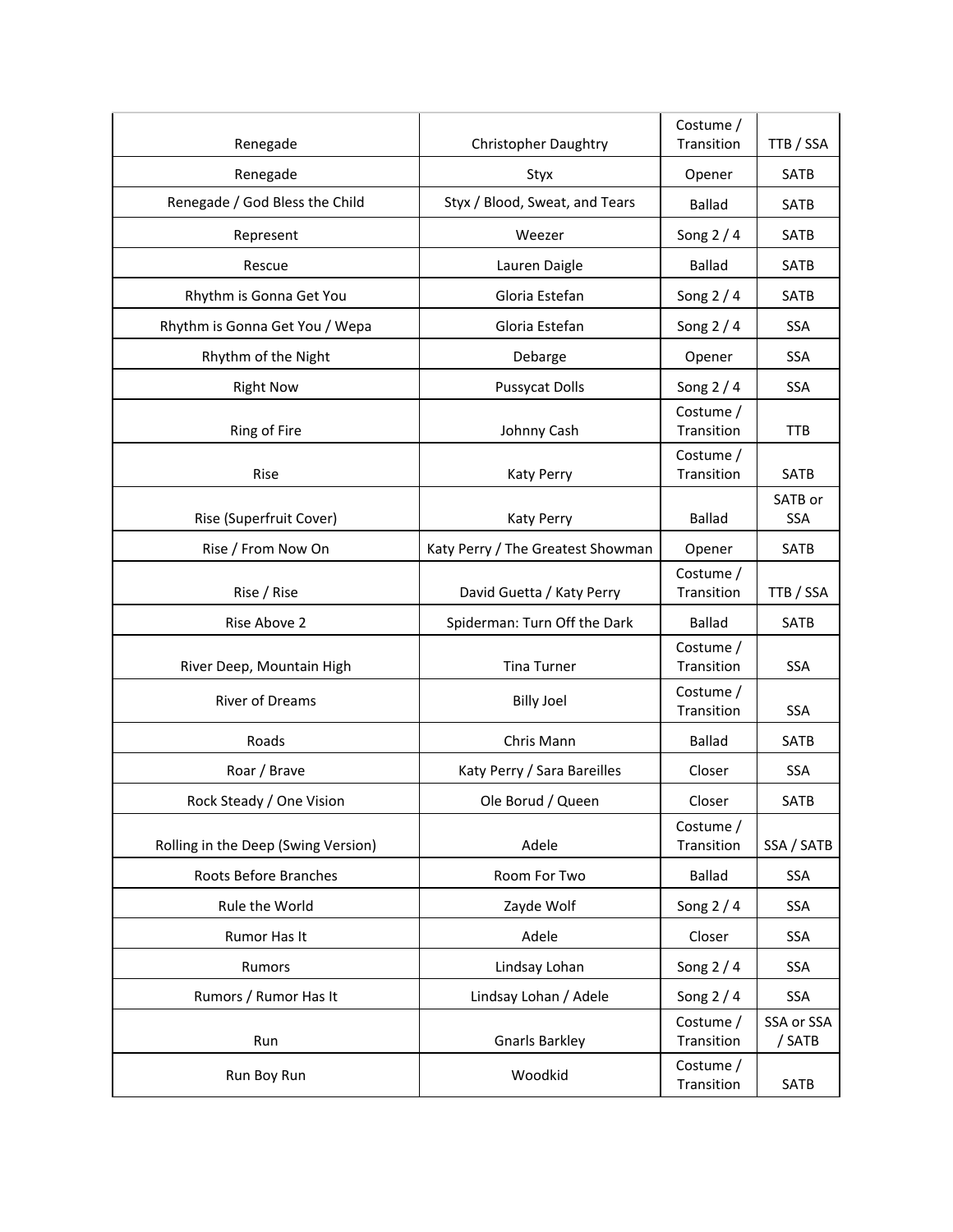| Run Like a Rebel / Black Sheep               | The Score / Gin Wigmore               | Costume /<br>Transition | TTB / SSA   |
|----------------------------------------------|---------------------------------------|-------------------------|-------------|
| Runaway Baby                                 | <b>Bruno Mars</b>                     | Closer                  | <b>SATB</b> |
| Runnin' (Lose It All)                        | Beyoncé                               | <b>Ballad</b>           | SSA         |
| Running (Lose it All) / Red Desert           | Beyonce / 5 Seconds of Summer         | Opener                  | <b>SATB</b> |
| Salute                                       | Little Mix                            | Closer                  | <b>SSA</b>  |
| Salute / Formation                           | Little Mix / Beyoncé                  | Closer                  | <b>SSA</b>  |
| Sanctified by Love                           | Ole Borud                             | Song $2/4$              | <b>SATB</b> |
| Save the Hero / Halo                         | Beyonce                               | <b>Ballad</b>           | SSA         |
| Save the World / Don't You Worry Child       | Swedish House Mafia/Pentatonix        | Closer                  | <b>SATB</b> |
| Saving All My Love For You                   | Whitney Houstan                       | <b>Ballad</b>           | <b>SSA</b>  |
| Sax                                          | <b>Fleur East</b>                     | Closer                  | <b>TTB</b>  |
| Say My Name                                  | Destiny's Child                       | Costume /<br>Transition | <b>SSA</b>  |
| Say Something                                | A Great Big World, Christina Aguilera | <b>Ballad</b>           | <b>SATB</b> |
| School's Out                                 | Alice Cooper                          | Opener                  | <b>TTB</b>  |
| School's Out / What Time Is It               | Alice Cooper / High School Musical 3  | Opener                  | <b>SATB</b> |
| Schuyler Sisters / Sweeping Through the City | Hamilton / Shirley Caesar             | Closer                  | SATB        |
| Scream                                       | Michael Jackson                       | Song $2/4$              | <b>SATB</b> |
| Sea Cruise                                   | Huey "Piano" Smith and His Clowns     | Song $2/4$              | <b>SATB</b> |
| Secret                                       | The Pierces                           | Opener                  | SSA         |
| Secret - Rumor Has It                        | The Pierces / Adele                   | Opener                  | <b>SSA</b>  |
| Secret Agent Man                             | Johnny Rivers                         | Opener                  | <b>SATB</b> |
| Separate Ways                                | Journey                               | Opener                  | <b>SATB</b> |
| September                                    | Earth, Wind, and Fire                 | Opener                  | SATB        |
| Set Fire to the Rain                         | Adele                                 | <b>Ballad</b>           | SATB        |
| Set Fire to the Rain / I Feel the Rain       | Adele / Dream Street                  | Opener                  | SATB        |
| Set It All Free                              | Sing!                                 | Song $2/4$              | SATB        |
| Set Me Free                                  | Myron Butler & Levi                   | Song $2/4$              | SATB        |
| Set Yourself Free / From Now On              | Tiesto / Greatest Showman             | Closer                  | SATB        |
| Settle Down                                  | Kimbra                                | Costume /<br>Transition | SATB        |
| Seven Bridges Road / Ready to Run            | The Eagles / The Dixie Chicks         | Costume /<br>Transition | <b>SSA</b>  |
| Sexyback / Hit Me                            | Justin Timberlake / Dirty Loops       | Opener                  | <b>TTB</b>  |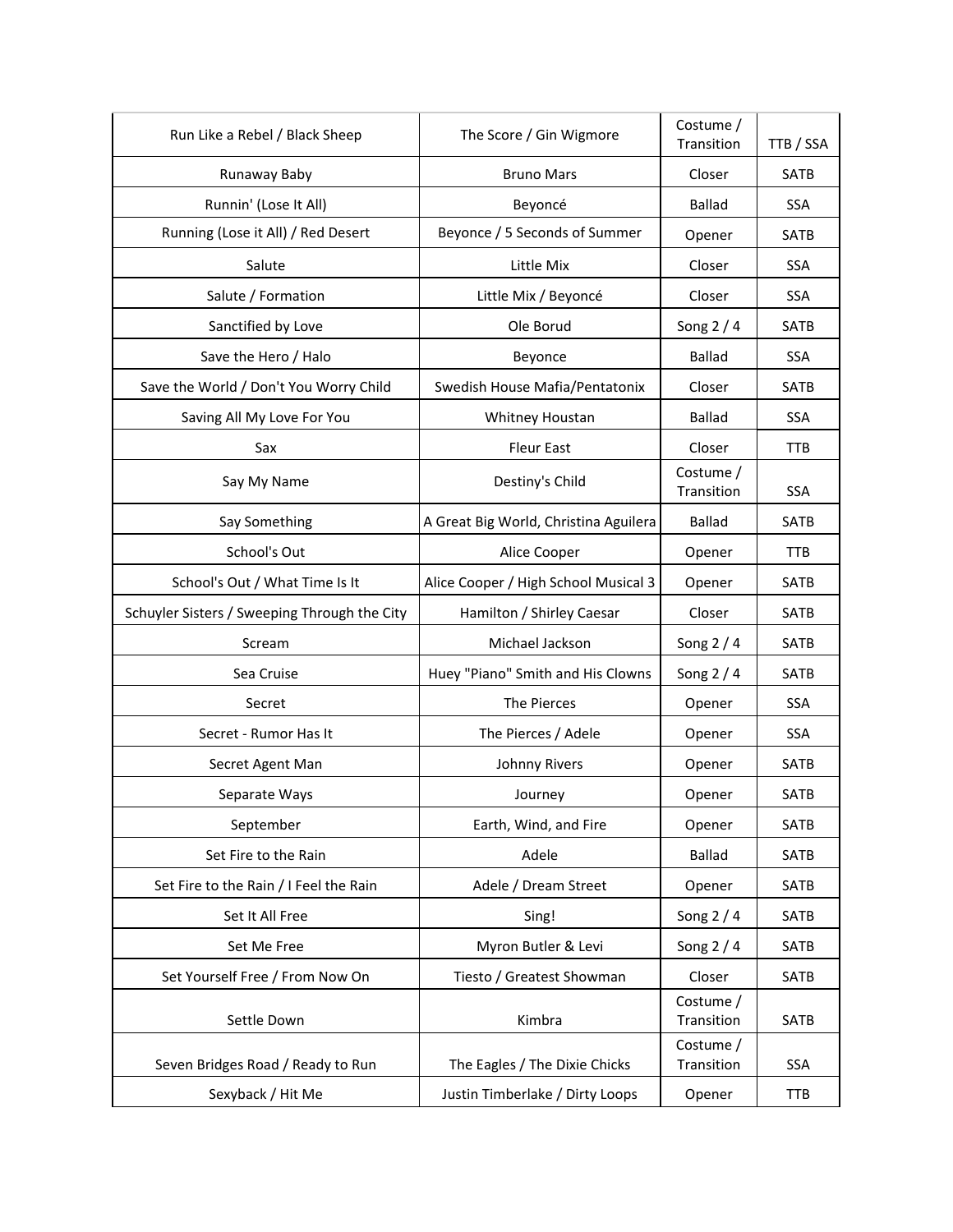| Shadows of the Night                                       | Pat Benatar                                            | Closer                  | SATB        |
|------------------------------------------------------------|--------------------------------------------------------|-------------------------|-------------|
| Shadows of the Night / Sweet Dreams are<br>Made of This    | Pat Benatar / Eurythmics                               | Opener                  | <b>SSA</b>  |
| Shady                                                      | Adam Lambert                                           | Costume /<br>Transition | <b>SATB</b> |
| Shake / Reach                                              | MercyMe / S Club 7                                     | Closer                  | <b>SSA</b>  |
| Shake it Off                                               | <b>Taylor Swift</b>                                    | Opener                  | <b>SSA</b>  |
| Shake it Out                                               | Florence and the Machine                               | Closer                  | <b>SSA</b>  |
| Shake the Room / Shake Your Tail Feather                   | Gamu / The Cheetah Girls                               | Closer                  | <b>SSA</b>  |
| Shout                                                      | The Isley Brothers                                     | Closer                  | SATB        |
| Show Me How You Burlesque / Welcome to<br><b>Burlesque</b> | Christina Aguilera / Burlesque                         | Opener                  | <b>SSA</b>  |
| Show Me The Way / Maps                                     | Styx / Maroon 5                                        | Opener                  | <b>SATB</b> |
| Shut Up and Dance                                          | Walk the Moon                                          | Closer                  | TTB         |
| Simple Joys                                                | Pippin                                                 | Song $2/4$              | <b>SSA</b>  |
| Since You Been Gone                                        | The Heavy                                              | Costume /<br>Transition | SSA / SATB  |
| Sing                                                       | Pentatonix                                             | Costume /<br>Transition | SSA         |
| Sing a Song / Happy                                        | Earth, Wind, and Fire / Pharell                        | Closer                  | <b>SATB</b> |
| Sing Sing Sing / Pon de Replay                             | The Andrews Sisters / Rihanna                          | Opener                  | SATB        |
| Singing in the Rain / Umbrella                             | Glee Cast                                              | Costume /<br>Transition | <b>SATB</b> |
| Sisters Are Doing It For Themselves                        | Aretha Franklin / The Eurythmics                       | Costume /<br>Transition | <b>SATB</b> |
| Skyfall / Another Way to Die / Die Another Day             | Adele / Paul McCartney / Jack White<br>and Alicia Keys | Closer                  | <b>SSA</b>  |
| Skyscraper                                                 | Demi Lovato                                            | <b>Ballad</b>           | SSA         |
| Smooth / Let's Get Loud                                    | Santana / JLO                                          | Closer                  | SATB        |
| Smooth Operator                                            | Sade                                                   | Song $2/4$              | SATB        |
| Soar                                                       | Christina Aguilera                                     | Costume /<br>Transition | SSA         |
| Some Kinda Time                                            | Dogfight                                               | Costume /<br>Transition | SATB        |
| Some Nights                                                | Fun.                                                   | Closer                  | SATB        |
| Somebody Loves You Medley                                  | Betty Who / Chris Wilson                               | Costume /<br>Transition | SATB        |
| Somebody to Love                                           | Justin Bieber                                          | Opener                  | SSA         |
| Someone to Fall Back On                                    | Jason Robert Brown                                     | <b>Ballad</b>           | SATB        |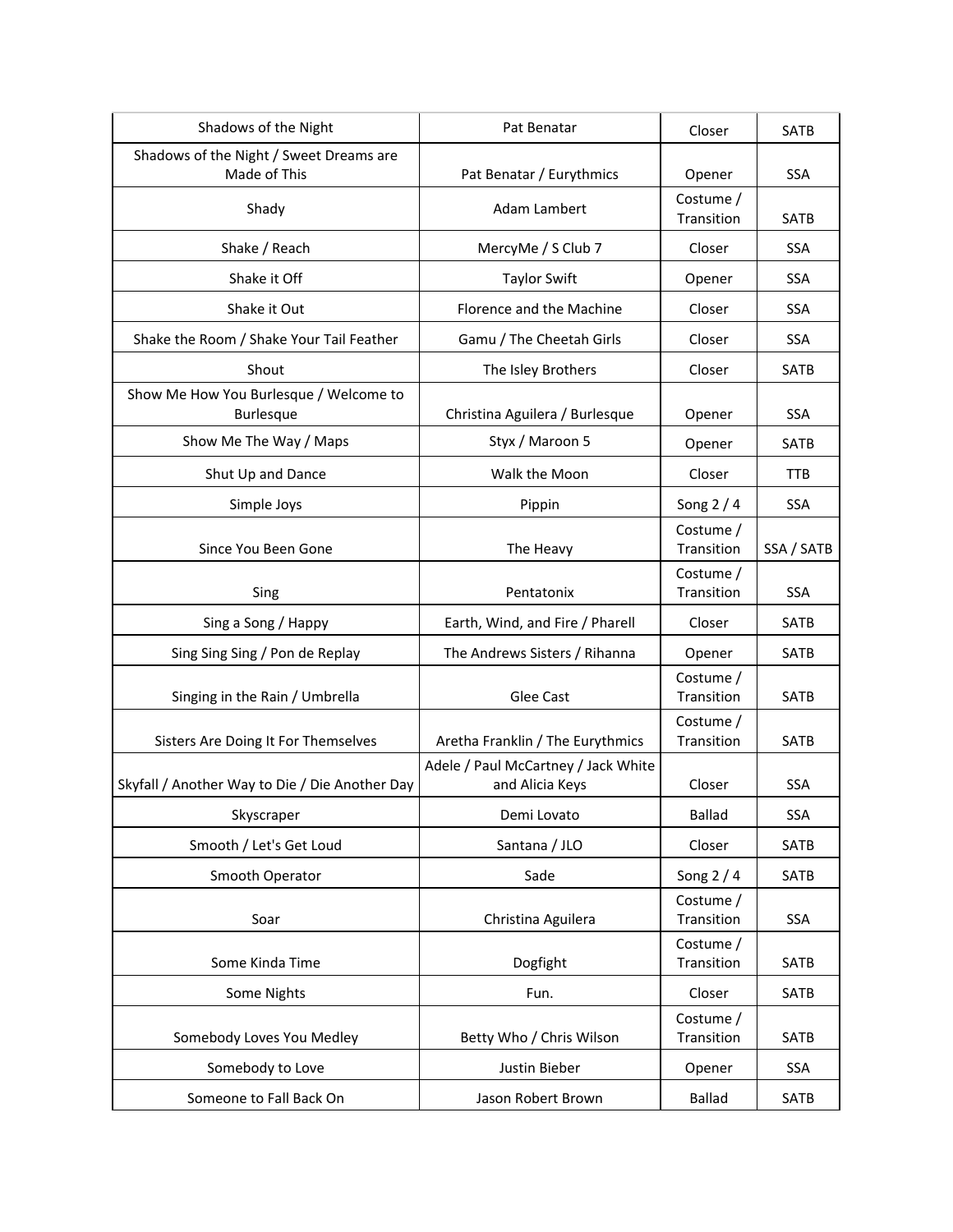| Someone to Watch Over Me                  | Gershwin                                    | <b>Ballad</b>           | <b>SATB</b> |
|-------------------------------------------|---------------------------------------------|-------------------------|-------------|
| Something About This Night                | <b>Finding Neverland</b>                    | Closer                  | SSA         |
| Something in the Water (Swing Version)    | Carrie Underwood                            | <b>Ballad</b>           | SATB        |
| Something New                             | Nikki Yanofsky                              | Costume /<br>Transition | <b>SSA</b>  |
| Something to Live For                     | <b>Felix Cartal</b>                         | Opener                  | <b>SSA</b>  |
| Something to Live For / Edge of Seventeen | Felix Cartal / Stevie Nicks                 | Opener                  | <b>SSA</b>  |
| Something's Got to Give                   | Labrinth                                    | Costume /<br>Transition | SATB        |
| Somewhere Out There                       | Linda Ronstadt & James Ingrahm              | <b>Ballad</b>           | SAB         |
| Sorry Not Sorry                           | Demi Lovato                                 | Costume /<br>Transition | <b>SSA</b>  |
| Soul With a Capital S                     | Tower of Power                              | Costume /<br>Transition | <b>SATB</b> |
| Space Jam / Men in Black                  | Space Jam / Men in Black                    | Opener                  | SAB         |
| Space Odditty                             | David Bowie                                 | <b>Ballad</b>           | <b>TTB</b>  |
| Spaceman                                  | The Killers                                 | Closer                  | <b>TTB</b>  |
| Spark of Creation / Our Time              | Children of Eden / Merrily We Roll<br>Along | Opener                  | <b>SSA</b>  |
| <b>Sparking Diamonds</b>                  | Moulin Rouge                                | Song $2/4$              | <b>SSA</b>  |
| Speechless                                | Aladdin                                     | <b>Ballad</b>           | <b>SSA</b>  |
| Spice Up Your Life                        | Spice Girls                                 | Song $2/4$              | <b>SSA</b>  |
| Spinning Wheel                            | Blood, Sweat, and Tears                     | Song $2/4$              | SATB        |
| Spinning Wheel / Levels                   | Blood, Sweat, and Tears / Nick Jonas        | Song $2/4$              | <b>SSA</b>  |
| Spirit of Adventure                       | Up!                                         | Costume /<br>Transition | <b>SATB</b> |
| Stand By Me / God Bless the USA           | Ben E King / Lee Greenwood                  | <b>Ballad</b>           | SATB        |
| Stand Down                                | Little Mix                                  | Song $2/4$              | SSA         |
| Stand in the Light                        | Jordan Smith                                | <b>Ballad</b>           | <b>SATB</b> |
| <b>Standing Tall</b>                      | Shona Pate / Garrett Breeze                 | Song $2/4$              | SAB         |
| Start a Fire                              | La La Land                                  | Costume /<br>Transition | <b>SSA</b>  |
| Start It Up                               | Cracked Ice                                 | Costume /<br>Transition | SATB        |
| Stay / Ordinary Day                       | Rihanna / Vanessa Carlton                   | Costume /<br>Transition | SATB        |
| Stay / Stay With Me                       | Rihanna / Sam Smith                         | <b>Ballad</b>           | SATB        |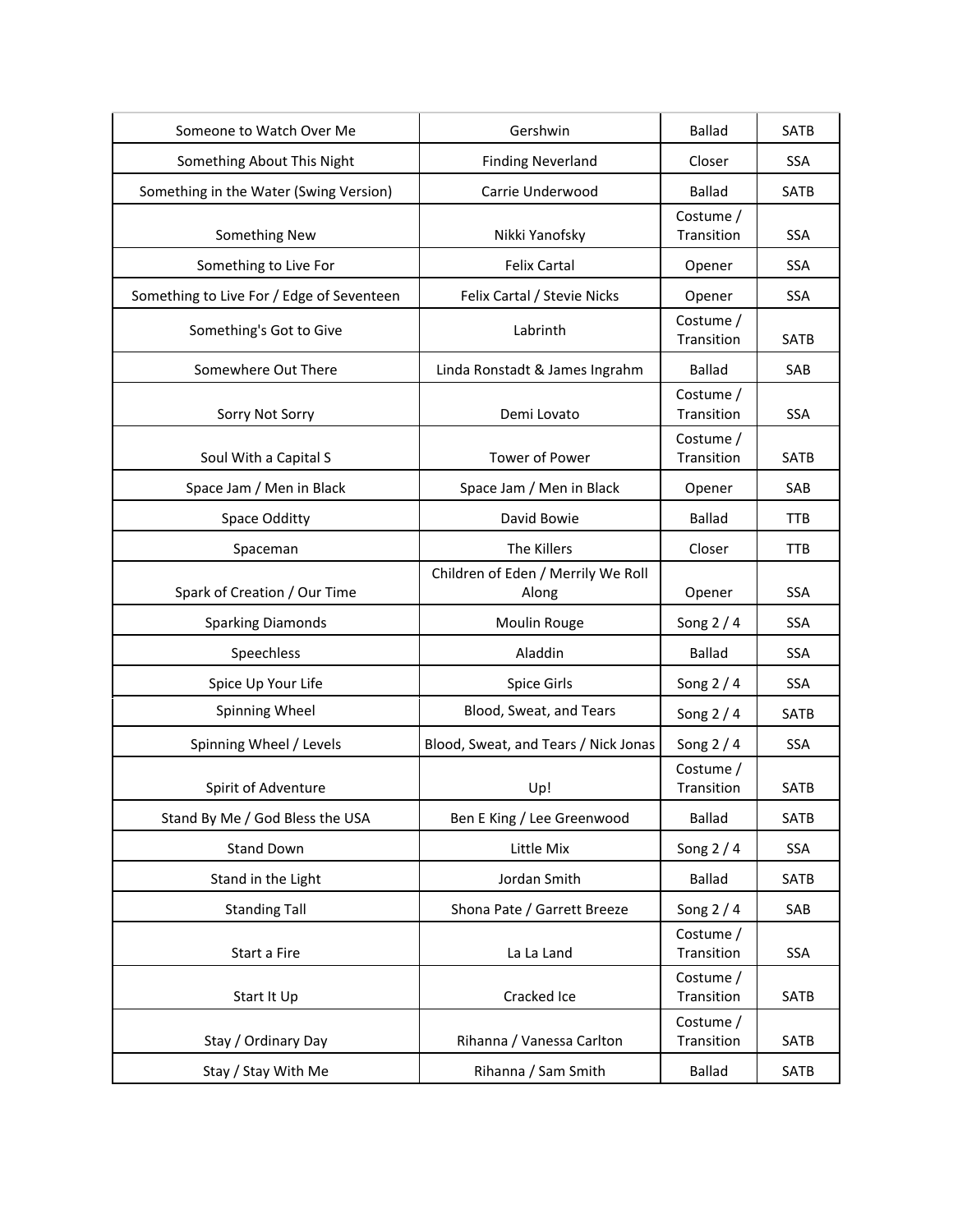| Step in Time                                                 | <b>Mary Poppins</b>                        | Costume /<br>Transition | <b>SSA</b>     |
|--------------------------------------------------------------|--------------------------------------------|-------------------------|----------------|
| Steppin' to the Bad Side                                     | <b>Dream Girls</b>                         | Costume /<br>Transition | <b>SATB</b>    |
| Stick to the Status Quo                                      | HSM <sub>3</sub>                           | Song $2/4$              | <b>SSA</b>     |
| <b>Stick Together</b>                                        | Elijah N                                   | Closer                  | SATB           |
| Stitches                                                     | Shawn Mendes                               | Song $2/4$              | <b>SATB</b>    |
| Stop                                                         | <b>Mean Girls</b>                          | Song $2/4$              | <b>SSA</b>     |
| Straight into the Fire / Limitless                           | Zedd / Jennifer Lopez                      | Closer                  | <b>SATB</b>    |
| Such Great Heights                                           | The Postal Service (Postmodern<br>Jukebox) | Closer                  | <b>SATB</b>    |
| Sucker                                                       | Jonas Brothers                             | Song $2/4$              | <b>SSA</b>     |
| Suit and Tie                                                 | Justin Timberlake                          | Song 2 / 4              | <b>TTB</b>     |
| <b>Summer Love</b>                                           | One Direction                              | <b>Ballad</b>           | <b>TTB</b>     |
| Sun is Never Going Down                                      | <b>Martin Garrix</b>                       | Closer                  | <b>SATB</b>    |
| Sun is Never Going Down / Don't Let The Sun<br>Go Down On Me | Martin Garrix / Elvis                      | Closer                  | <b>SATB</b>    |
| Superbad / Go Gone                                           | James Brown / Estelle                      | Closer                  | <b>SATB</b>    |
|                                                              |                                            |                         |                |
| Supergirl / Kryptonite                                       | Krystal Harris / 3 Doors Down              | Costume /<br>Transition | SSA / TTB      |
| Superhero                                                    | Ross Lynch                                 | Opener                  | <b>SSA</b>     |
| Superman (It's Not Easy)                                     | Five For Fighting                          | Ballad                  | SAB            |
| Supersonic                                                   | Amaranthe                                  | Closer                  | <b>SATB</b>    |
| Superwoman / Part of Me                                      | Alicia Keys / Katy Perry                   | Closer                  | <b>SSA</b>     |
| Surf Crazy                                                   | <b>Teen Beach Movie</b>                    | Song $2/4$              | TTB            |
| Survivor / Legend                                            | Destiny's Child / The Score                | Costume /<br>Transition | SAB            |
| Survivor / She Works Hard For the Money                      | Destiny's Child - Donna Summers            | Opener                  | SSA            |
| Sweet But Psycho / Bad Romance                               | Ava Max / Lady Gaga                        | Opener                  | SSA            |
| Sweet Dreams / 7 Nation Army                                 | Eurythmics / The White Stripes             | Opener                  | <b>SSA</b>     |
| Sweet Dreams Are Made of This                                | Eurythmics                                 | Opener                  | SATB           |
| Take Back the Night                                          | Justin Timberlake                          | Song $2/4$              | SAB            |
| Take It High / Bustin' Out / Body Rock / Five<br>More Hours  | Griz / Chris Brown / Bingo Players         | Closer                  | SATB           |
| Take Me to the World                                         | <b>Evening Primrose</b>                    | <b>Ballad</b>           | SATB or<br>SSA |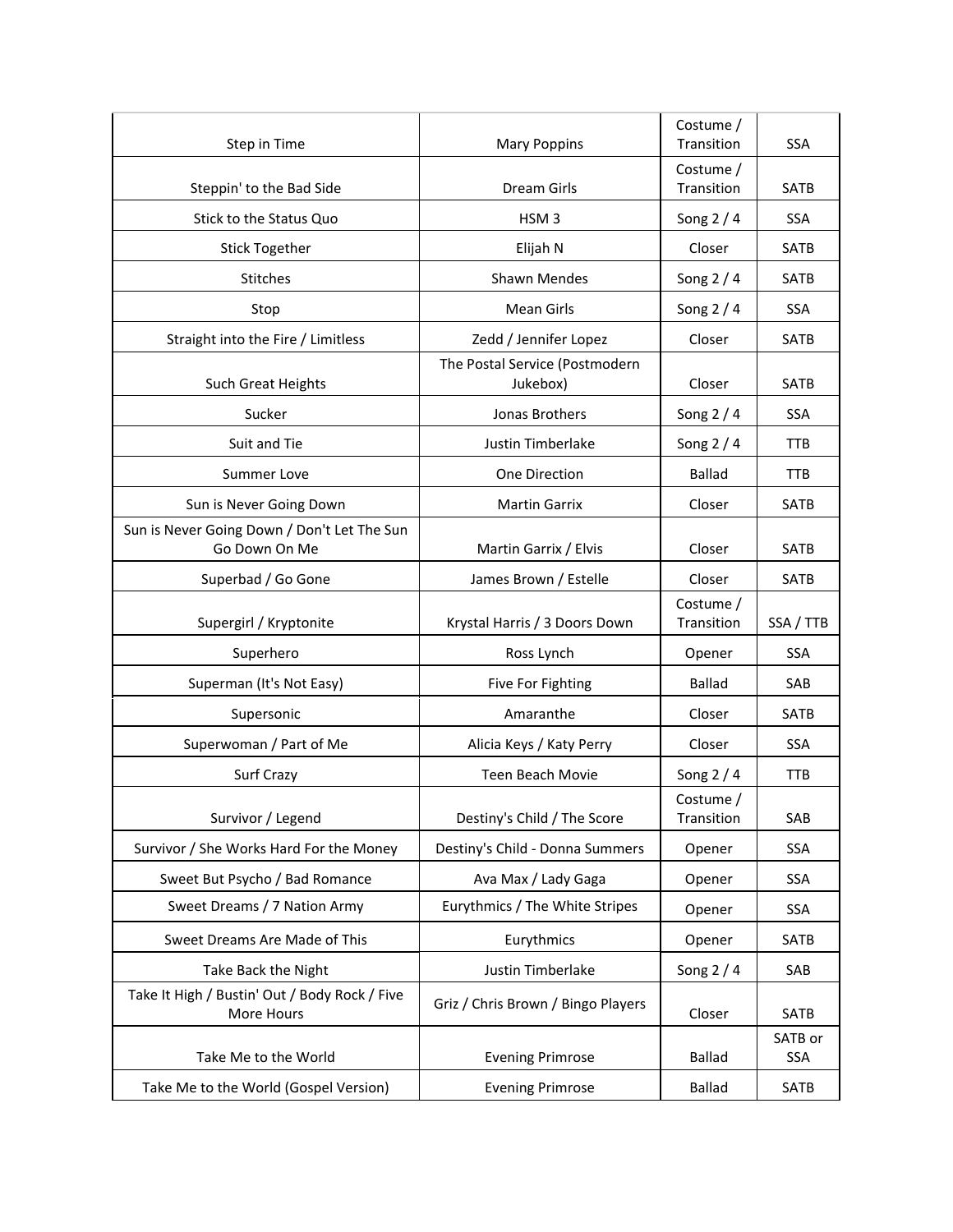| Take My Hand / Make Me Over       | Simple Plan / Keyshia Cole      | Costume /<br>Transition | TTB / SSA             |
|-----------------------------------|---------------------------------|-------------------------|-----------------------|
| Talking to the Moon               | <b>Bruno Mars</b>               | <b>Ballad</b>           | SAB                   |
| Tearing Up My Heart               | N'Sync                          | Song $2/4$              | <b>TTB</b>            |
|                                   |                                 | Costume /               |                       |
| Tears of a Clown / Can't Be Tamed | Smokey Robinson / Miley Cyrus   | Transition              | SATB                  |
| Tears of an Angel                 | RyanDan                         | <b>Ballad</b>           | SATB                  |
| Teeth                             | 5 Seconds of Summer             | Song $2/4$              | TTB                   |
| Thank You For the Music           | ABBA                            | <b>Ballad</b>           | <b>SSA</b>            |
| That Man                          | Caro Emerald                    | Song $2/4$              | <b>SSA</b>            |
| That's Life                       | Usher (Frank Sinatra)           | Song $2/4$              | <b>SATB</b>           |
| The 20th Century Fox Mambo        | Smash                           | Song $2/4$              | <b>SATB</b>           |
| The Adventure                     | Angels and Airwaves             | Closer                  | <b>SATB</b>           |
| The Bare Nescessities             | The Jungle Book                 | Closer                  | SSA or SAB            |
|                                   |                                 | Costume /               |                       |
| The Basement                      | Eric Hutchinson                 | Transition              | <b>TTB</b>            |
| The Bells of Notre Dame           | The Hunchback of Notre Dame     | Opener                  | <b>SATB</b>           |
| The Best Thing                    | Savage Garden                   | Opener                  | SATB                  |
| The Candy Store                   | The Heathers                    | Song $2/4$              | <b>SSA</b>            |
| The Cure                          | Lady Gaga                       | Song $2/4$              | <b>SATB</b>           |
| The Dark I Know Well              | <b>Spring Awakening</b>         | Costume /<br>Transition | <b>SSA</b>            |
| The Devil You Know                | Sideshow                        | Song 2 / 4              | <b>SATB</b>           |
| The Distance You Have Come        | Scott Alan                      | Opener                  | SATB                  |
| The Final Countdown               | Europe                          | Closer                  | SSA / TTB             |
| The Fire                          | <b>Bishop Briggs</b>            | Song $2/4$              | <b>SSA</b>            |
| The Genius on Cleveland Street    | A Christmas Story               | Song $2/4$              | SAB                   |
| The Great Escape                  | <b>Boys Like Girls</b>          | Closer                  | SATB or<br><b>SSA</b> |
| The Joke                          | <b>Brandi Carlile</b>           | <b>Ballad</b>           | SAB                   |
| The Kid Inside                    | Is There Life After High School | <b>Ballad</b>           | SSA                   |
| The Lamest Place in the World     | 13                              | Costume /<br>Transition | <b>SATB</b>           |
| The Man That Got Away             | Linda Eder                      | <b>Ballad</b>           | SSA                   |
| The Message                       | Nate James                      | Opener                  | SATB                  |
| The Nearness of You               | Norah Jones                     | <b>Ballad</b>           | SSA                   |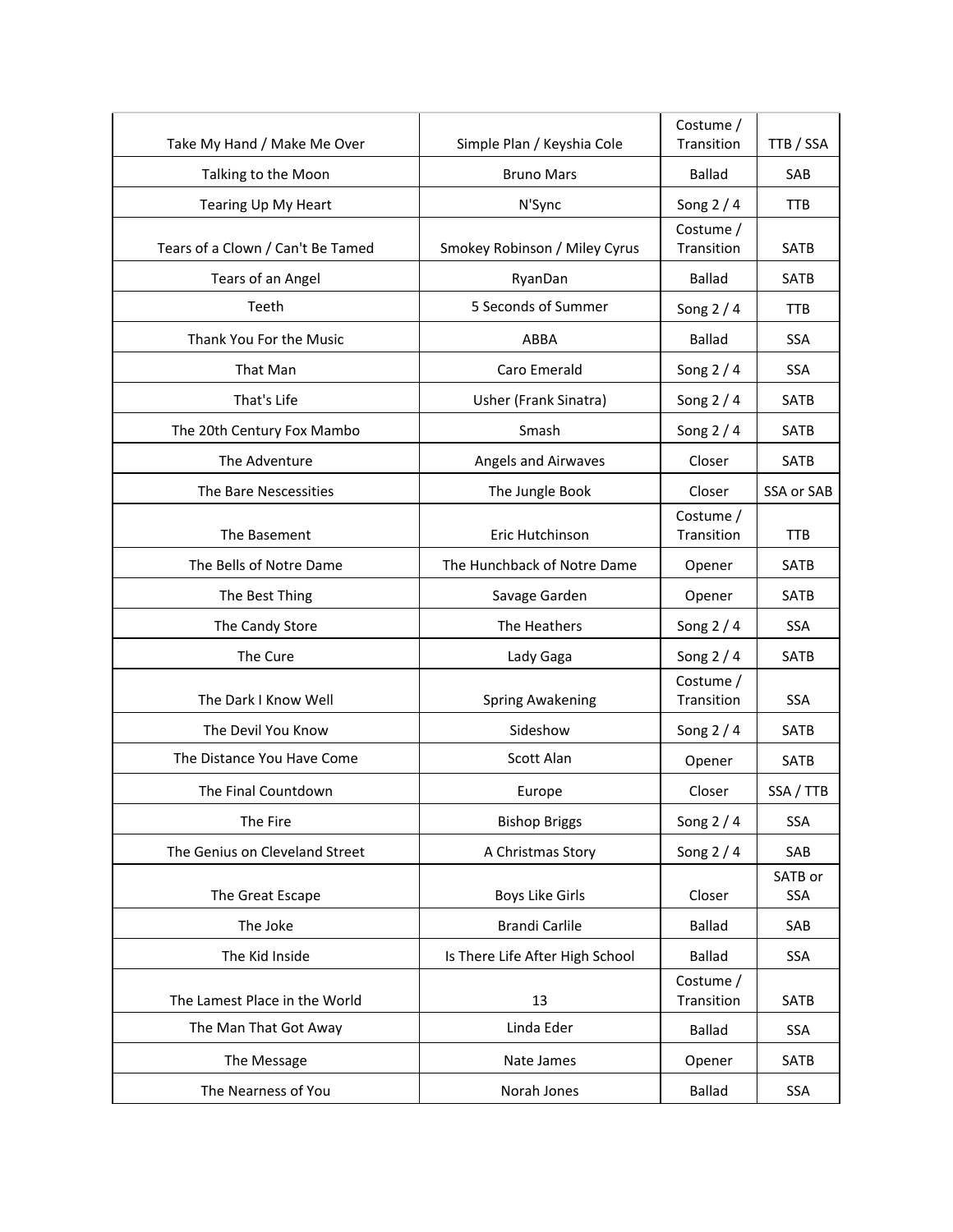| The New Girl in Town                                  | Hairspray                                    | Costume /<br>Transition | <b>SSA</b>            |
|-------------------------------------------------------|----------------------------------------------|-------------------------|-----------------------|
| The One                                               | <b>First Date</b>                            | Opener                  | <b>SATB</b>           |
| The Rhythm of Life                                    | <b>Sweet Charity</b>                         | Song $2/4$              | SATB                  |
| The Sound of Sunshine / Brighter than the Sun         | Michael Franti / Colbie Calait /             |                         |                       |
| / Soak Up the Sun / Walking On Sunshine               | Sheryl Crow / Katrina and the Waves          | Closer                  | <b>SSA</b>            |
| The Storm is Over Now                                 | R. Kelly                                     | <b>Ballad</b>           | SATB                  |
| The Time Is Now                                       | Atreyu                                       | Closer                  | <b>SATB</b>           |
| The Vow                                               | Ole Borud                                    | Costume /<br>Transition | TTB / SSA             |
| The Warrior                                           | Scandal                                      | Costume /<br>Transition | <b>SATB</b>           |
| The World is Ours                                     | Aloe Blacc                                   | Closer                  | SATB / SSA            |
| There's Never Been Any Reason                         | <b>Head East</b>                             | Song $2/4$              | <b>SATB</b>           |
| These Boots Are Made For Walking                      | Nancy Sinatra                                | Costume /<br>Transition | SSA                   |
| This Can't Be Love / Almost Like Being in Love        | Linda Eder                                   | <b>Ballad</b>           | <b>SATB</b>           |
| This is America / Immigrants (We Get the Job<br>Done) | Childish Gambino / Hamilton<br>Mixtape       | Song $2/4$              | SATB                  |
| This is Gospel / Mad World                            | Tears for Fears / Panic! At the Disco        | <b>Ballad</b>           | SATB                  |
| This is Living / Fired Up                             | Hillsong Young and Free / Zombies            | Closer                  | <b>SATB</b>           |
| This is Living Now                                    | Hillsong Young and Free                      | Closer                  | <b>SATB</b>           |
| This is My Now                                        | Jordin Sparks                                | <b>Ballad</b>           | SATB or<br>SSA        |
| This is Not a Test                                    | <b>Toby Mac</b>                              | Closer                  | SATB                  |
| This is the Moment                                    | Jekyll & Hyde                                | <b>Ballad</b>           | SATB                  |
| This is the Moment / Can't Hold Us                    | Jekyll and Hyde / Macklemore                 | Opener                  | <b>SATB</b>           |
| This is the New Year / Brand New Day                  | A Great Big World / Boiling Point            | Opener                  | SATB                  |
| This is War                                           | 30 Seconds to Mars                           | Song $2/4$              | SATB                  |
| This is What You Came For / One in a Million          | Calvin Harris / Bosson                       | Closer                  | SSA                   |
| Thoroughly Modern Millie                              | Thoroughly Modern Millie                     | Opener                  | SATB                  |
| <b>Thrift Shop</b>                                    | Macklemore                                   | Song 2 / 4              | SATB                  |
| Through the Fire and Flames                           | DragonForce                                  | Closer                  | SATB                  |
| Ticking Bomb / We Got the Power                       | Aloe Blacc / Zayde Wolf                      | Opener                  | SATB                  |
| Tightrope                                             | Janelle Monae                                | Closer                  | SATB or<br><b>SSA</b> |
| Tightrope / High Hopes                                | The Greatest Showman / Panic at<br>the Disco | Opener                  | SATB                  |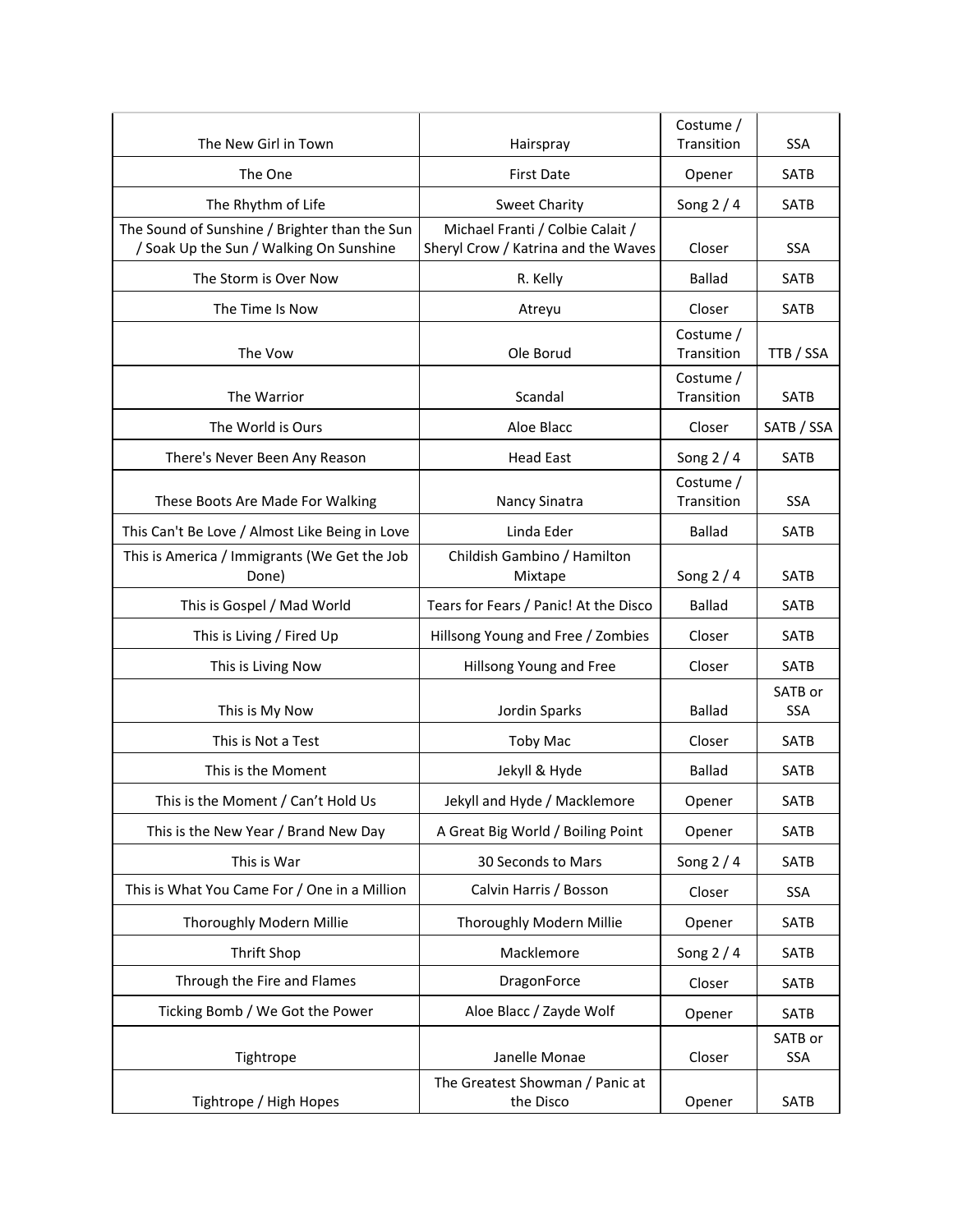| Time in a Bottle / We Live on Borrowed Time                         | Jim Croce / Norm Lewis                            | <b>Ballad</b>           | <b>SATB</b> |
|---------------------------------------------------------------------|---------------------------------------------------|-------------------------|-------------|
| Titanium                                                            | David Guetta and Sia                              | Ballad                  | <b>SSA</b>  |
| Today / Brand New Day                                               | Kirk Franklin / The Wiz                           | Closer                  | <b>SATB</b> |
| Today's the Day                                                     | P!nk!                                             | Costume /<br>Transition | SATB        |
| Tonight is the Night / Marry the Night                              | Lada Gaga / Le Click                              | Closer                  | <b>SSA</b>  |
| Topsy Turvy / Come Look at the Freaks                               | The Hunchback of Notre Dame / Side<br>Show        | Opener                  | <b>SATB</b> |
| Total Eclipse of the Heart / Every Rose Has Its<br>Thorn            | Bonnie Taylor / Poison                            | <b>Ballad</b>           | SSA / TTB   |
| Treasure / On the Floor                                             | Bruno Mars / Jennifer Lopez                       | Closer                  | <b>SATB</b> |
| Treasure / Trouble                                                  | Bruno Mars / Taylor Swift                         | Costume /<br>Transition | SSA / TTB   |
| Trolls Medley (Can't Stop the Feeling,<br>D.A.N.C.E., Sunshine Day) | Trolls (Justin Timberlake and Anna<br>Kendrick)   | Closer                  | SSA         |
| Trouble                                                             | P!nk                                              | Song $2/4$              | SSA         |
| Trouble (Swing Version)                                             | <b>Taylor Swift</b>                               | Song 2 / 4              | <b>SSA</b>  |
| Troublemaker                                                        | <b>Olly Murs</b>                                  | Song $2/4$              | SAB         |
| True Love                                                           | Frozen: The Musical                               | <b>Ballad</b>           | <b>SSA</b>  |
| Turn on the Radio                                                   | Reba                                              | Song $2/4$              | <b>SATB</b> |
| Turn Up / Love is On Our Side                                       | The Heavy / Frank Popp Ensemble                   | Opener                  | <b>SATB</b> |
| Turn Up The Music / Turn it Up                                      | Chris Brown / Ciara                               | Closer                  | <b>SATB</b> |
| Turntable / Favorite Record                                         | Grace Potter and the Nocturnals /<br>Fall Out Boy | Closer                  | SATB        |
| <b>Tutti Frutti</b>                                                 | Little Richard                                    | Opener                  | <b>SATB</b> |
| Two Is Better Than One                                              | Boys Like Girls / Taylor Swift                    | <b>Ballad</b>           | <b>SATB</b> |
| Two Little Men in a Flying Saucer                                   | Ella Fitzgerald                                   | Song $2/4$              | SATB        |
| Two of a Kind                                                       | A Wild Party                                      | Costume /<br>Transition | SATB        |
| Two Worlds                                                          | Tarzan                                            | Costume /<br>Transition | SATB        |
| Umbrella                                                            | Rihanna                                           | Costume /<br>Transition | <b>SSA</b>  |
| Unbreakable                                                         | Fireflight                                        | Closer                  | SATB        |
| Undo                                                                | Sanna Nielsen                                     | <b>Ballad</b>           | SSA         |
| Ungrateful Eyes / Meteorite                                         | Jon Bellion / Years and Years                     | Opener                  | <b>SATB</b> |
| Unstoppable                                                         | Sia                                               | Costume /<br>Transition | SATB        |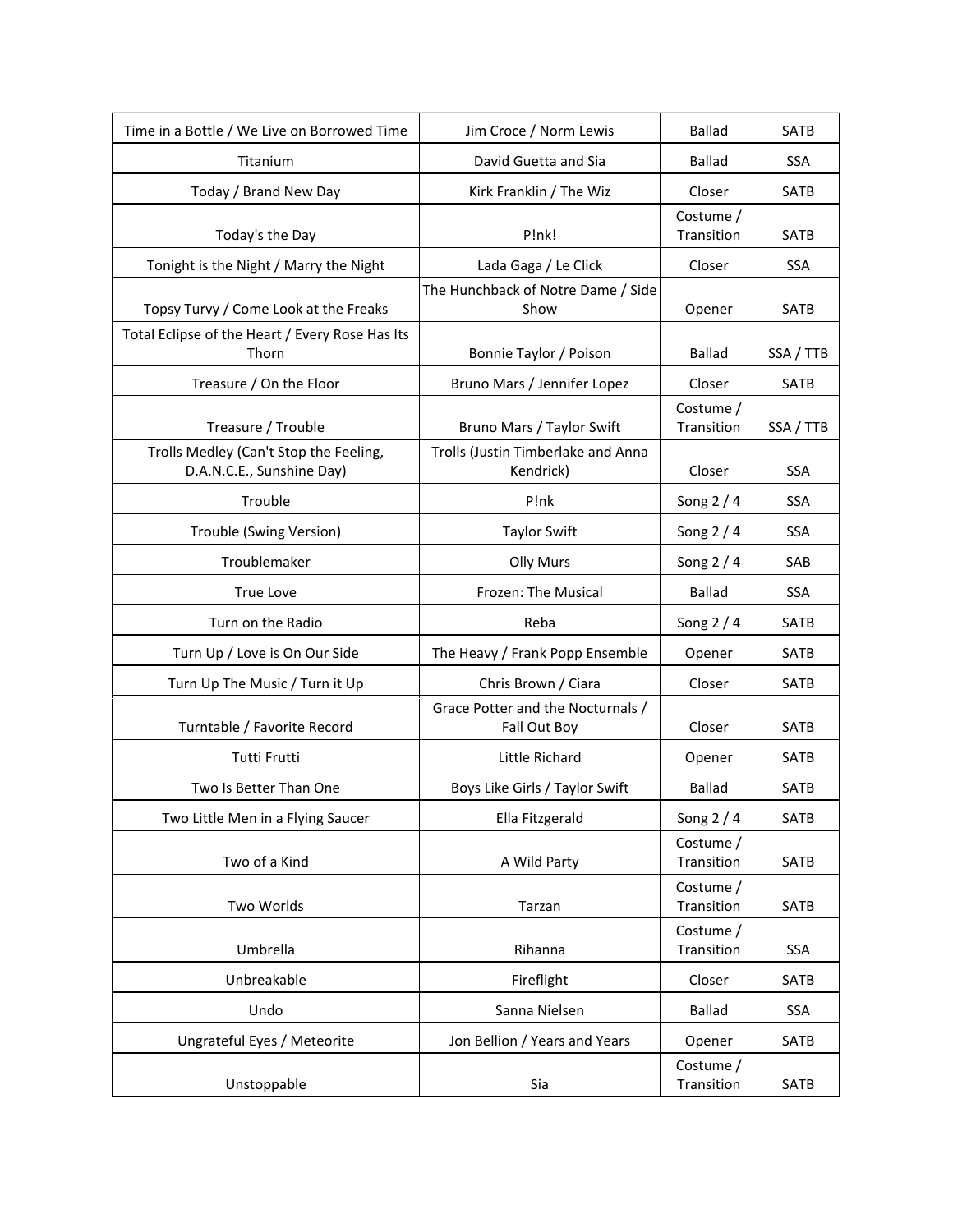| Unstoppable                                                                       | The Score                                                    | Costume /<br>Transition | SATB                  |
|-----------------------------------------------------------------------------------|--------------------------------------------------------------|-------------------------|-----------------------|
| Up the Ladder to the Roof                                                         | Everyday Rapture                                             | Costume /<br>Transition | <b>SSA</b>            |
| Uprising                                                                          | Muse                                                         | Closer                  | <b>SSA</b>            |
| Vehicle / Think                                                                   | The Ides of March / Aretha Franklin                          | Costume /<br>Transition | TTB / SSA             |
| Vida / Hot Hot Hot                                                                | Ricky Martin / Buster Poindexter and<br>His Banshees Of Blue | Closer                  | <b>SATB</b>           |
| Vienna / Get This Party Started / A Fifth of<br>Beethoven                         | Billy Joel, Pink, Walter Murphy                              | Song $2/4$              | <b>SATB</b>           |
| Virtuoso                                                                          | David Phelps                                                 | Closer                  | <b>SATB</b>           |
| Volunteers                                                                        | Jefferson Airplane                                           | Song $2/4$              | <b>SATB</b>           |
| Waka Waka                                                                         | Shakira                                                      | Closer                  | <b>SATB</b>           |
| Wanna Be                                                                          | Peter Cincotti                                               | Song $2/4$              | <b>SATB</b>           |
| Wannabe                                                                           | The Spice Girls                                              | Song $2/4$              | <b>SSA</b>            |
| Warrior                                                                           | Demi Lovato                                                  | <b>Ballad</b>           | <b>SSA</b>            |
| Warrior / Fix You                                                                 | Demi Lovato / Coldplay                                       | <b>Ballad</b>           | <b>SATB</b>           |
| <b>Warrior Song</b>                                                               | Alex Boye                                                    | Song $2/4$              | <b>SATB</b>           |
| Warriors                                                                          | Imagine Dragons                                              | Opener                  | SATB                  |
| Watching the Sky                                                                  | Saxon                                                        | Closer                  | SAB                   |
| Waving Through a Window                                                           | Dear Evan Hansen                                             | Song $2/4$              | SATB or<br><b>SSA</b> |
| Waving Through a Window, Simple Joys, I Wish<br>I Was a Punk Rocker (Punk Medley) | Dear Evan Hansen, Pippin, Sandi<br>Thom                      | Closer                  | SSA                   |
| Way Down We Go / Evil in the Night                                                | Kaleo / Adam Lambert                                         | Opener                  | SATB                  |
| We Are Family / We Are the Champions                                              | Sister Sledge / Queen                                        | Closer                  | <b>SATB</b>           |
| We Are Golden / Teenage Dream                                                     | Mika / Katy Perry                                            | Opener                  | SATB                  |
| We Are the Broken                                                                 | Matthew West                                                 | Opener                  | SATB                  |
| We Come Running                                                                   | Youngblood Hawke                                             | Closer                  | SAB                   |
| We Dance                                                                          | <b>Steffany Gretzinger</b>                                   | <b>Ballad</b>           | SSA                   |
| We Know the Way                                                                   | Moana                                                        | Song $2/4$              | SSA                   |
| We Live on Borrowed Time                                                          | Norm Lewis                                                   | <b>Ballad</b>           | <b>SATB</b>           |
| We Will Rock You                                                                  | Queen                                                        | Costume /<br>Transition | SATB                  |
| We'll Be Alright                                                                  | <b>Travie McCoy</b>                                          | Song $2/4$              | SATB                  |
| We're All Made of Stars / Freak Flag                                              | Finding Neverland / Shrek                                    | Costume /<br>Transition | <b>SSA</b>            |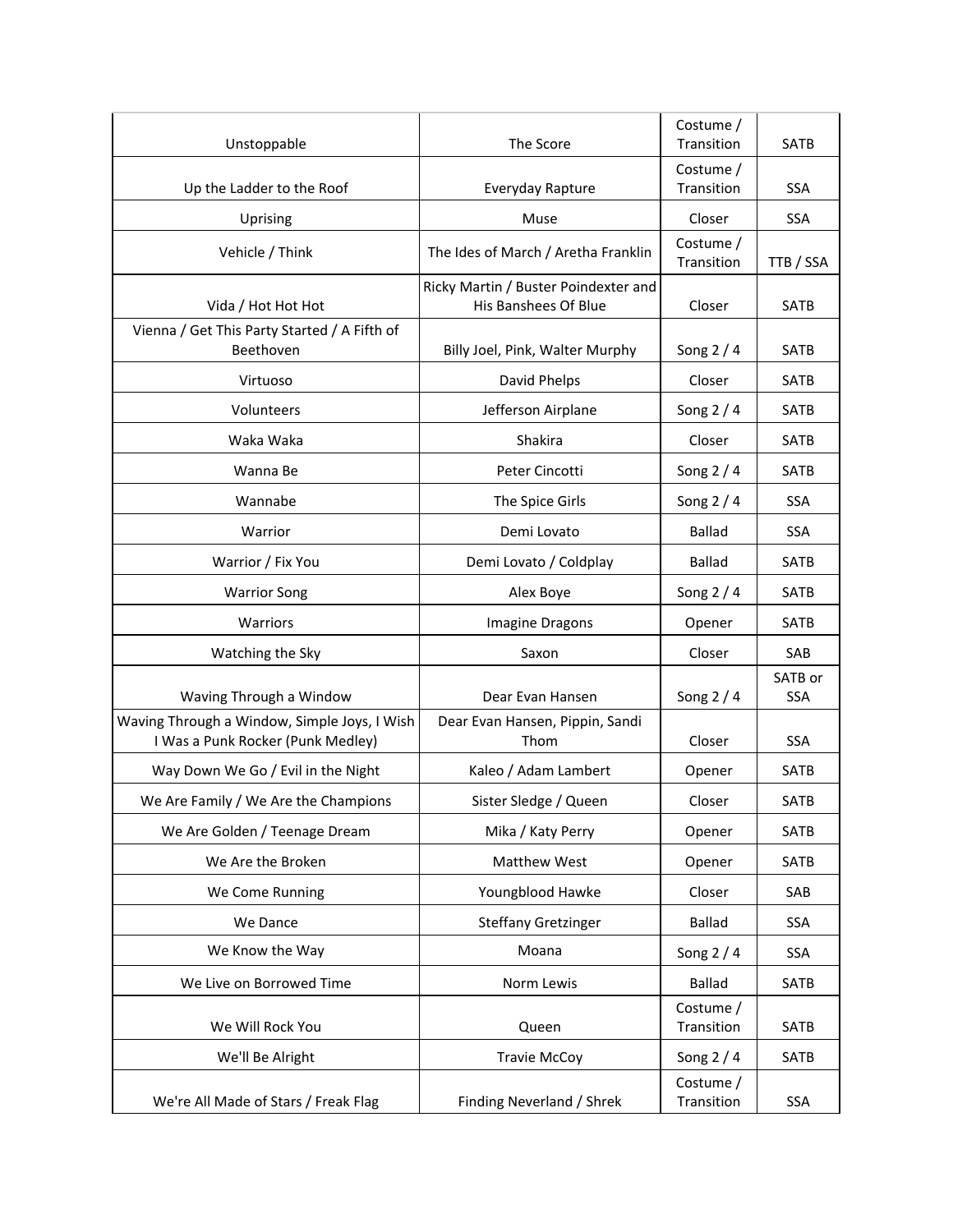| We're Not Gonna Take It                                                | <b>Twisted Sister</b>                        | Closer                     | SATB        |
|------------------------------------------------------------------------|----------------------------------------------|----------------------------|-------------|
| Welcome to the Jungle / Born to Be Wild                                | Guns N' Roses / Steppenwolf                  | Opener                     | <b>SATB</b> |
|                                                                        | The Sweet Smell of Success                   |                            | SATB or     |
| Welcome to the Night                                                   |                                              | Opener                     | <b>SSA</b>  |
| Welcome to Wherever You Are                                            | Bon Jovi                                     | <b>Ballad</b><br>Costume / | <b>SATB</b> |
| What a Game / I Don't Dance                                            | Ragtime / High School Musical                | Transition                 | TTB / SSA   |
| What About Love / You Make Me Feel That /<br>Wild Wild Love / Euphoria | Meat Loaf, Cobra Starship, Pitbull,<br>Usher | Closer                     | <b>SATB</b> |
| What Dreams Are Made Of                                                | <b>Hilary Duff</b>                           | Costume /<br>Transition    | <b>SSA</b>  |
| What Makes a Good Man                                                  | The Heavy                                    | Opener                     | <b>SATB</b> |
| What We Live For                                                       | <b>American Authors</b>                      | Closer                     | SAB         |
| What You Need                                                          | <b>Britney Spears</b>                        | Song 2 / 4                 | <b>SSA</b>  |
| <b>Whatever it Takes</b>                                               | Imagine Dragons                              | Opener                     | <b>SATB</b> |
| When Did I Fall in Love / What Do I Need With<br>Love                  | Fiorello / Thoroughly Modern Millie          | Opener                     | <b>SSA</b>  |
| When I Grow Up                                                         | <b>Pussycat Dolls</b>                        | Opener                     | <b>SSA</b>  |
| When Love Comes to Town / Love Train                                   | BB King and U2 / The O'Jays                  | Costume /<br>Transition    | <b>SATB</b> |
| When Love Takes Over / Feel the Love                                   | David Guetta / Kimberley Locke               | Closer                     | <b>SATB</b> |
| When the Day Met the Night / Marry the Night                           | Panic at the Disco / Lady Gaga               | Opener                     | <b>SATB</b> |
| When We Were Young                                                     | Adele                                        | <b>Ballad</b>              | <b>SATB</b> |
| When You're Home                                                       | In the Heights                               | Closer                     | SATB        |
| Where the Streets Have No Name /<br>Wonderland                         |                                              | Opener                     | SAB         |
| Where You Are / Everybody Dance                                        | Kiss of the Spider Woman / Steel<br>Pier     | Opener                     | SSA         |
| Where's the Love                                                       | Hanson                                       | Costume /<br>Transition    | SATB        |
| Whispers in the Dark / Crawling in the Dark                            | Skillet / Hoobastank                         | Opener                     | <b>SATB</b> |
| Whistle While You Work It / Snow White                                 | Katy Tiz / Christina Grimme                  | Opener                     | SAB         |
| Who Do You Love                                                        | Marianas Trench                              | Opener                     | SATB        |
| Who Wants to be a Millionaire                                          | Cole Porter                                  | Song $2/4$                 | SAB         |
| Who Will Love Me As I Am                                               | Sideshow                                     | <b>Ballad</b>              | SSA         |
| Who You Are                                                            | Jessie J                                     | <b>Ballad</b>              | SSA         |
| <b>Wicked Ones</b>                                                     | Dorothy                                      | Song $2/4$                 | SATB        |
| Wild Days                                                              | Sam Louis                                    | Opener                     | SATB        |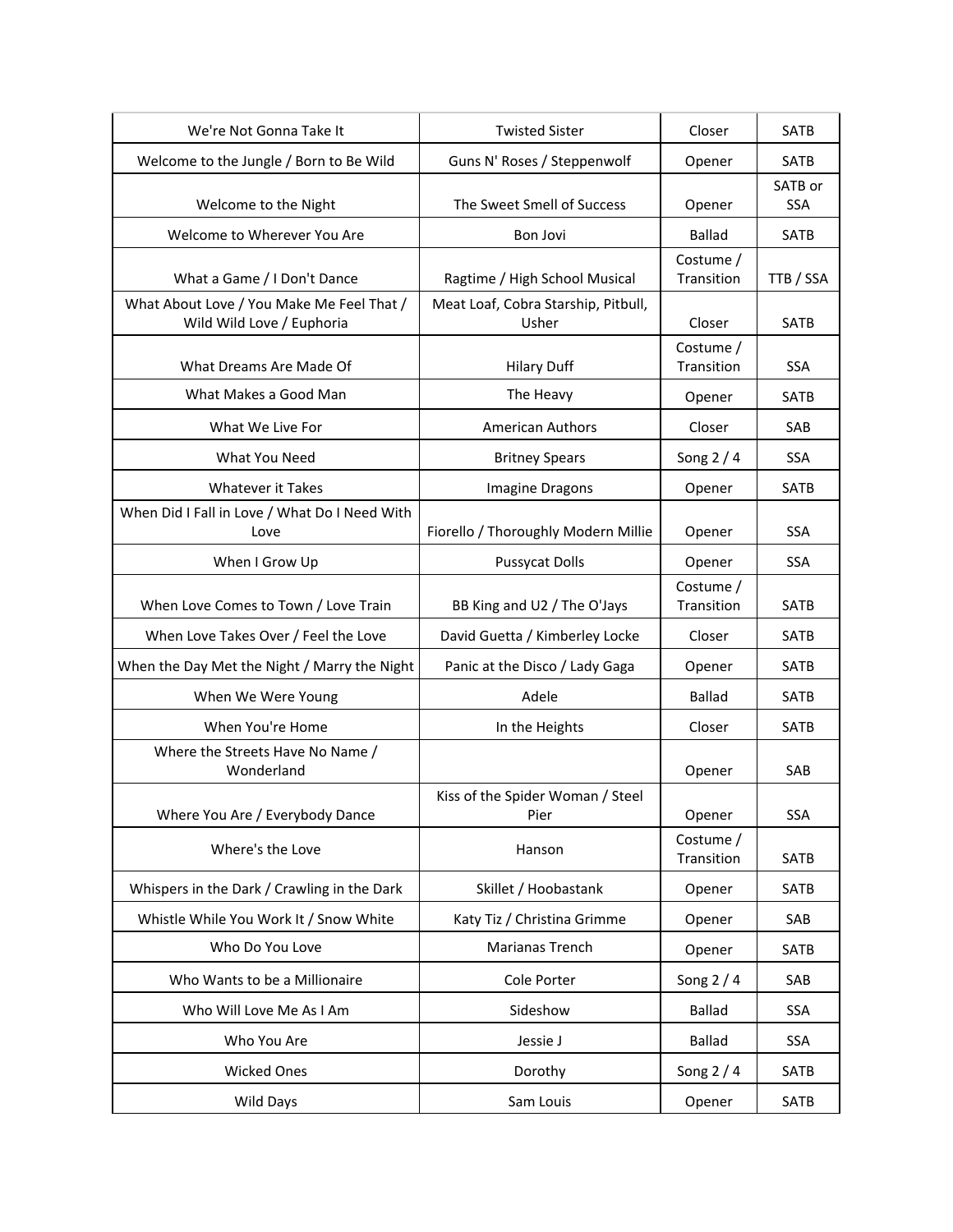| Wild Hearts Can't Be Broken                                          | Pink                                     | <b>Ballad</b>           | <b>SATB</b>           |
|----------------------------------------------------------------------|------------------------------------------|-------------------------|-----------------------|
| <b>Wild Things</b>                                                   | Alessia Cara                             | Song $2/4$              | <b>SATB</b>           |
| Wings                                                                | Little Mix                               | Closer                  | <b>SSA</b>            |
| Witchcraft                                                           | <b>Frank Sinatra</b>                     | Song $2/4$              | <b>TTB</b>            |
| Woman Up                                                             | <b>Meghan Trainor</b>                    | Song $2/4$              | <b>SSA</b>            |
| Wonderland                                                           | Natalia Kills                            | Opener                  | SAB                   |
| Wonderwall                                                           | Oasis                                    | Song 2 / 4              | SATB                  |
| Work of Art                                                          | Demi Lovato                              | Song $2/4$              | <b>SSA</b>            |
| Work of Art / Life in Color                                          | Demi Lovato / One Republic               | Closer                  | SAB                   |
| Worship                                                              | Lizzo                                    | Song $2/4$              | <b>SSA</b>            |
| Worship / Soulmate / Juice / Respect                                 | Lizzo                                    | Closer                  | <b>SSA</b>            |
| Writing's on the Wall                                                | Sam Smith                                | <b>Ballad</b>           | SATB or<br><b>SSA</b> |
| Written in the Stars / Rewrite the Stars                             | AIDA / Greatest Showman                  | Opener                  | <b>SATB</b>           |
| Yellow Brick Road                                                    | Sara Bareilles (Elton John)              | <b>Ballad</b>           | SATB                  |
| Yo Ho! / Renegade                                                    | Garrett Breeze & Mike Raunick /<br>Styx  | Opener                  | <b>SSA</b>            |
| You Are Enough                                                       | Sleeping at Last                         | Song $2/4$              | SATB                  |
| You Are the Reason / You Matter to Me                                | Callum Scott & Leona Lewis /<br>Waitress | <b>Ballad</b>           | SATB                  |
| You Don't Own Me                                                     | <b>Bette Middler</b>                     | Costume /<br>Transition | <b>SSA</b>            |
| You Drive Me Crazy                                                   | <b>Britney Spears</b>                    | Song $2/4$              | <b>SSA</b>            |
| You Give Love a Bad Name                                             | Bon Jovi                                 | Closer                  | SATB                  |
| You Give Love a Bad Name / This is How a<br><b>Heart Breaks</b>      | Bon Jovi / Rob Thomas                    | Opener                  | <b>SSA</b>            |
| You Gotta Be                                                         | Des'Ree                                  | Costume /<br>Transition | <b>SSA</b>            |
| You Haven't Seen the Last of Me                                      | Cher                                     | <b>Ballad</b>           | <b>SSA</b>            |
| You Know My Name / Live and Let Die / James<br><b>Bond Theme</b>     | Chris Cornell / Paul McCartney           | Opener                  | SSA                   |
| You Really Got Me                                                    | The Kinks                                | Opener                  | SATB                  |
| You Say                                                              | Lauren Daigle                            | <b>Ballad</b>           | SATB                  |
| You Should See Me in a Crown                                         | <b>Billie Eilish</b>                     | Closer                  | SSA                   |
| You Will Be Found                                                    | Dear Evan Hansen                         | <b>Ballad</b>           | SATB                  |
| You'll Be Mine (Party Time) / Get On Your Feet<br>/ Everlasting Love | Gloria Estefan                           | Closer                  | SATB                  |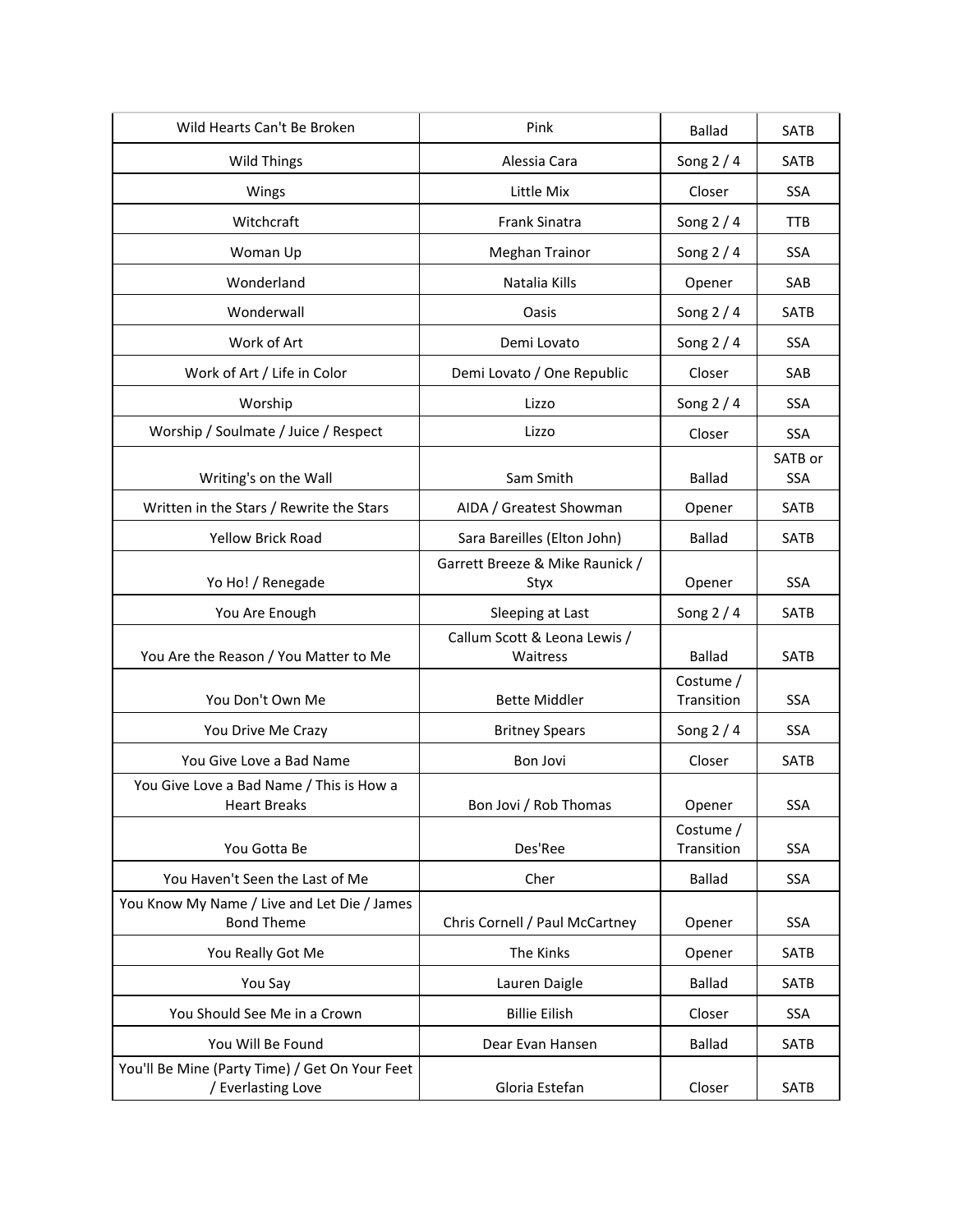| You'll Walk With Me / You'll Never Walk Alone | The Full Monty / Carousel | Ballad                  | <b>SSA</b>  |
|-----------------------------------------------|---------------------------|-------------------------|-------------|
| You're Gonna Be Okay                          | Brian & Jenn Johnson      | Ballad                  | <b>SSA</b>  |
| You're the Inspiration                        | Chicago                   | Closer                  | <b>SATB</b> |
| You're So Wonderful, So Marvelous             | Tower of Power            | Song $2/4$              | <b>SATB</b> |
| Young And Beautiful                           | Lana Del Rey              | Ballad                  | <b>SSA</b>  |
| <b>Your Crowning Glory</b>                    | Julie Andrews & Raven     | Costume /<br>Transition | <b>SSA</b>  |
| Your Time Will Come                           | David Phelps              | Ballad                  | <b>SATB</b> |

## **Michael and Pamela Runyan Catalog**

\*\*To order any of the following arrangements, contact michael@runyanmusic.com\*\*

| 21 Guns                                 | Green Day                                           | <b>Ballad</b>           | <b>SATB</b> |
|-----------------------------------------|-----------------------------------------------------|-------------------------|-------------|
| As Long As I'm Singing                  | Bobbi Darin                                         | Song $2/4$              | <b>SATB</b> |
| <b>Bang Bang</b>                        | Jessie J / Ariana Grande / Nicki Minaj              | Costume /<br>Transition | SSA         |
| Boogie Down / Let's Groove Tonight      | Al Jarreau / Earth Wind and Fire                    | Song $2/4$              | <b>SATB</b> |
| Boogie Woogie Bugle Boy / Candyman      | Christina Aguilera / The Andrews<br><b>Sisters</b>  | Song $2/4$              | <b>SATB</b> |
| Carry On                                | Martha Wash                                         | Song $2/4$              | <b>SATB</b> |
| Caught Up                               | Usher                                               | Song $2/4$              | <b>TBB</b>  |
| Closer                                  | Ne-Yo                                               | Costume /<br>Transition | <b>SATB</b> |
| Come                                    | Martha Wash                                         | Song $2/4$              | <b>SATB</b> |
| Come Look at the Freaks / Circus        | Sideshow / Britney Spears                           | Opener                  | <b>SATB</b> |
| Creep / Dark Side                       | Radiohead / Kelly Clarkson                          | Song $2/4$              | <b>SATB</b> |
| Creep / Light                           | Radiohead / Next to Normal                          | Song $2/4$              | <b>SSA</b>  |
| Dancin'                                 | Xanadu                                              | Song $2/4$              | <b>SSA</b>  |
| Dancin' / Jumpin' at the Woodside       | Xanadu / A La Lady Flash                            | Song $2/4$              | <b>SATB</b> |
| Deeper Love / Stand Up / I Got My Pride | Aretha Franklin / Latanza Waters /<br>Pepper MaShay | Costume /<br>Transition | <b>SATB</b> |